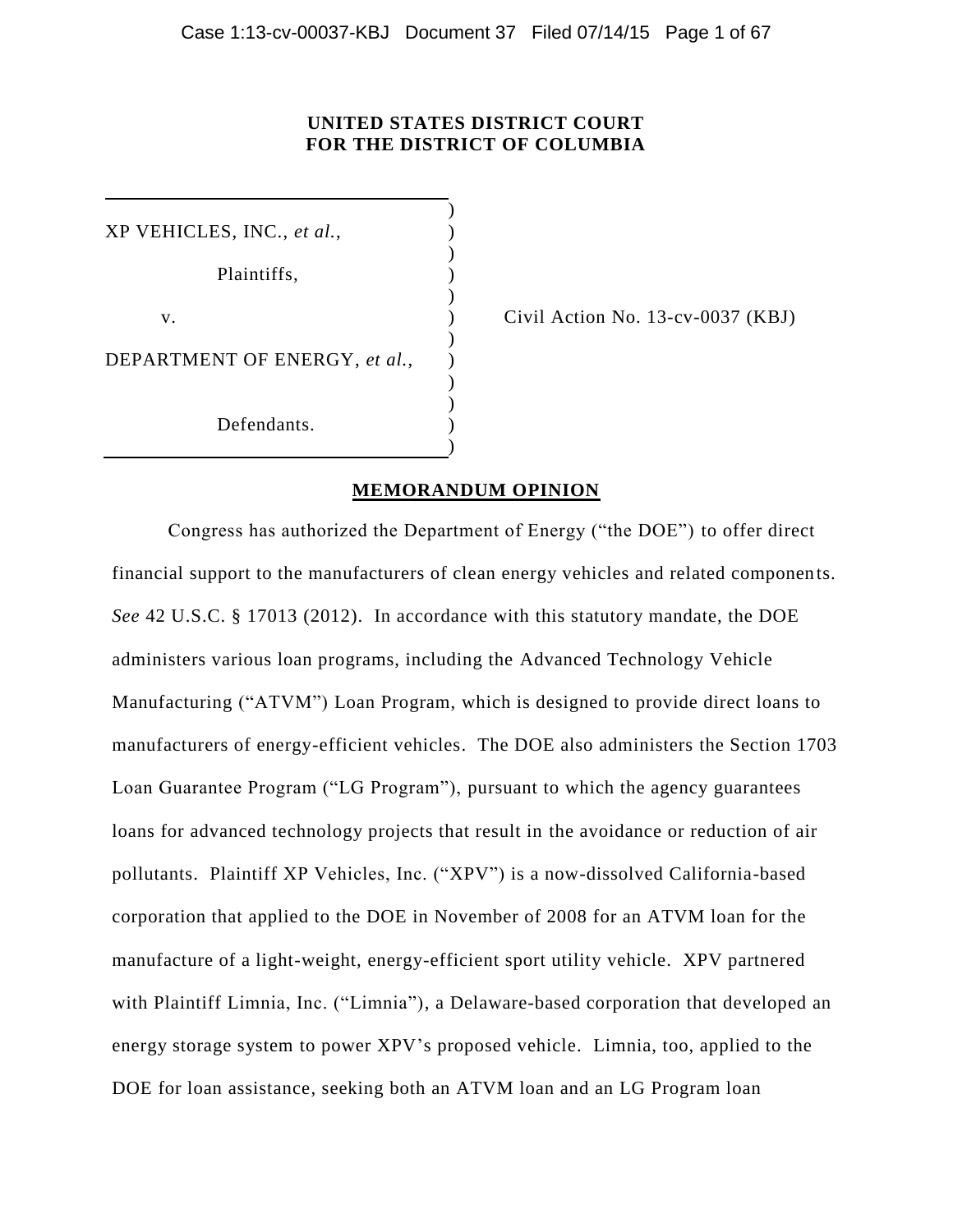#### Case 1:13-cv-00037-KBJ Document 37 Filed 07/14/15 Page 2 of 67

guarantee in February of 2009. The DOE denied both Plaintiffs' loan requests, and XPV and Limnia have now filed a seven-count complaint against the DOE, its Secretary Ernest Moniz in his official capacity, former Secretary of Energy Steven Chu in his individual capacity, and former Director of the ATVM Loan Program Lachlan Seward in his individual capacity (collectively, "Defendants"), alleging that the DOE's decisionmaking process with respect to these loan programs was infused with cronyism and political favoritism and that their applications were denied unfairly and arbitrarily.<sup>1</sup> In essence, Plaintiffs maintain that, instead of reviewing applications impartially and on the merits, Defendants used the ATVM Loan Program and LG Program to reward political patrons, in violation of the Constitution's due process and equal protection guarantees and in contravention of the Administrative Procedure Act ("APA"), 5 U.S.C. §§ 701–706 (2012).

Before this Court at present are two motions to dismiss Plaintiffs' complaint: one from the DOE and Moniz ("the Official Capacity Defendants"), and one from Chu and Seward (the "Individual Capacity Defendants"). The Official Capacity Defendants make various threshold jurisdictional arguments, including sovereign immunity, lack of standing, and ripeness; on the merits, they argue both that XPV lacks the capacity to sue because it is a dissolved corporation and that Plaintiffs have failed to state a claim upon which relief can be granted. The Individual Capacity Defendants adopt the Official Capacity Defendants' dismissal arguments, and further argue that XPV's claims

<sup>&</sup>lt;sup>1</sup> Plaintiffs' complaint not only names Seward in his individual capacity, it also names him in his official capacity as "Director of the ATVM Loan Program." However, Seward has stepped down from this position since the complaint in this matter was filed, and it a ppears that the title of Director of the ATVM Loan Program no longer exists. Accordingly, this Court has dismissed Plaintiffs' claims brought against Seward in his official capacity. Thus, Seward is characterized throughout this Memorandum opinion solely as an "Individual Capacity Defendant."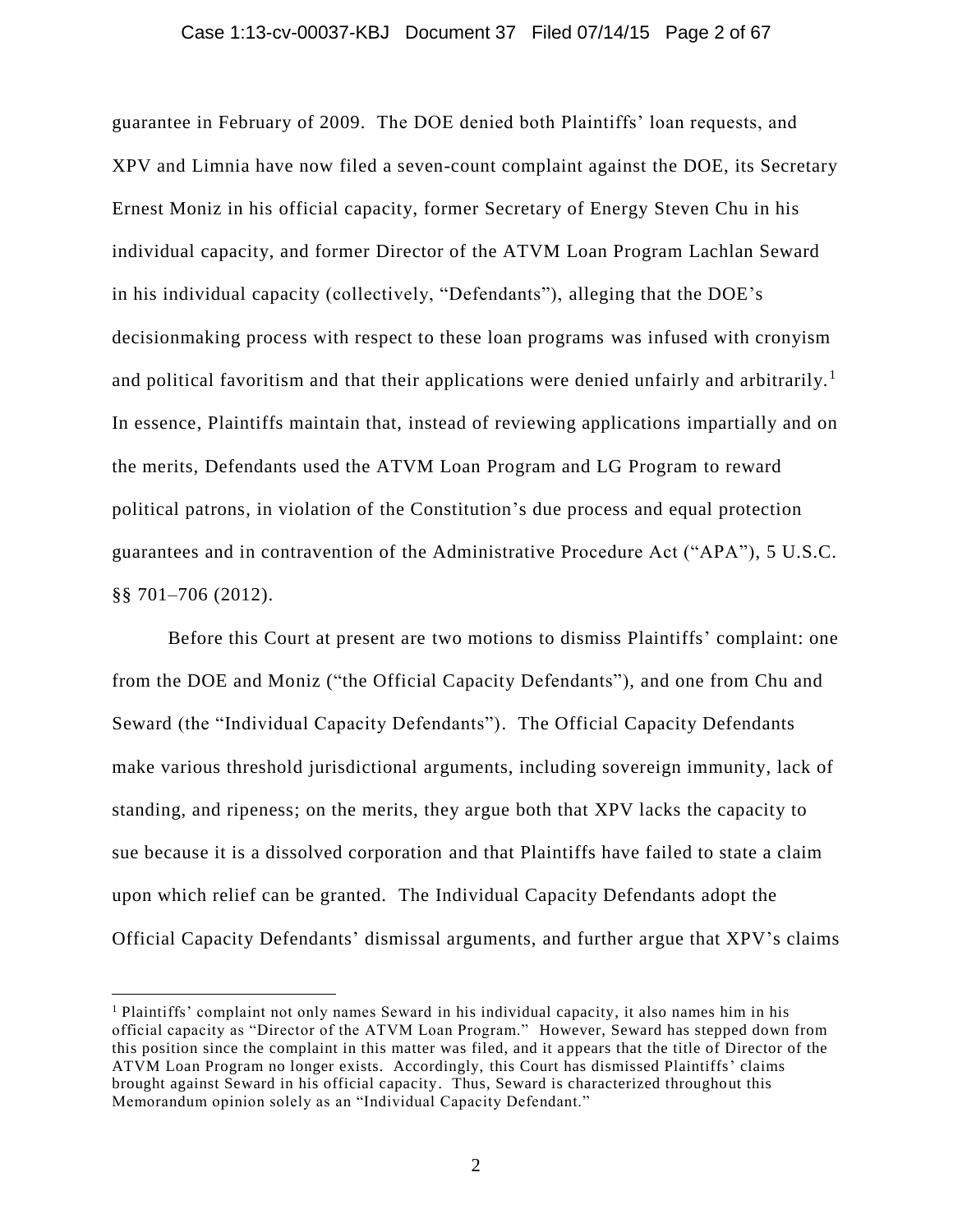#### Case 1:13-cv-00037-KBJ Document 37 Filed 07/14/15 Page 3 of 67

are barred by the statute of limitations; that no *Bivens* action exists for the alleged constitutional violations; and that, even if a remedy did exist, Chu and Seward are protected by qualified immunity.

As explained further below, this Court concludes that, although it does have jurisdiction over the claims Plaintiffs make in their complaint, all of XPV's claims and most of Limnia's claims must be dismissed in their entirety. XPV's claims against the Official Capacity Defendants must be dismissed because, as a dissolved corporation, XPV does not have the capacity to sue for injunctive relief, and XPV's claims against the Individual Capacity Defendants must be dismissed because no *Bivens* action exists that will permit XPV to recover monetary damages from those defendants. Limnia's constitutional claims fail in a similar fashion, both because there is no *Bivens* action and also because Limnia has not alleged facts that are sufficient to state a constitutional claim. But Limnia's two APA claims—which arise out of the denial of its ATVM loan application, on the one hand, and the processing of its LG Program application, on the other—survive the pending motions to dismiss because Limnia has adequately alleged that the DOE's denials of Limnia's ATVM Loan Program and LG Program applications were the result of arbitrary and capricious agency action in violation of the APA. Consequently, the Official Capacity Defendants' motion to dismiss will be **GRANTED IN PART** and **DENIED IN PART**, and the Individual Capacity Defendants' motion to dismiss will be **GRANTED** in full. A separate order consistent with this opinion will follow.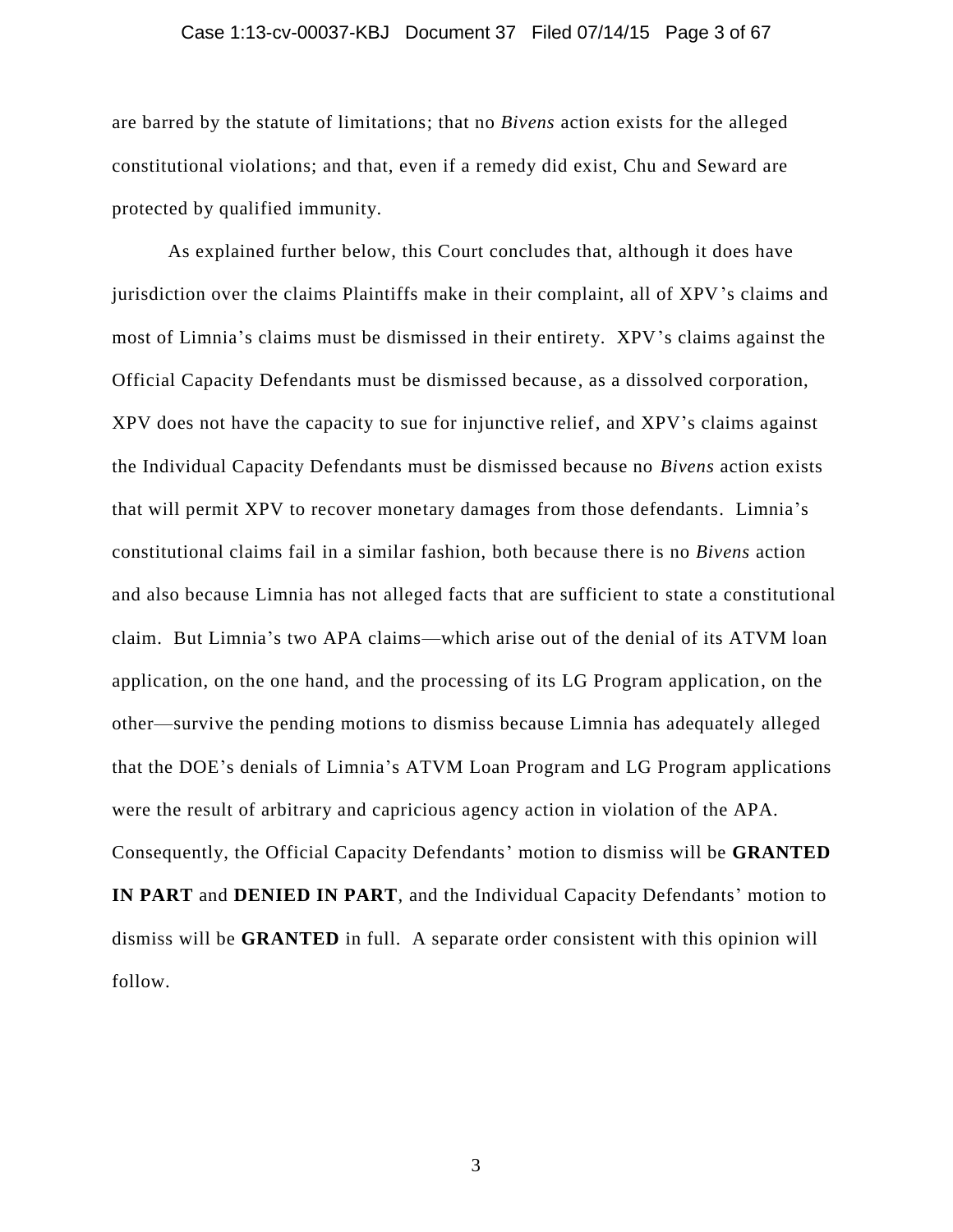# **I. BACKGROUND**

 $\overline{a}$ 

# **A. The DOE's Implementation Of The ATVM Loan Program And The LG Program**

## 1. The ATVM Loan Program

In 2007, Congress enacted the Energy Independence and Security Act ("EISA"), Pub. L. 110-140, § 136, 121 Stat. 1492, 1514–16, with the express purpose of "mov[ing] the United States toward greater energy independence and security" and "increas[ing] the efficiency of products, buildings, and vehicles[.]" *Id.* at 1492. To this end, the EISA imposed heightened fuel economy standards, *see id.* § 102, and it also introduced several new financial assistance programs designed to further the objective of promoting the efficient use of energy resources, *see, e.g.*, *id.* § 131 (providing grants to encourage the use of electric vehicles); *id*. § 135 (providing loan guarantees for the domestic manufacture of vehicle batteries). The Advanced Technology Vehicle Manufacturing Loan Program—referred to throughout this opinion as "the ATVM Loan Program"—was one of these initiatives. *See id.* § 136.

Under the ATVM Loan Program, the DOE provides a total of \$25 billion in direct loans to the manufacturers of "advanced technology vehicles" and the "qualifying components" of such vehicles, so long as these manufacturers are engaged in certain eligible activities. 42 U.S.C. § 17013(d)(1).<sup>2</sup> The EISA specifies that ATVM loan applicants must submit applications to the Secretary of the DOE, and that upon

<sup>&</sup>lt;sup>2</sup> The statute defines an "advanced technology vehicle" as "an ultra efficient vehicle or a light duty vehicle that meets" certain fuel economy and emission standards. *Id.* § 17013(a)(1). "Qualifying components" are those that "the Secretary [of Energy] determines to be . . . designed for advanced technology vehicles" and "installed for the purpose of meeting the performance requirements" of such vehicles—*i.e.*, products designed to meet the EISA's fuel economy and emission standards. *Id.* § 17013(a)(4). The eligible activities include "requipping, expanding, or establishing a manufacturing facility in the United States" or "engineering integration" of the manufactured product. *Id.* § 17013(b).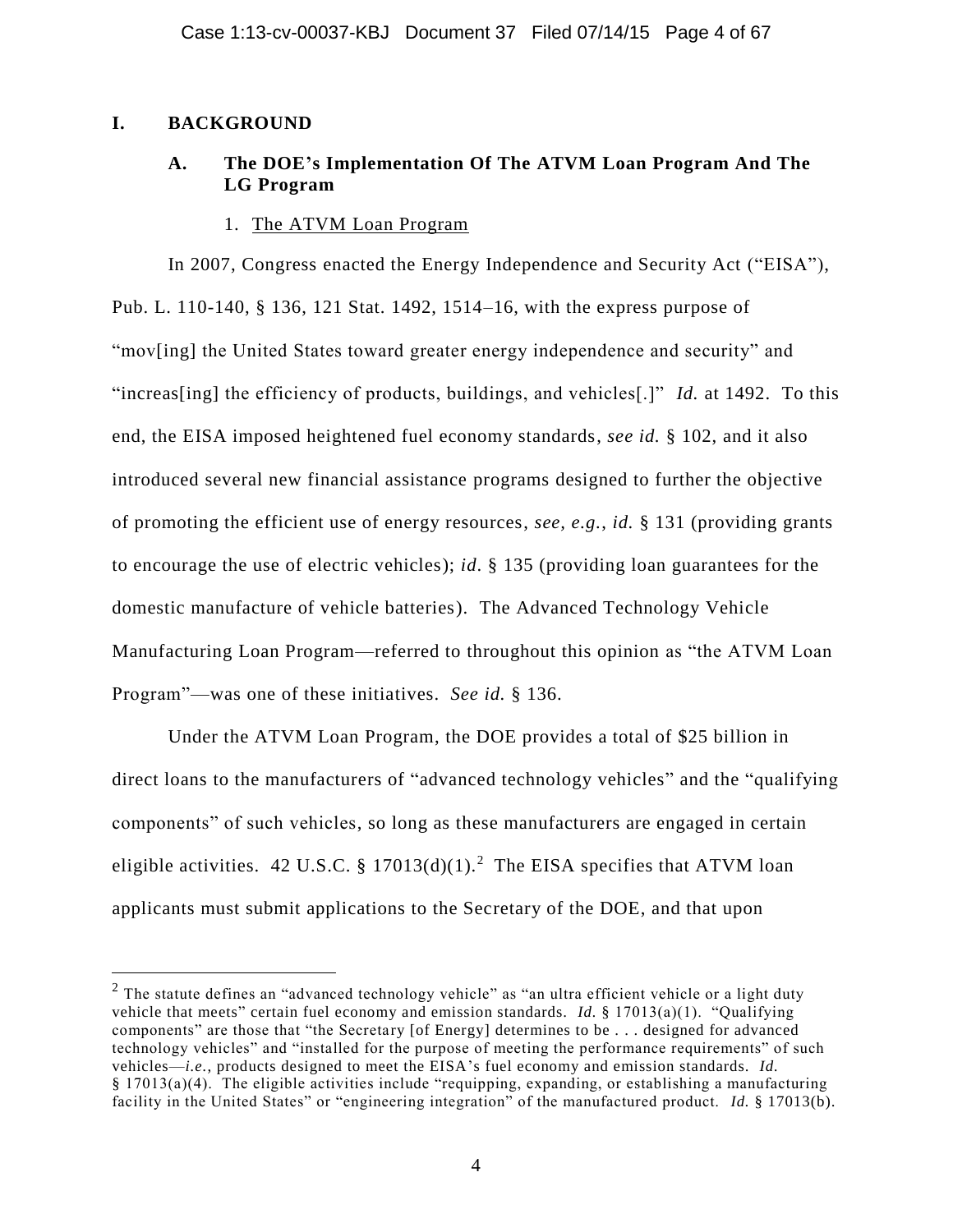receiving such loan applications, "[t]he Secretary shall select eligible projects" using criteria listed in the statute. *Id.* § 17013(d)(2)–(3). Specifically, by statute, a successful "award recipient"—

> (A) is financially viable without the receipt of additional Federal funding associated with the proposed project;

(B) will provide sufficient information to the Secretary for the Secretary to ensure that the qualified investment is expended efficiently and effectively; and

(C) has met such other criteria as may be established and published by the Secretary.

42 U.S.C. § 17013(d)(3). Furthermore, under the DOE's implementing regulations, an ATVM loan applicant must be "[a]n automobile manufacturer that can demonstrate an improved fuel economy" or "[a] manufacturer of a qualifying component[,]" 10 C.F.R. § 611.100(a) (2015), and the regulations also require such applicants to provide, *inter alia*, a description of "the nature and scope of the proposed project[,]" which must include "key milestones and [the] location of the project" and a "detailed explanation of how the proposed project qualifies" for loan assistance, *id.* § 611.101.

The DOE has adopted a two-step procedure for evaluating ATVM loan applications. First, the agency engages in "eligibility screening"—*i.e*., it determines whether the application contains the required information; whether the applicant satisfies the eligibility criteria; and whether the terms of the requested loan comport with the applicable statutory requirements. *Id.* § 611.103(a). The regulations state in no uncertain terms that the DOE "can at any time reject an application, in whole or in part, that does not meet these [eligibility] requirements." *Id.* If the application survives eligibility screening, the DOE will then move on to the second stage of the application process, which consists of a substantive merits review of the application.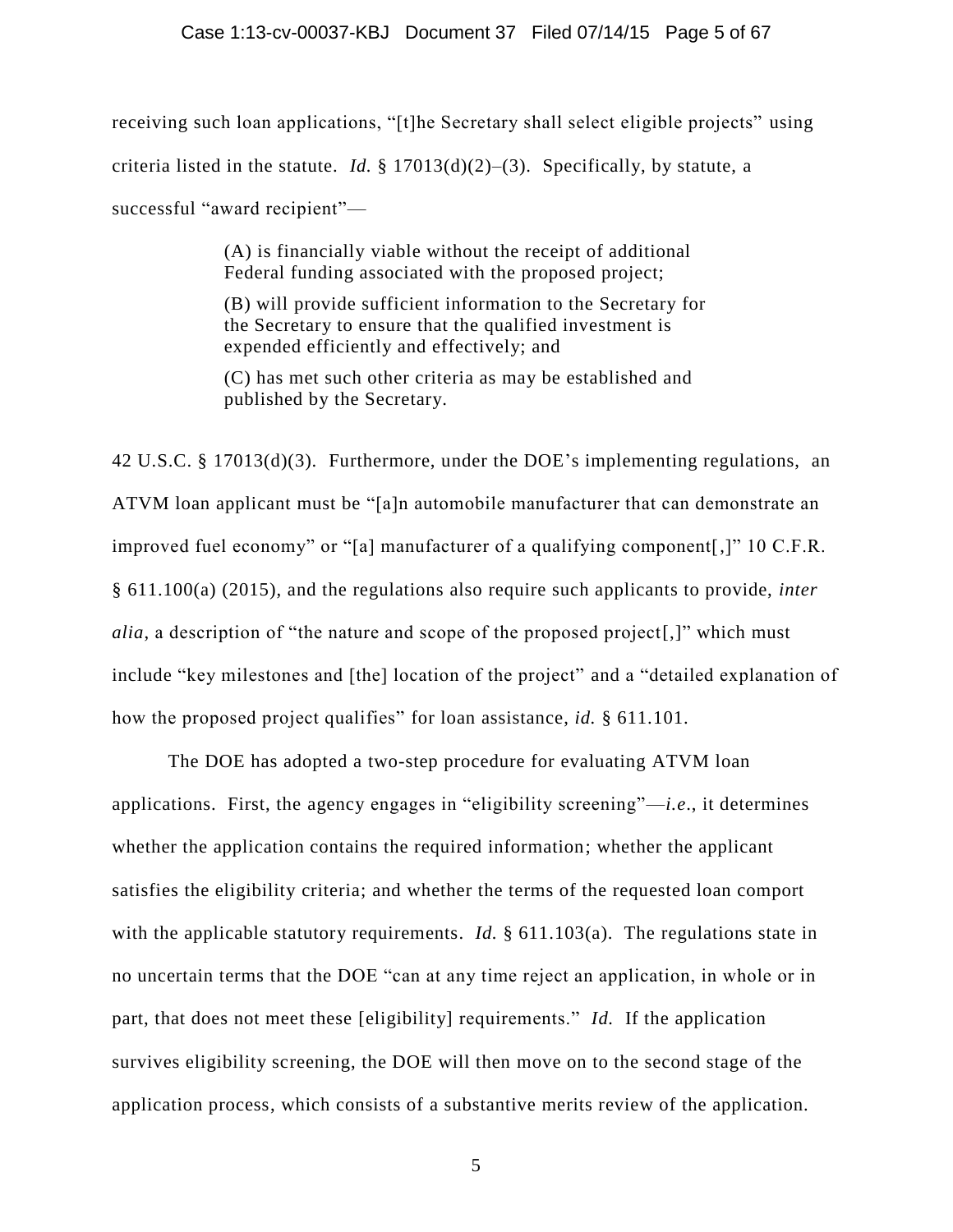#### Case 1:13-cv-00037-KBJ Document 37 Filed 07/14/15 Page 6 of 67

*Id.* § 611.103(b). The regulations establish that this review will be based on factors such as the project's "technical merit" and whether the proposed loan conditions adequately protect the government investment by providing sufficient security, priority of lien position, and percentage of the project to be financed with the loan. *Id.*

Significantly, the regulations that govern the ATVM Loan Program also state that "[o]nly an Agreement executed by a duly authorized DOE Contracting Officer can contractually obligate the government to make a loan" under the program. *Id.* § 611.105(a). And the regulations make clear that the "DOE is not bound by oral representations made during the Application stage, or during any negotiation process." *Id.* § 611.105(b).

### 2. The LG Program

The Section 1703 Loan Guarantee Program was established as part of the Energy Policy Act of 2005. *See* Pub. L. No. 109-58, § 1701–04, 119 Stat. 594, 1117–22 (codified at 42 U.S.C. §§ 16511–14). The statute is aimed at promoting new and improved technologies that "avoid, reduce, or sequester air pollutants or anthropogenic emissions of greenhouse gases[,]" 42 U.S.C. § 16513(a), and it authorizes the DOE to guarantee loans for certain environmentally-friendly, energy-efficient projects, *id.* Among the categories of projects that are specified as qualifying for this loan program are "[h]ydrogen fuel cell technology" and "production facilities for the manufacture of fuel efficient vehicles or parts of those vehicles, including electric drive vehicles[.]" *Id.* § 16513(b).

Like the regulations that govern the ATVM Loan Program, the LG Program regulations set out a comprehensive but non-exhaustive list of "information and materials" that must be submitted as part of an application, including "[a] description of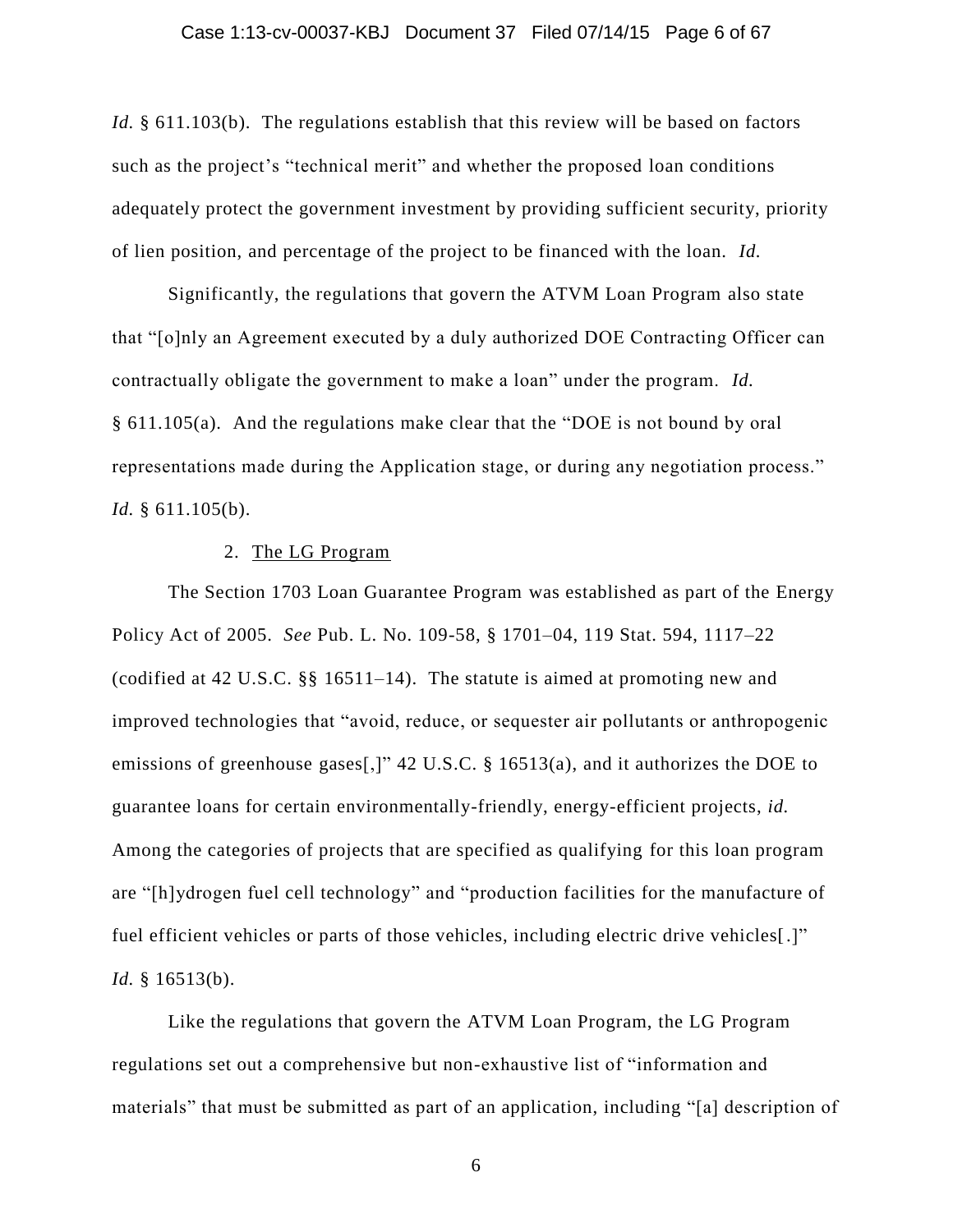#### Case 1:13-cv-00037-KBJ Document 37 Filed 07/14/15 Page 7 of 67

how and to what measurable extent the project avoids, reduces, or sequesters air pollutants and/or anthropogenic emissions of greenhouse gases, . . . [a] description of the nature and scope of the proposed project, . . . [and a] detailed description of the overall financial plan for the proposed project[.]" 10 C.F.R. § 609.6(b). Moreover, similar to the ATVM Loan Program, the regulations specify that "[o]nly a Loan Guarantee Agreement executed by a duly authorized DOE Contracting Officer can contractually obligate DOE to guarantee loans or other debt obligations[,]" *id.* § 609.10(a), and that the "DOE is not bound by oral representations made" at any stage in the application process, *id.* § 609.10(b).

However, unlike the ATVM Loan Program application process, the LG Program regulations require"[p]ayment of [an] Application filing fee" as part of an LG Program application, and the regulations specifically state that the "DOE will not consider any Application complete" until the application fee is paid. *Id.* § 609.6(b)(2), (c). Moreover, LG Program applications that satisfy all of the applicable requirements are ultimately subjected to "a competitive process" in which all applications are evaluated according to a series of factors and compared to each other. *Id.* § 609.7(a)–(b). To facilitate this process, prior to accepting applications for a loan guarantee, the DOE issues public solicitations for specific types of projects that it is looking to support, and it entertains LG Program applications pursuant to that solicitation. *Id.* § 609.3(a). For example, Plaintiff Limnia submitted the LG Program application that is at issue in the instant case in response to a DOE solicitation in June of 2008 for loan guarantee applications related to "projects in the United States that employ energy efficiency, renewable energy, and advanced transmission and distribution technologies[.]" U.S.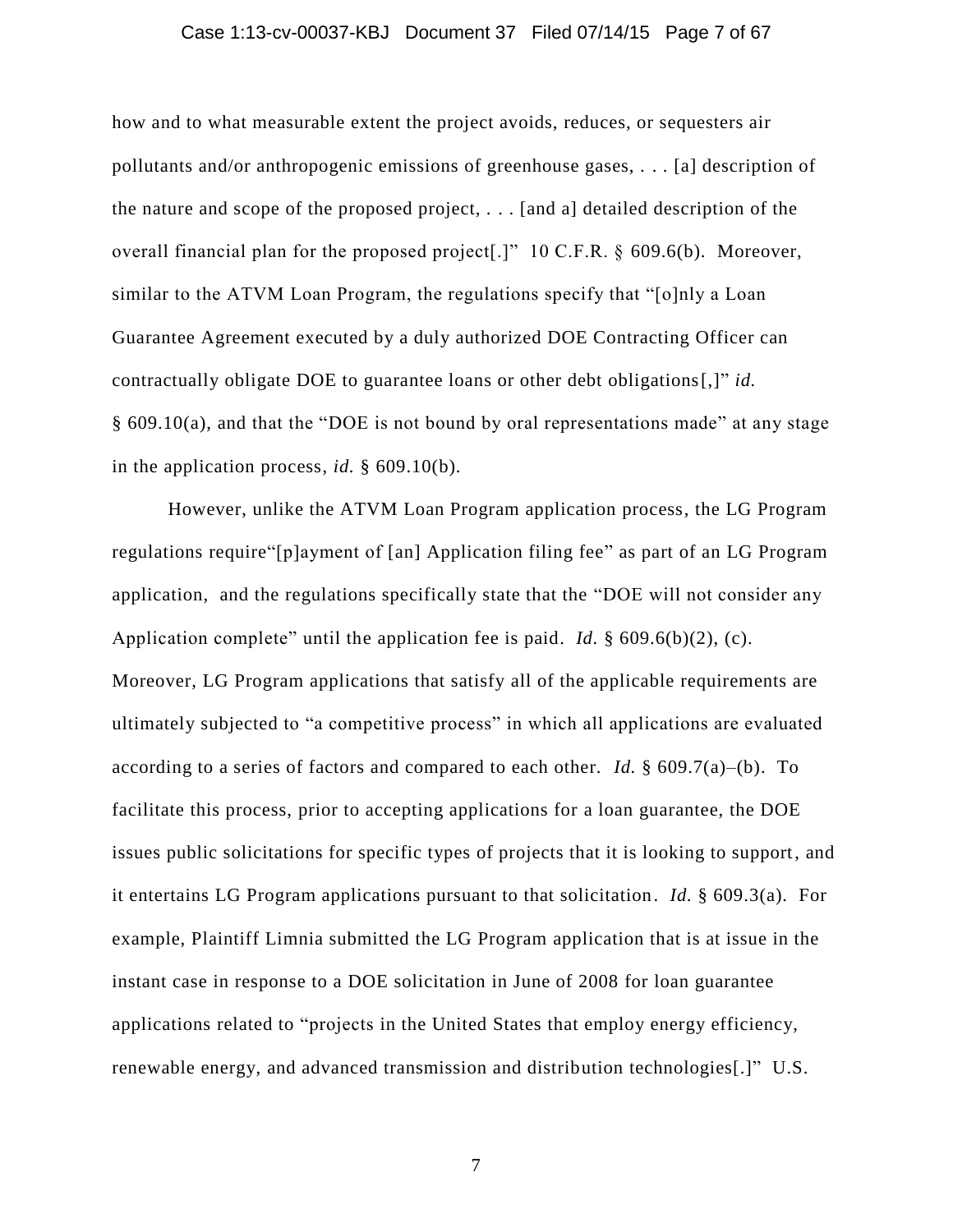#### Case 1:13-cv-00037-KBJ Document 37 Filed 07/14/15 Page 8 of 67

Dep't of Energy, DE-FOA-0000005, Loan Guarantee Solicitation Announcement 2 (2008) ("LG Solicitation Announcement"). The solicitation set a deadline of February 26, 2009, for any such applications, and noted that "[a]ll applicants must remit twentyfive percent (25%) of the application fee . . . upon submission of their applications to [the] DOE." *Id.* at 7. The solicitation also provided a schedule to determine the particular fee amount for each applicant, advising applicants "to make proper arrangements to assure that Treasury receives such fees on behalf of DOE by the dates specified[,]" and including instructions for the wire transfer. *Id.* at 9; *see also id.* at 59 (providing details for wire transfer).<sup>3</sup>

## **B. The Facts Of The Instant Case**

Plaintiffs' complaint makes various assertions of fact regarding the circumstances surrounding the DOE's consideration and processing of XPV's ATVM loan application and Limnia's ATVM Loan Program and LG Program applications. These allegations, many of which are related below, must be accepted as true for the purpose of evaluating Defendants' motions to dismiss.

## 1. XPV's ATVM Loan Application

 $\overline{a}$ 

XPV is a now-dissolved "green technology" company that applied for an ATVM loan in December of 2008, seeking to fund the research and development of "an advanced technology, family-friendly SUV-style vehicle[.]" (Am. Compl., ECF No. 26, ¶¶ 1, 3, 14.) XPV's application asserted that its proposal fulfilled the requirements of

<sup>&</sup>lt;sup>3</sup> The application fee for this specific solicitation varied according to the size of the loan guarantee being requested. *See* LG Solicitation Announcement at 12. According to the solicitation, the application fee for a loan guarantee up to \$150 million was \$75,000. *See id.* Thus, an applicant for a loan guarantee of this size would need to remit at least \$18,750 (totaling 25% of the total application fee owed) at the time the application was submitted. *See id.*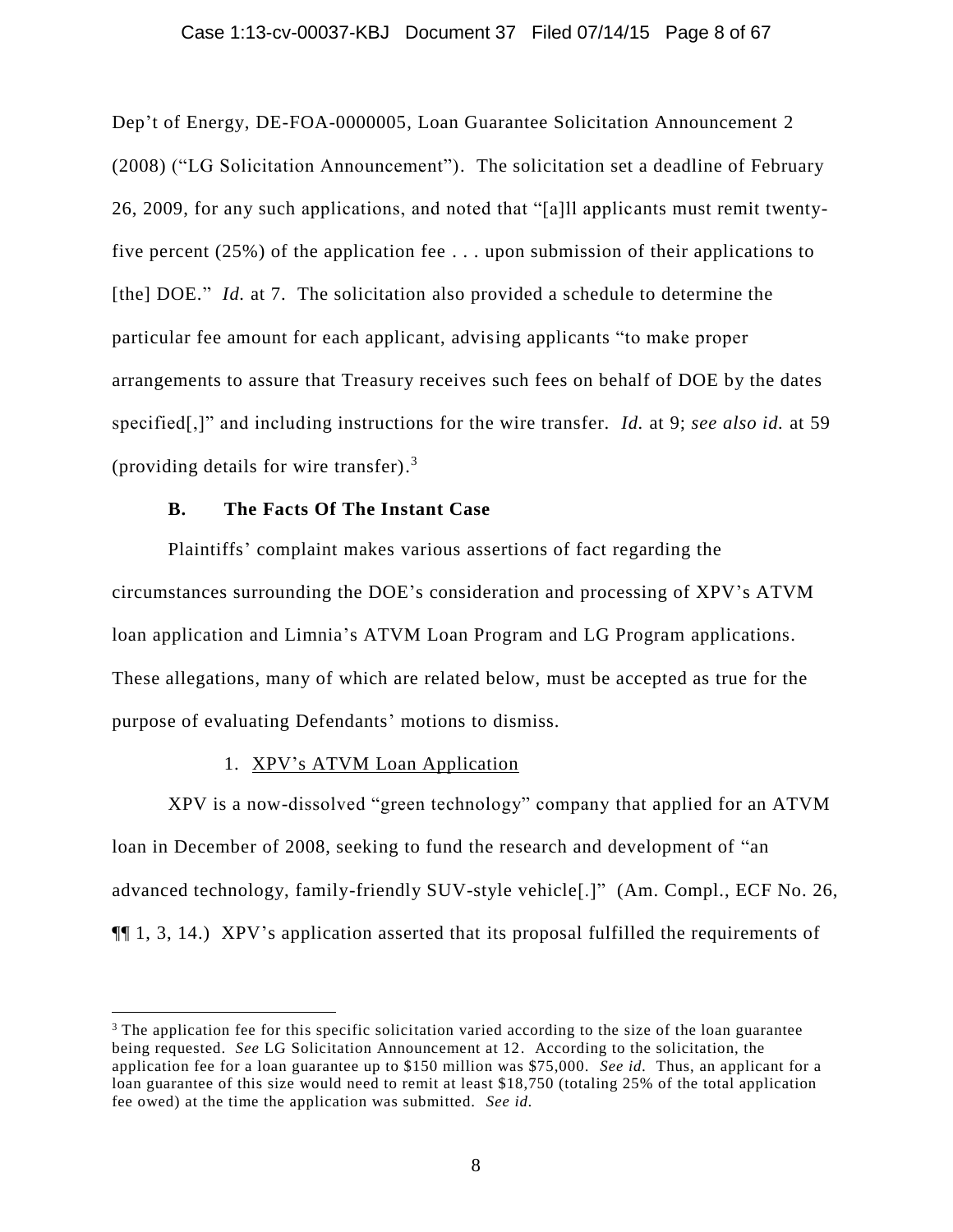#### Case 1:13-cv-00037-KBJ Document 37 Filed 07/14/15 Page 9 of 67

the DOE's ATVM Loan Program because XPV planned to used "polymer plastics and skinned expanded foam pressure membranes to replace metal doors, body panels, hoods and roofs on a lightweight alloy frame[,]" and in so doing, XPV would produce an extremely light-weight vehicle that was also safe in operation because it employed "wraparound, pre-deployed 'airbag'" technology. (*Id.* ¶ 17.)

According to the complaint, on December 2, 2008, Defendant Seward—the director of the ATVM Loan Program at that point in time—"acknowledged receipt" of XPV's application and "requested additional information[,]" which XPV provided. (*Id.* ¶ 22.) Then, on December 31, 2008, Seward allegedly sent a letter to XPV indicating that XPV's application was "substantially complete" (*id.* ¶ 22; Ex. 2 to Am. Compl., ECF No. 26-1, at 11), which led XPV to believe that the DOE had deemed XPV a "qualified applicant" such that the agency "would begin processing XPV's ATVM Loan Program application . . . no later than the end of December 2008, and that the review would take a matter of weeks, consistent with normal commercial lending practices" (Am. Compl. ¶¶ 23–24). Instead, XPV alleges that its application was "'set-aside' in favor of applications from politically-connected government cronies [because] Defendants had 'fixed' the ATVM Loan Program process to benefit political donors" (*id.* ¶ 26), as explained further below.

The complaint asserts that, beginning in the spring of 2009—approximately four months after XPV submitted its ATVM loan application—XPV had a series of interactions with the DOE relating to the status of XPV's ATVM loan application. First, Plaintiffs allege that, on April 23, 2009, the DOE's Chief of Staff and Senior Investment Officer, Jason Gerbsman, notified XPV that its "substantially complete"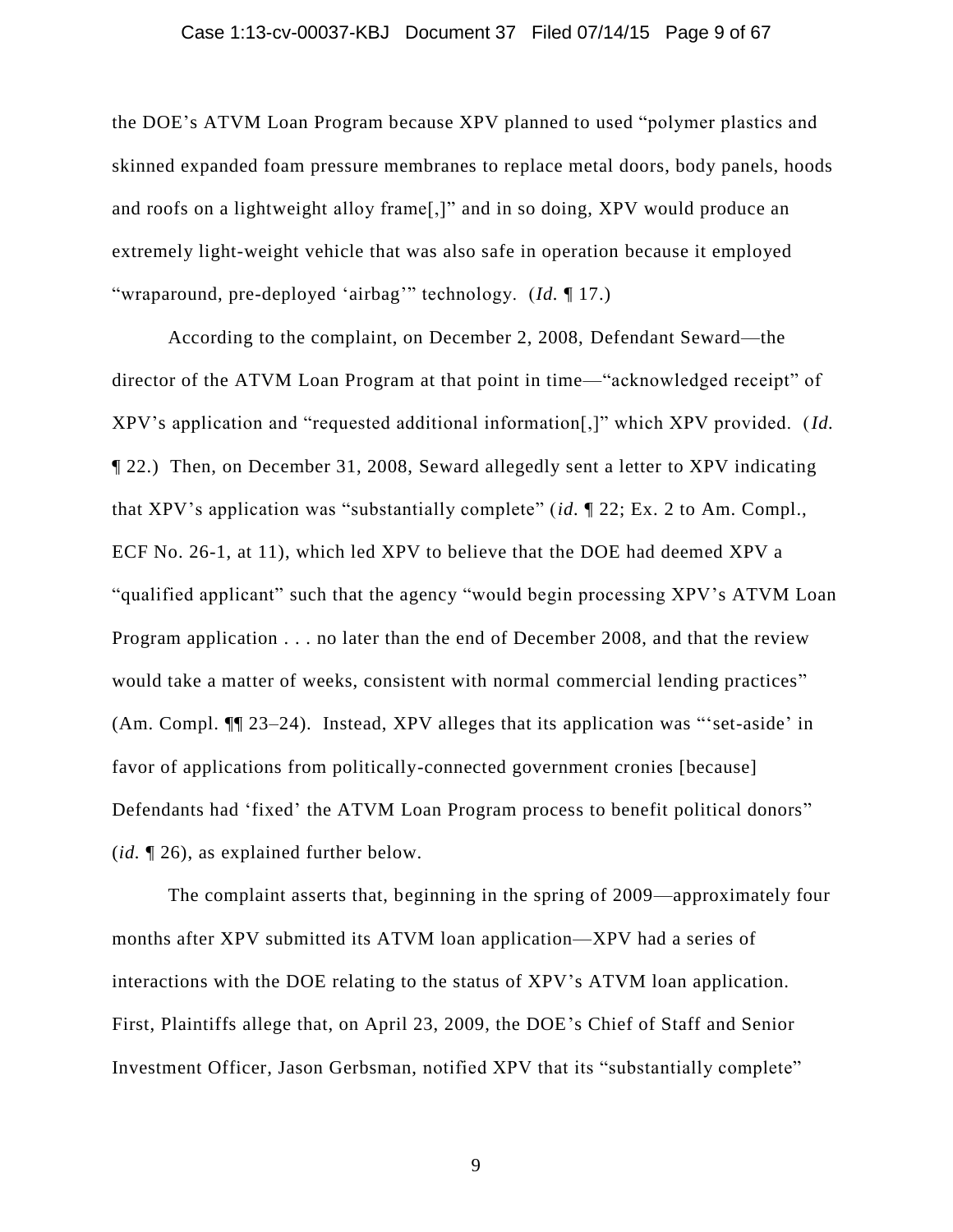#### Case 1:13-cv-00037-KBJ Document 37 Filed 07/14/15 Page 10 of 67

application had "been assigned to both a technical eligibility and merit review team, as well as a financial viability analysis team[,]" and that "[t]he technical team is very close to finishing their evaluations on both eligibility and project merit, and the financial team will be launching a more detailed and interactive due diligence phase of the XPV application review very soon." (*Id.* ¶ 27 (alteration omitted).) This communication was allegedly followed by an offer of an in-person meeting to "discuss 'next steps'" (*id.* ¶ 28); then, on May 28, 2009, Gerbsman purportedly met with an XPV representative, at which point Gerbsman allegedly told XPV that "'everything looked good'" and that its application was "'fully compliant and [had] passed technical review'" (*id.* ¶¶ 29). Furthermore, according to the complaint, the DOE also declined to provide XPV with the same types of "special assistance" with the application process that it gave XPV's competitors during this period because, "as DOE staff put it, XPV's application was so good that special assistance was unnecessary." (*Id*. ¶ 31; *see also id.* ¶ 36 (alleging that the DOE staff made optimistic statements to XPV over a seven-week period beginning in June of 2009).)

Notwithstanding the reassurances that members of the DOE staff allegedly provided to XPV during the application process, the DOE denied XPV's ATVM loan request on August 21, 2009. (*Id.* ¶ 37.) The rejection letter, which Defendant Seward signed (and which XPV has filed as an exhibit to the complaint) asserted that the DOE was "not in a position to [make an] award [to] every eligible application[,]" and suggested that the XPV's application did not pass the DOE's merit review. (Ex. 3 to Am. Compl., ECF No. 26-1, at 13; see also Am. Compl. ¶ 38.)<sup>4</sup> Seward further

<sup>4</sup> Page numbers throughout this Opinion refer to those that the Court's electronic filing system assigns.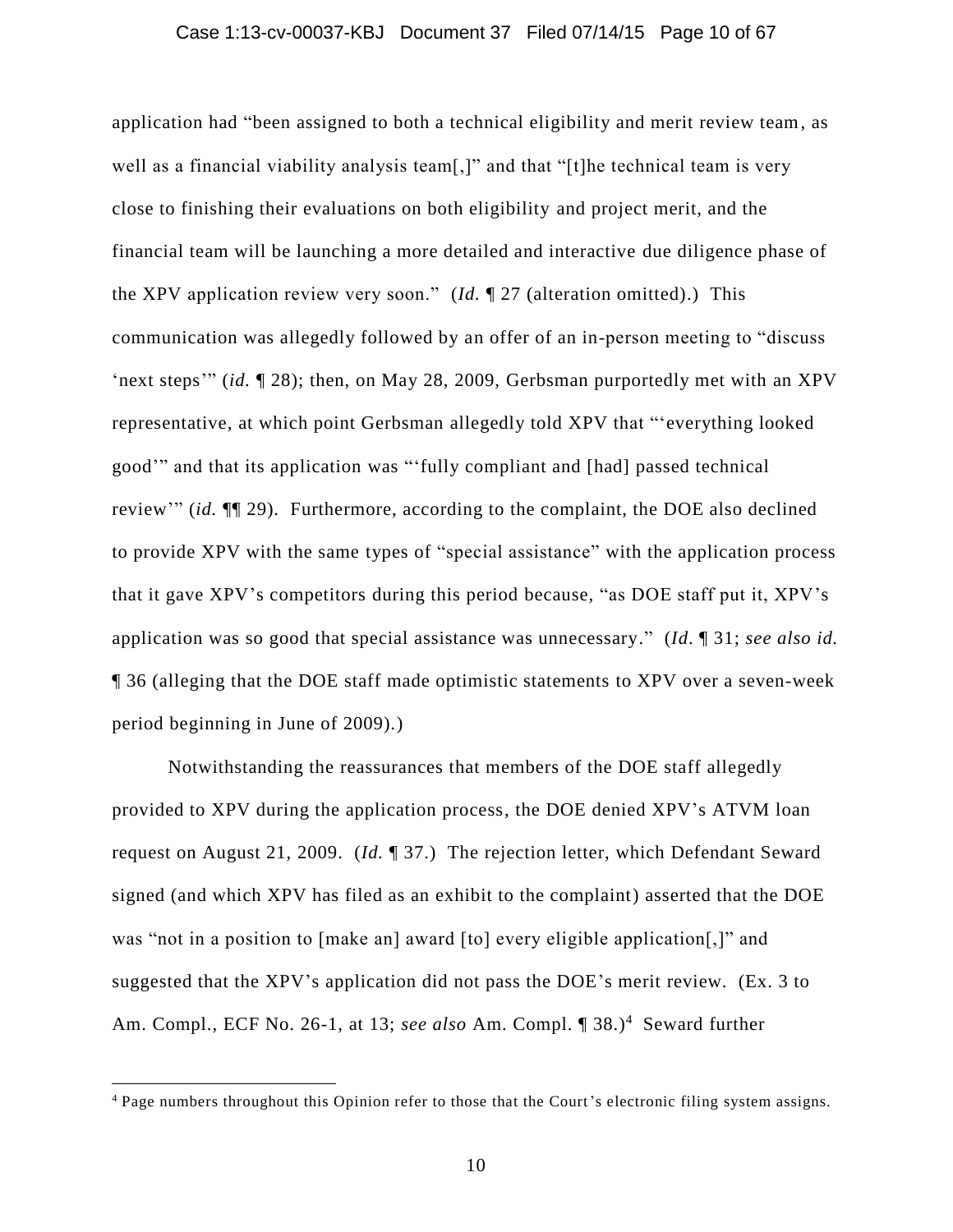#### Case 1:13-cv-00037-KBJ Document 37 Filed 07/14/15 Page 11 of 67

explained generally that "the program [must] choose applications that are mostly likely to use the limited loan proceeds in a way that will best achieve the goals of the program." (Ex. 3 to Am. Compl. at 13.)

XPV alleges that it immediately requested both a statement regarding the specific grounds for the agency's denial of its application and a copy of the DOE's merit review documents. (Am. Compl. ¶¶ 39, 40.) XPV also allegedly placed a phone call to the DOE within five days of the denial (*id.* ¶ 42); according to the complaint, the DOE staff person with whom the XPV representative spoke pulled the company's application file and orally provided myriad reasons for the denial, none of which XPV believed was valid (*id.*  $\P$ <sup> $[$ </sup> 43–45).<sup>5</sup> The complaint also alleges that, during this phone conversation, Defendant Seward entered the room and cut the conversation off abruptly, directing the staff person to tell XPV that the DOE would send a letter to XPV outlining more fully the reasons that its loan application was denied. (*Id.* ¶ 52.)

The complaint alleges that no such letter was forthcoming. (*Id.* ¶ 53.) Thus, on September 21, 2009—approximately one month after the denial letter issued—XPV sent the DOE a written request for reconsideration of the denial of its ATVM loan application. (*Id.* ¶ 54; Ex. 4 to Am. Compl., ECF No. 26-1, at 15.) In this written request, XPV pointed out that the reasons for the denial that the DOE staffer had provided on the phone were contrary to the information in XPV's application (Ex. 4 to Am. Compl. at 15), and XPV also asked the DOE to respond to a list of fifteen specific questions pertaining to its review of XPV's application (*id.* at 16–18).

<sup>&</sup>lt;sup>5</sup> The complaint states that a variety of reasons were provided for the denial of XPV's application, including that XPV's proposed vehicle did not use E85 gasoline; XPV did not plan for government fleet sales; and XPV's advanced technology was "too futuristic" and not adequately developed. (*Id.*)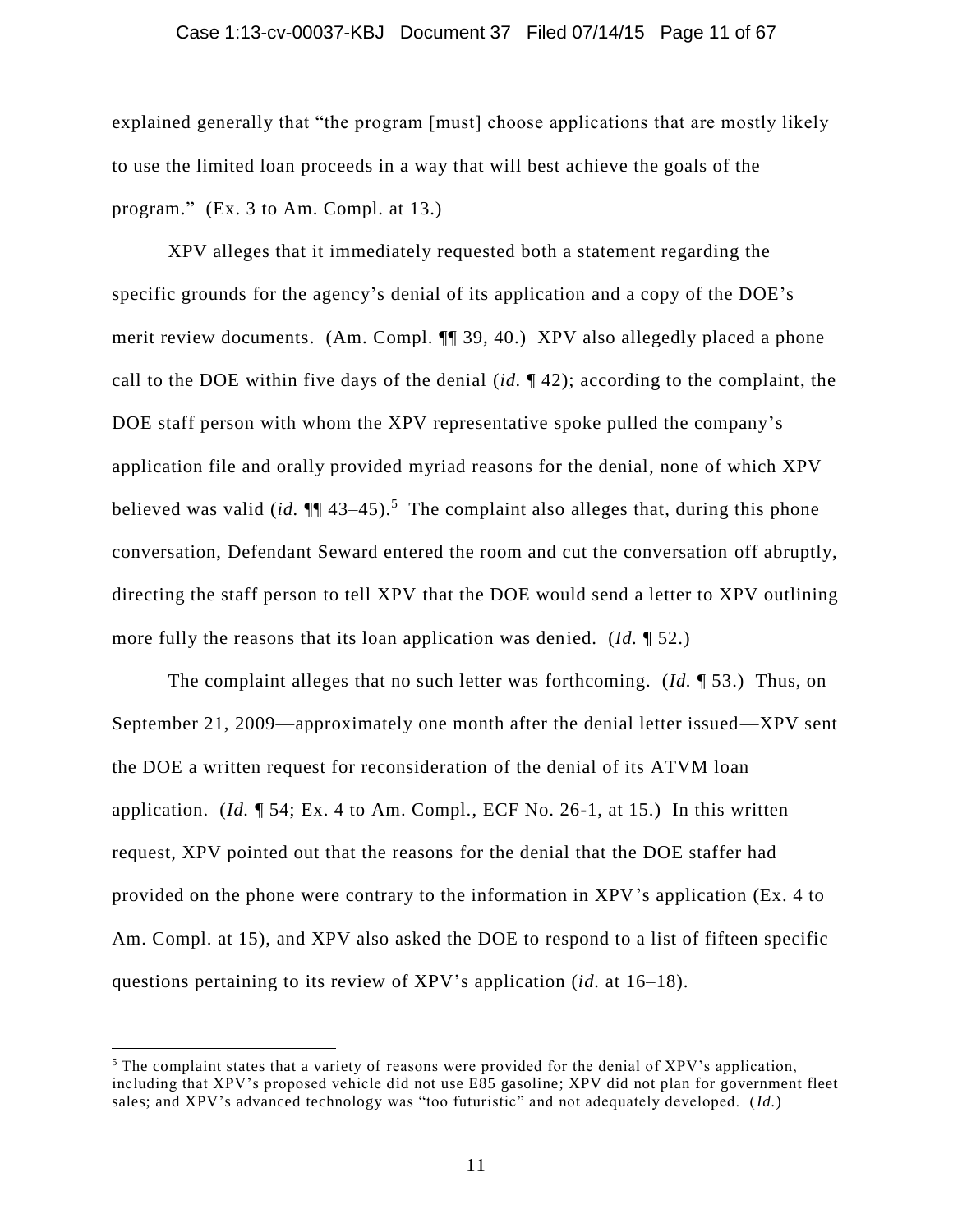#### Case 1:13-cv-00037-KBJ Document 37 Filed 07/14/15 Page 12 of 67

Approximately one month later, on October 23, 2009, Seward responded in writing to XPV's reconsideration request, providing a more detailed explanation for the denial of XPV's application. (*See* Am. Compl. ¶¶ 55–63; Ex. 5 to Am. Compl., ECF No. 26-1, at 21.) The Seward letter did not claim that XPV had failed to meet any of the eligibility requirements set forth in the ATVM Loan Program's regulations (Am. Compl. ¶ 64), and it thus seemingly addressed the merits of XPV's proposal. Seward explained that XPV's proposed technology "appeared from the application to be at a development stage and not yet ready for commercialization[,]" which was a "significant weakness[.]" (Ex. 5 to Am. Compl. at 21.) Moreover, the project's "impact on fuel economy . . . was determined to be weak"; the storage system for hydrogen was "unproven and potentially impractical for a consumer vehicle"; and the company's "claims for reductions in petroleum use . . . were deemed to be unrealistic[.]" (*Id*.)

## 2. Limnia's ATVM Loan Application

Limnia is a green technology company that, unlike XPV, is still in operation. (*Id.* ¶¶ 2–3.) Limnia filed a loan application through the ATVM Loan Program in February of 2009 to produce an "advanced technology vehicle energy storage system" *i.e.*, a vehicle battery. (*Id.* 168.) Limnia and XPV are sister companies, and Limnia's proposed energy storage system was the power source for XPV's proposed lightweight SUV. (*Id.* ¶¶ 3, 12, 68.)

The DOE rejected Limnia's ATVM application on April 10, 2009, on the ground that Limnia's energy storage system was a stand-alone charging station, not equipment to be installed in a vehicle, and thus was not a "qualifying component" under 42 U.S.C. § 17013(d)(1). (*Id.* ¶ 69; Ex. 6 to Am. Compl., ECF No. 26-1, at 24.) Limnia requested reconsideration of this determination, noting that its energy storage system did, in fact,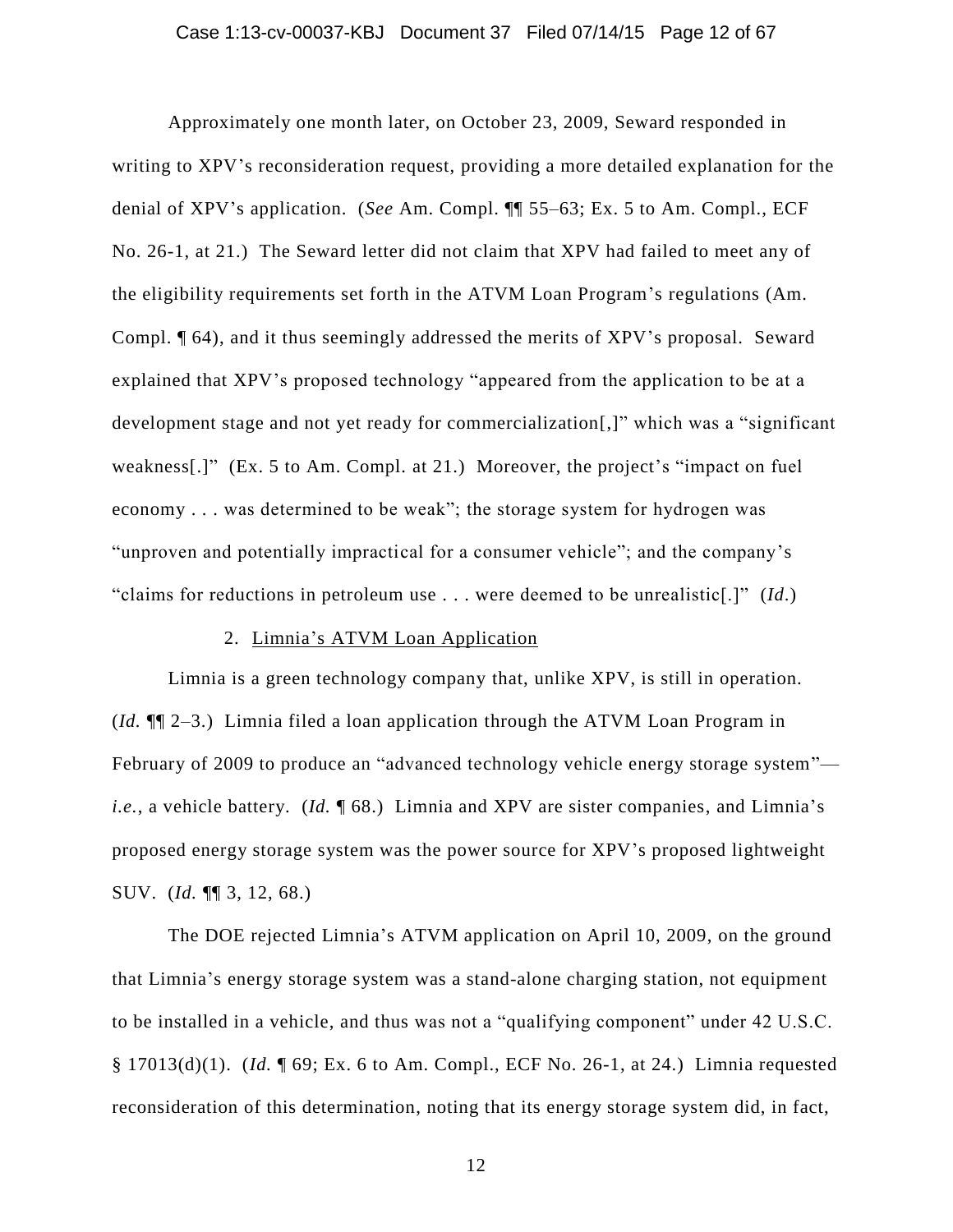#### Case 1:13-cv-00037-KBJ Document 37 Filed 07/14/15 Page 13 of 67

have to be installed inside a vehicle in order to be used, and that it actually was designed for this purpose. (*Id.* ¶ 70.) On May 13, 2009, the DOE rejected Limnia's ATVM loan application for a second time, giving Limnia the same reason that it had proffered in the first denial. (*Id.* ¶ 71.) The DOE did, however, request further information from Limnia that would allow it to reevaluate Limnia's application. (*Id.*; Ex. 8 to Am. Compl., ECF No. 26-1, at 30–31.) According to the complaint, Limnia responded to this letter on June 3, 2009, by providing the requested information and seeking reconsideration of its application once again. (Am. Compl. ¶ 72.) Plaintiffs allege that, as of the time the instant complaint was filed, the DOE had not responded to Limnia's request for another review. (*Id.* ¶¶ 71–73.)

## 3. Limnia's LG Program Application

Around the same time that Limnia applied for an ATVM loan, it also applied for an LG Program loan guarantee, pursuant to the aforementioned solicitation that the DOE published in June of 2008. (*Id.* ¶ 77.) Plaintiffs allege that, prior to Limnia's submission of its application in February of 2009, then-Secretary Chu had stated in a conference call that the graduated LG Program fees "were unduly onerous and burdensome[,]" and had "promised to waive the application fee." (*Id.* ¶ 76.) Due to that representation, Limnia did not submit the fee (or any portion thereof) along with its LG Program application. (*Id.* ¶ 77.)

According to the complaint, on February 26, 2009—the day of the application deadline—a DOE official called Limnia to warn that the DOE would not consider Limnia's application without the fee. (*Id.* ¶ 78.) Limnia was unable to remit the fee by the midnight deadline (*id.* ¶ 79), and according to the complaint, the following day, another DOE official told Limnia that there were "a few days of flexibility" to send in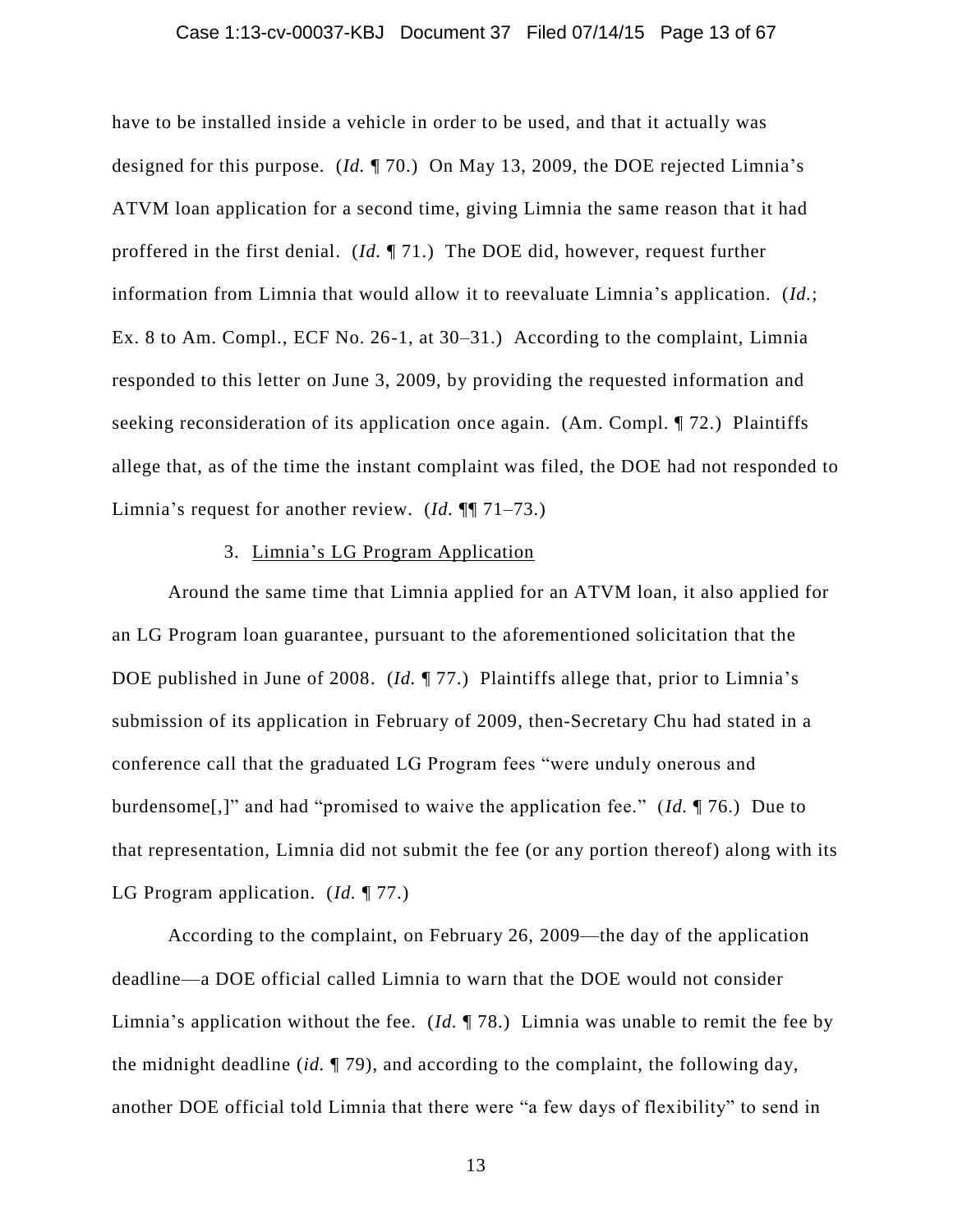#### Case 1:13-cv-00037-KBJ Document 37 Filed 07/14/15 Page 14 of 67

the fee, and promised to send written instructions for sending the fee (*id.* ¶¶ 80–81). That official allegedly never got back to Limnia, despite Limnia's best efforts to follow up. (*Id*.) Then, on April 9, 2009, the DOE sent Limnia an email informing Limnia that its LG Program application would not be considered because Limnia failed to pay the required application fee. (*Id.* ¶ 82; Ex. 10 to Am. Compl., ECF No. 26-1, at 39.)

# 4. Plaintiffs' Allegations Regarding Political Favoritism And The GAO Report

At the heart of the complaint is Plaintiffs' contention that the various reasons the DOE provided for denying XPV's and Limnia's loan applications were "baseless pretexts" for political cronyism. (Am. Compl. ¶ 118(i).) In a nutshell, Plaintiffs assert that "[p]olitics and political pressure infected [the ATVM and LG] programs, shaping, in whole or in part, the judgment of the agency's ultimate decision makers, including Defendants Chu and Seward, their staffs, advisors and consultants. " (*Id.* ¶ 84.)

Plaintiffs maintain that they became aware of the inequitable manner in which the agency was operating these loan programs in a variety of ways—and even prior to the denials at issue. For example, according to the complaint, Plaintiffs first got wind of possible unfair dealing during a June 2009 conversation with an unnamed corporate executive, who allegedly said his company had "been 'screwed over' by DOE" and asserted that DOE employees were "playing favorites with government money." (*Id.* ¶¶ 32–33.) Plaintiffs also allegedly watched as the DOE appeared to provide XPV's competitors Tesla Motors, Inc. and Fisker Motors, Inc. "special assistance" with the application process—*e.g.*, giving Fisker "extraordinary access to DOE staff time" and providing "offices and conference rooms in DOE's headquarters at no charge"—while denying XPV these same resources. (*Id.* ¶¶ 30–31.) Additionally, Plaintiffs claim that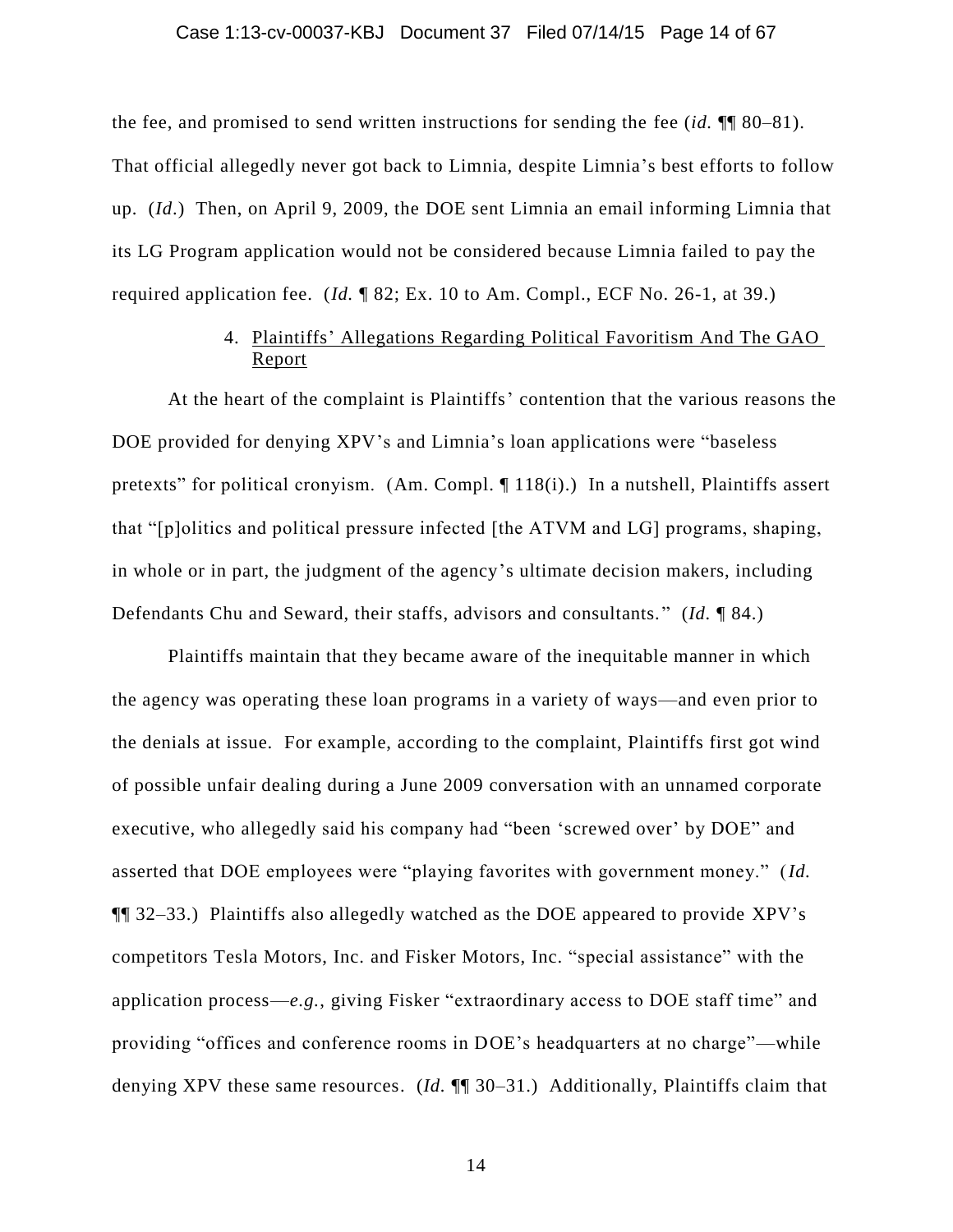#### Case 1:13-cv-00037-KBJ Document 37 Filed 07/14/15 Page 15 of 67

a member of Tesla's board, who was also a "major campaign contributions 'bundler' for the White House[,]" was on "a key DOE advisory board" (*id.* ¶ 91), and another "accomplished campaign contribution 'bundler'" was a "Tesla investor and advisor" who had a "primary role" in the DOE's Loan Program Office (*id.* ¶ 92). According to the complaint, the political contributions of these two "patrons" purportedly resulted in Tesla's "favorable treatment" by the DOE with respect to the loan application process (*id.* ¶ 93); therefore, Plaintiffs suggest that it was no wonder that the DOE ultimately "gave Tesla \$465 million of taxpayer funds at an interest rate of 1.6% and on extremely favorable, below-market terms[.]" (*Id.* ¶ 34.) Plaintiffs also allege that similar preferential treatment was afforded to Fisker, a company whose "patrons" allegedly had made large donations to the Obama campaign and other Democratic causes. (*Id.* ¶ 100.) The complaint suggests that these donations effectively purchased political influence, which was allegedly a "material factor<sup>[]"</sup> in the DOE's decision to grant an ATVM loan to Fisker despite a litany of Fisker failures. (*Id.* ¶¶ 101, 103–09.)

Plaintiffs also point to a number of emails from DOE officials, and assert that this correspondence indicates that the DOE was under political pressure to approve particular loan applications. (*See id.* ¶¶ 112–13.) For example, one email suggests that the DOE's review of a loan applicant was sped up as a result of pressure from then-House Majority Leader Steny Hoyer. (*See* Ex. 19 to Am. Compl., ECF No. 26-1, at 200.) Another email indicates that the White House made an effort to encourage the DOE to hasten review of another loan application. (*See* Ex. 14 to Am. Compl., ECF No. 26-1, at 189.) Plaintiffs claim that these and other emails demonstrate that "Defendants bent the rules for political favorites[.]" (Am. Compl. ¶ 113.)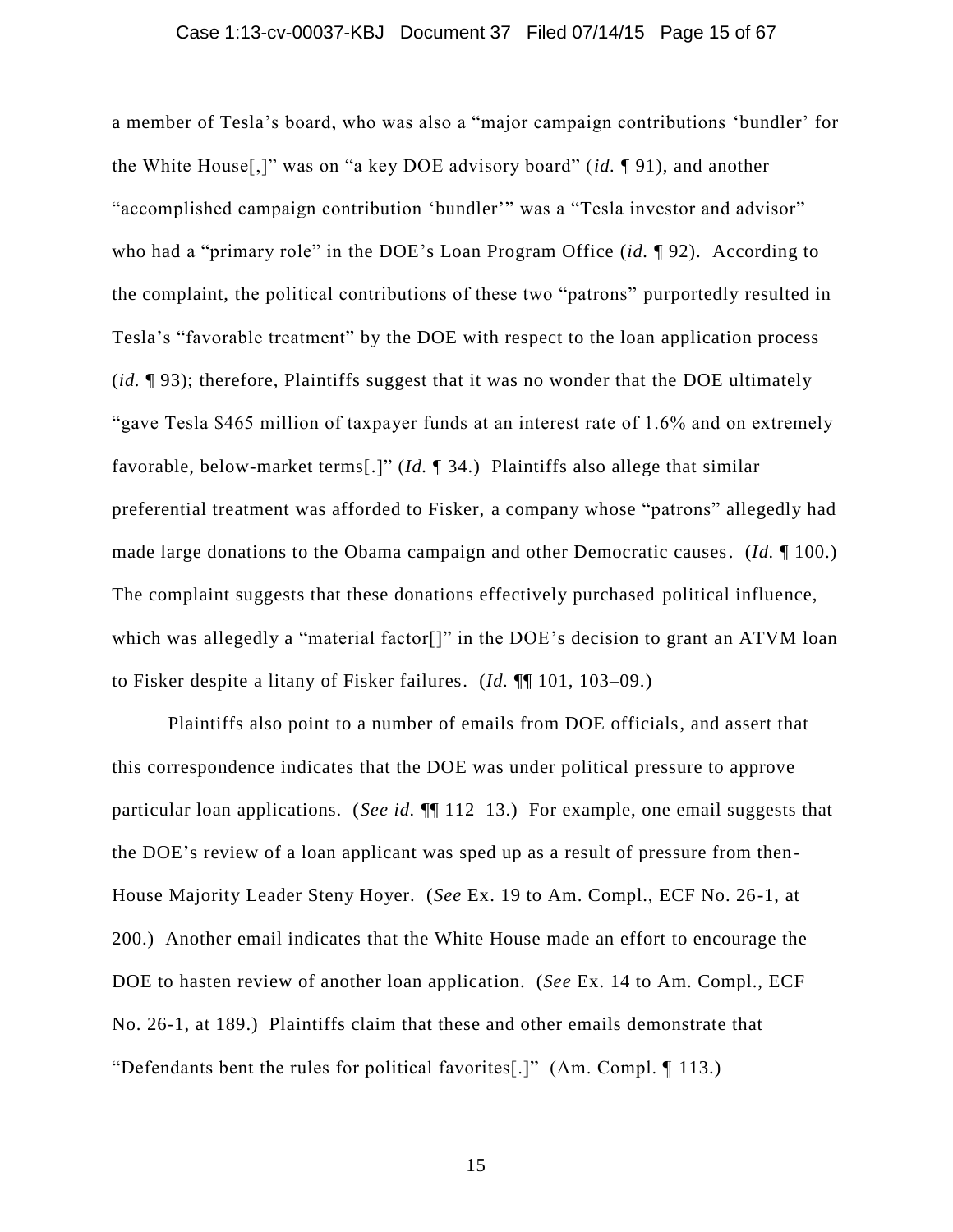Finally, Plaintiffs insist that this anecdotal evidence of political favoritism regarding the DOE's loan practices was confirmed in February of 2011 and March of 2012, when the Government Accountability Office ("GAO") issued two reports regarding the DOE's implementation of the ATVM Loan Program and LG Programs. (*See* U.S. Gov't Accountability Office, Department of Energy: Advanced Technology Vehicle Loan Program Implementation Is Under Way, But Enhanced Technical Oversight And Performance Measures Are Needed ("GAO ATVM Report"), Ex. 11 to Am. Compl., ECF No. 26-1, at 42–80; U.S. Gov't Accountability Office, DOE Loan Guarantees: Further Actions Are Needed to Improve Tracking and Review of Applications ("GAO LG Program Report"), Ex. 13 to Am. Compl., ECF No. 26 -1, at 130–187.) 6 The GAO ATVM Report, which is attached to Plaintiffs' complaint, concluded that the ATVM Loan Program had successfully "injected significant funds into the U.S. automotive industry" (GAO ATVM Report at 70), but the report also flagged two areas of concern: first, that the DOE lacked the necessary technical expertise to oversee the progress of companies that had received ATVM loans (*id.*), and second, that the DOE lacked certain "quantifiable performance measures[,]" particularly in the context of fuel economy standards (*id.* at 70–71). Both of these GAO-identified deficiencies related to the back-end of the ATVM Loan Program—*i.e.*, they were concerns regarding the DOE's monitoring of successful loan applicants, rather than its selection of loan recipients in the first place.

<sup>6</sup> The GAO is "the audit, evaluation, and investigative arm of Congress" that "exists to support Congress in meeting its constitutional responsibilities and to help improve the performance and accountability of the federal government for the American people." (GAO ATVM Report at 80.)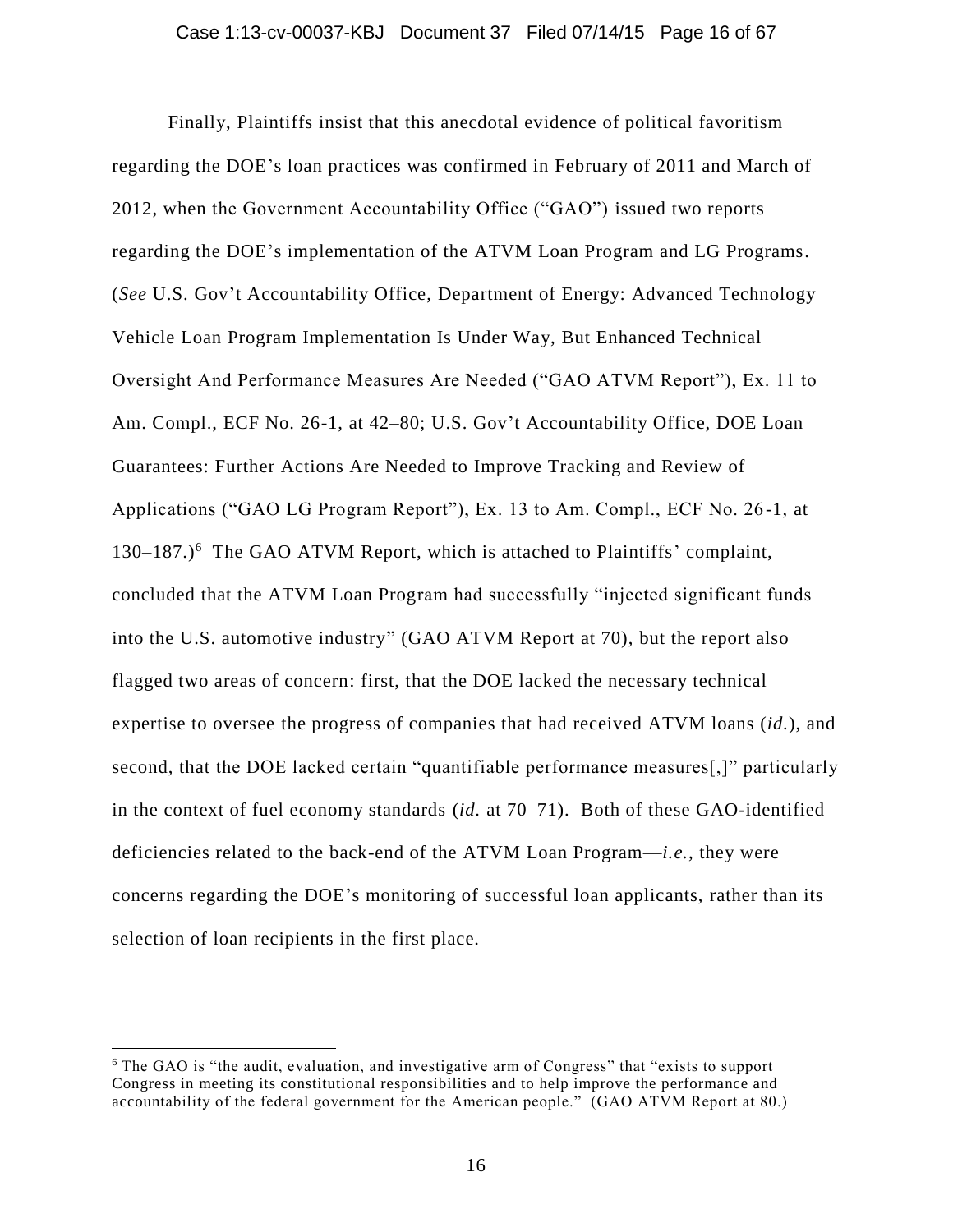By contrast, the GAO's LG Program report focused on implementation problems related to the application stage. The GAO noted that the DOE did not have access to consolidated data about past and present LG Program applications, which made it difficult for the DOE to review and identify problems within the application process. (GAO LG Program Report at 152–54.) Additionally, the GAO found that although the DOE had established a comprehensive process for reviewing and granting LG Program applications, that process had been applied inconsistently in practice. (*Id.* at 155.) For example, the GAO had reviewed the application process for a number of successful applicants, and it found that the agency's actual application review practices differed in at least one respect from the process outlined in the DOE's LG Program guidance manuals in almost every case. (*See id.* at 156–60.) The GAO acknowledged the DOE's contention that these apparent inconsistencies were caused by out-of-date manuals and were not due to any error or intentional action on the part of DOE staff, but the GAO cautioned that the disconnect between the published review processes and the actual review practices could undermine the DOE's assurance that all LG Program applicants are "treated . . . consistently and equitably." (*Id.* at 163.)

The instant complaint seizes on the GAO's critiques, repeatedly referencing the two reports and asserting that the GAO's conclusions support Plaintiffs' cronyism accusations. (*See* Am. Compl. ¶¶ 85–88, 110–11.) According to Plaintiffs, the problems that the GAO identified in the ATVM report in particular—*e.g.*, the DOE's lack of technical expertise and its use of inadequate performance measures in evaluating the performance of successful ATVM applicants—"facilitated the politicization of DOE's loan programs." (*Id.* ¶ 88.) And, in Plaintiffs' view, the GAO's LG Program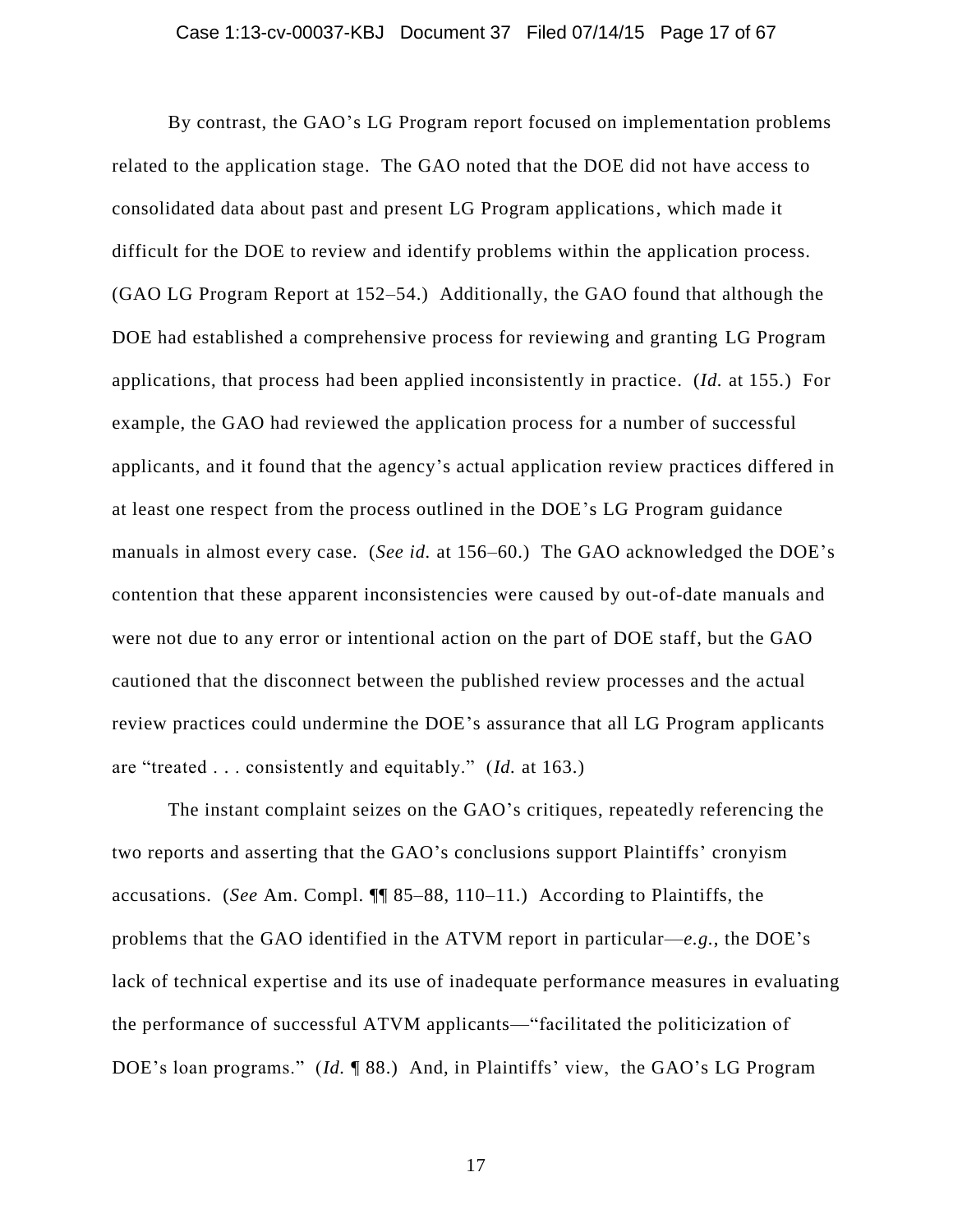report establishes that the DOE treated applicants inconsistently, by "favoring some [applicants] and disadvantaging others[.]" (*Id.* ¶ 111.)

### **C. Procedural History**

 $\overline{a}$ 

Plaintiffs filed the initial complaint in the instant case on January 10, 2013; an amended complaint followed, on August 20, 2013. 7 Plaintiffs bring seven claims for relief: two Fifth Amendment Due Process claims (one against the DOE and Muniz, *i.e.*, the "Official Capacity Defendants," and another against Chu and Seward, *i.e.*, the "Individual Capacity Defendants"); two Fifth Amendment Equal Protection claims (also one against each of the two defendant types); and three APA claims (one brought by XPV related to the DOE's processing of its ATVM loan application, and two brought by Limnia related to the agency's consideration of each of its two loan applications).

With respect to the four constitutional claims, Plaintiffs contend that the DOE's failure to engage in a fair merits review of Plaintiffs' applications and its improper consideration of political contributions and influence resulted in the deprivation of a constitutionally-protected property interest—the requested ATVM loans—and subjected Plaintiffs to discriminatory treatment, in violation of their Fifth Amendment rights to

<sup>7</sup> This is the second lawsuit that these plaintiffs have filed in federal court arising out of the DOE's denial of their loan applications—the first was an action brought against the United States that was filed in the U.S. Court of Federal Claims on November 14, 2012. (*See* Compl., *XP Vehicles, Inc. v. United States*, No. 12-cv-774 (Fed. Cl. Nov. 14, 2012), ECF No. 1.) In the complaint filed in that case, as amended, Plaintiffs sought \$450 million in damages (*see* Am. Compl., *XP Vehicles, Inc. v. United States*, No. 12-cv-774 (Fed. Cl. Oct. 16, 2013), ECF No. 35, ¶ 30), and brought claims for equitable estoppel against the United States with respect to XPV and Limnia 's ATVM loan applications (*id.* ¶¶ 119–28); promissory estoppel against the United States regarding Limnia 's LG Program application arising out of Limnia's reliance on Chu's alleged promise to waive the application fee (*id.* ¶¶ 129–34); breach of an implied-in-fact contract for the fair review of both companies' ATVM loan applications (*id.* ¶¶ 135–42); and breach of the duty of good faith and fair dealing (*id.* ¶¶ 143–46). The United States moved to dismiss the action in its entirety (*see* Def.'s Mot. to Dismiss Am. Compl., *XP Vehicles, Inc. v. United States*, No. 12-cv-774 (Fed. Cl. Dec. 16, 2013), ECF No. 36), and the court granted this motion on June 5, 2014, *see XP Vehicles, Inc. v. United States*, No. 12-774C, 2015 WL 3543629, at \*16 (Fed. Cl. June 5, 2015).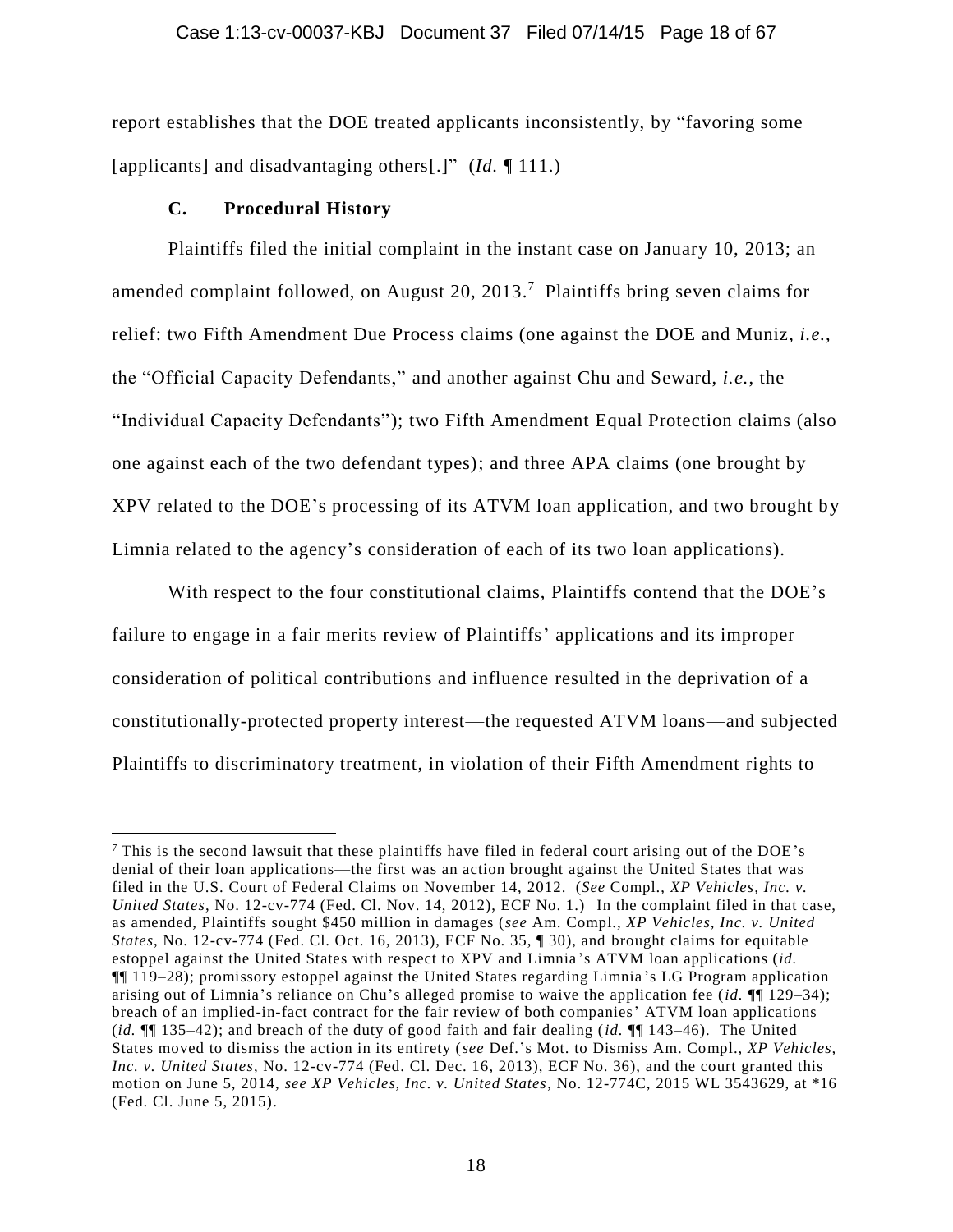#### Case 1:13-cv-00037-KBJ Document 37 Filed 07/14/15 Page 19 of 67

due process and equal protection. (*See id.* ¶¶ 130–32, 145, 148*; see also* Am. Compl. ¶¶ 121–36 (Claim 1); *id.* ¶¶ 137–141 (Claim 2); *id.* ¶¶ 142–48 (Claim 3); *id.* ¶¶ 149–154 (Claim 4).) As noted, Plaintiffs make these constitutional claims against both groups of Defendants, requesting injunctive relief with respect to the Official Capacity Defendants and seeking \$225 million in damages from the Individual Capacity Defendants for these alleged civil rights violations (*id.* at 32–33).

As for the APA claims, Plaintiffs argue that the Official Capacity Defendants acted arbitrarily and capriciously when the DOE denied XPV's ATVM loan application (*id.* ¶¶ 155–60 (Claim 5)), Limnia's ATVM loan application (*id.* ¶¶ 161–66 (Claim 6)), and Limnia's LG Program application (*id.* ¶¶ 167–71 (Claim 7)). Plaintiffs allege that the DOE's rejection of each application constituted "final agency action" for the purposes of the APA (*id.* ¶¶ 156, 162, 168), and that its decision making process was "impermissibly infected with political pressure, which shaped, in whole or in part," the ultimate agency decision (*id.* ¶¶ 157, 163, 169). Plaintiffs seek an order declaring that their loan applications were wrongfully denied and directing the DOE to reconsider their applications. (*Id.* at 33.)

On September 18, 2013, Defendants filed two separate motions to dismiss—one on behalf of the Official Capacity Defendants and the other on behalf of the Individual Capacity Defendants. (*See* Official Capacity Defs.' Mot. to Dismiss ("Off. Defs.' Mot."), ECF No. 28; Individual Fed. Defs.' Mot. to Dismiss & Inc. Mem. of Law ("Indiv. Defs.' Mot."), ECF No. 27.) These motions seek dismissal under Federal Rules of Civil Procedure 12(b)(1) and 12(b)(6). Defendants' first line of attack challenges this Court's jurisdiction to reach the merits of a number of Plaintiffs' claims. First,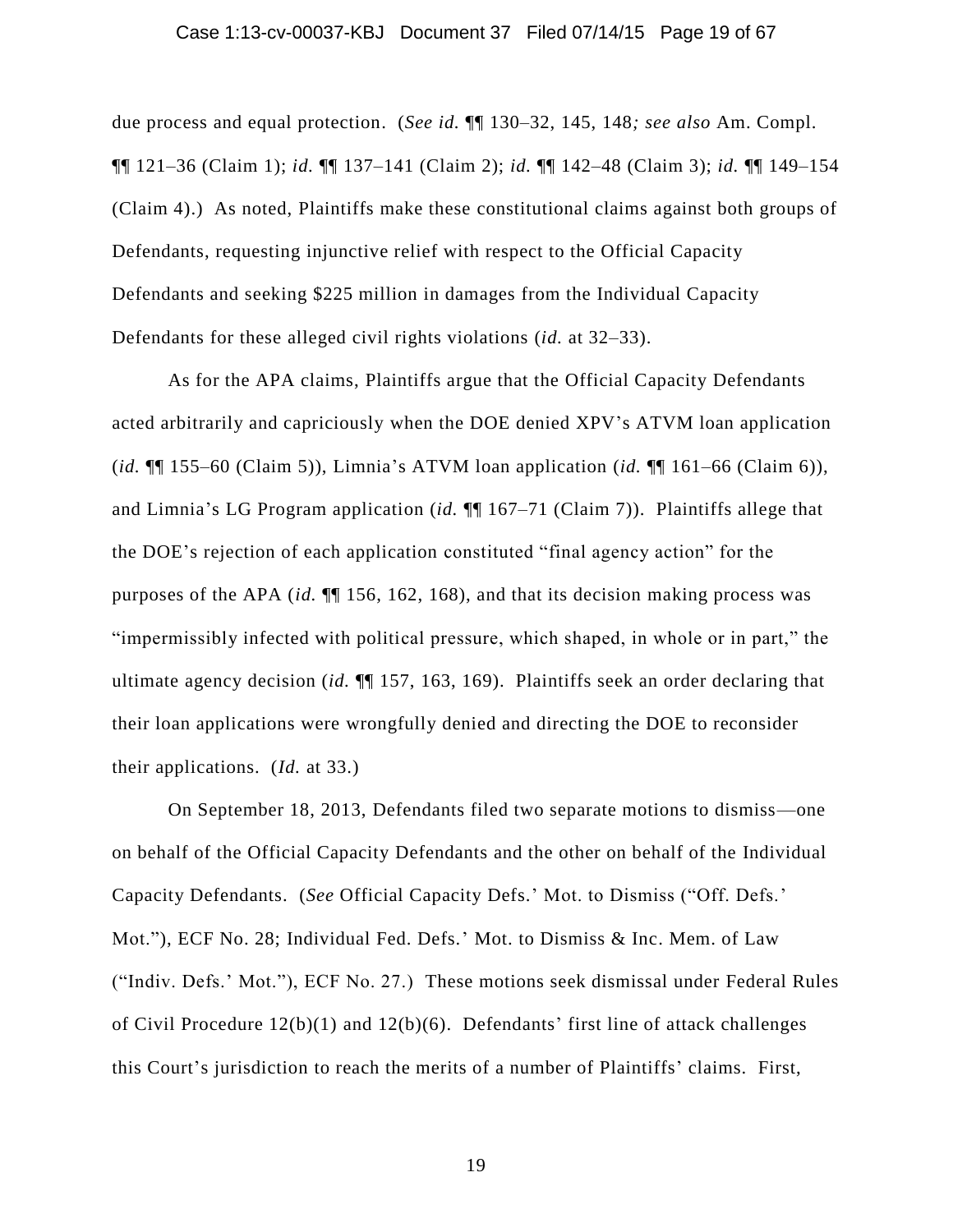#### Case 1:13-cv-00037-KBJ Document 37 Filed 07/14/15 Page 20 of 67

Defendants argue that, to the extent that Plaintiffs are attempting to recover monetary damages against a government agency or government officials in their official capacity, such damages are barred by sovereign immunity. (*See* Official Capacity Defs.' Mem. in Supp. of Off. Defs.' Mot. ("Off. Defs.' Mem."), ECF No. 28, at 19–20.) Defendants also argue that Limnia's ATVM Loan Program claims (both the constitutional and the APA variety) are unripe (*see id.* at 23–27), and that both Plaintiffs lack standing to bring certain claims (*see id.* at 20–23, 27–28). With respect to the merits of Plaintiffs' four constitutional claims, Defendants maintain that Plaintiffs have failed to state a claim for a violation of their Fifth Amendment rights to due process or equal protection. (Off. Defs.' Mem. at 30–33; Indiv. Defs.' Mot. at 43–47.) Defendants also argue that XPV lacks the capacity to sue for injunctive relief. (*See* Off. Defs.' Mem. at 28–29; Indiv. Defs.' Mot. at 25 n.16.) And the Individual Capacity Defendants argue that Plaintiffs constitutional claims against them are barred by the statute of limitations (*see* Indiv. Defs.' Mot. at 25–29); that a *Bivens* action (permitting the recovery of damages from public officials for constitutional violations) has not yet been established in this context and should not be extended to encompass Plaintiffs' constitutional claims (*see id.* at 29–31); and that, in any event, the Individual Capacity Defendants are protected from liability by qualified immunity (*id.* at 41–43). Finally, with respect to Plaintiffs' APA claims in particular, the Official Capacity Defendants assert that there has been no final agency action with respect to Limnia's ATVM loan application (*see* Off. Defs.' Mem. at 29–30), and that Plaintiffs have not adequately alleged a violation of the APA with respect to Limnia's LG Program application (*see id.* at 33–35).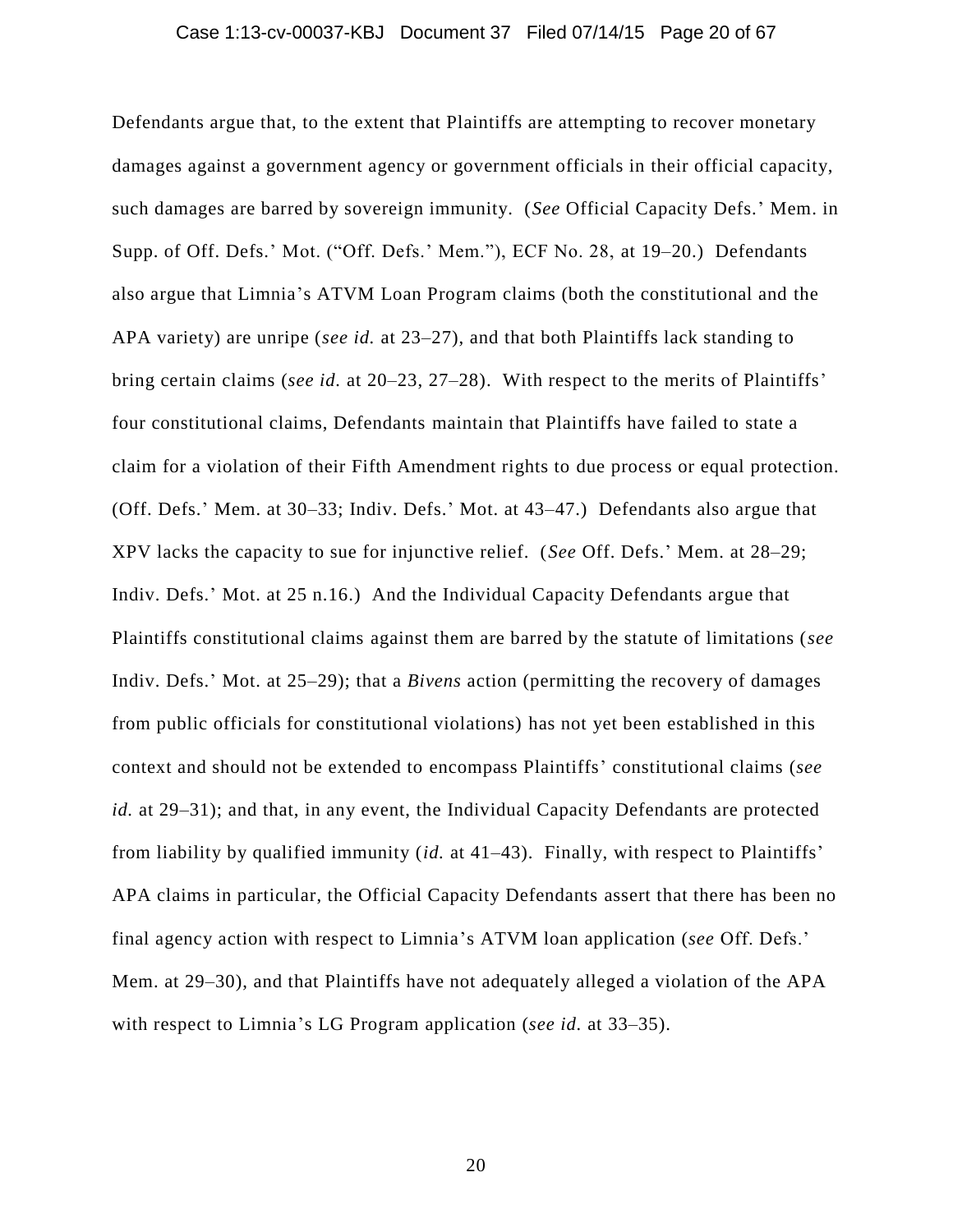This Court held oral argument on Defendants' motions to dismiss on April 3, 2014, and it took the motions under advisement at that time.

### **II. LEGAL STANDARDS**

#### **A. Motions To Dismiss Under Rule 12(b)(1)**

The defense of sovereign immunity relates to a federal court's jurisdiction, *see Tri-State Hosp. Supply Corp. v. United States*, 341 F.3d 571, 575 (D.C. Cir. 2003); thus, a request for dismissal on sovereign immunity grounds is properly evaluated under Rule 12(b)(1), *see Mullen v. Bureau of Prisons*, 843 F. Supp. 2d 112, 116 (D.D.C. 2012). Similarly, when a plaintiff lacks standing, or when the plaintiff's claims are not ripe, dismissal under Rule 12(b)(1) for lack of subject matter jurisdiction is the proper course. *See Haase v. Sessions*, 835 F.2d 902, 906 (D.C. Cir. 1987) ("[T]he defect of standing is a defect in subject matter jurisdiction."); *Sierra Club v. U.S. Dep't of Energy*, 825 F. Supp. 2d 142, 154 (D.D.C. 2011) ("The issue of ripeness falls under Rule  $12(b)(1)$ .").

In response to a Rule  $12(b)(1)$  motion to dismiss, "the plaintiff bears the burden of establishing jurisdiction by a preponderance of the evidence." *Moran v. U.S. Capitol Police Bd.*, 820 F. Supp. 2d 48, 53 (D.D.C. 2011) (citing *Lujan v. Defenders of Wildlife*, 504 U.S. 555, 561 (1992)); *Halcomb v. Office of the Senate Sergeant-at-Arms of the U.S. Senate*, 209 F. Supp. 2d 175, 176 (D.D.C. 2002). The court "may consider such materials outside the pleadings as it deems appropriate to resolve the question whether it has jurisdiction to hear the case." *Scolaro v. D.C. Bd. of Elections & Ethics*, 104 F. Supp. 2d 18, 22 (D.D.C. 2000); *see also Jerome Stevens Pharms., Inc. v. FDA*, 402 F.3d 1249, 1253 (D.C. Cir. 2005). Moreover, the court must accept as true all of the factual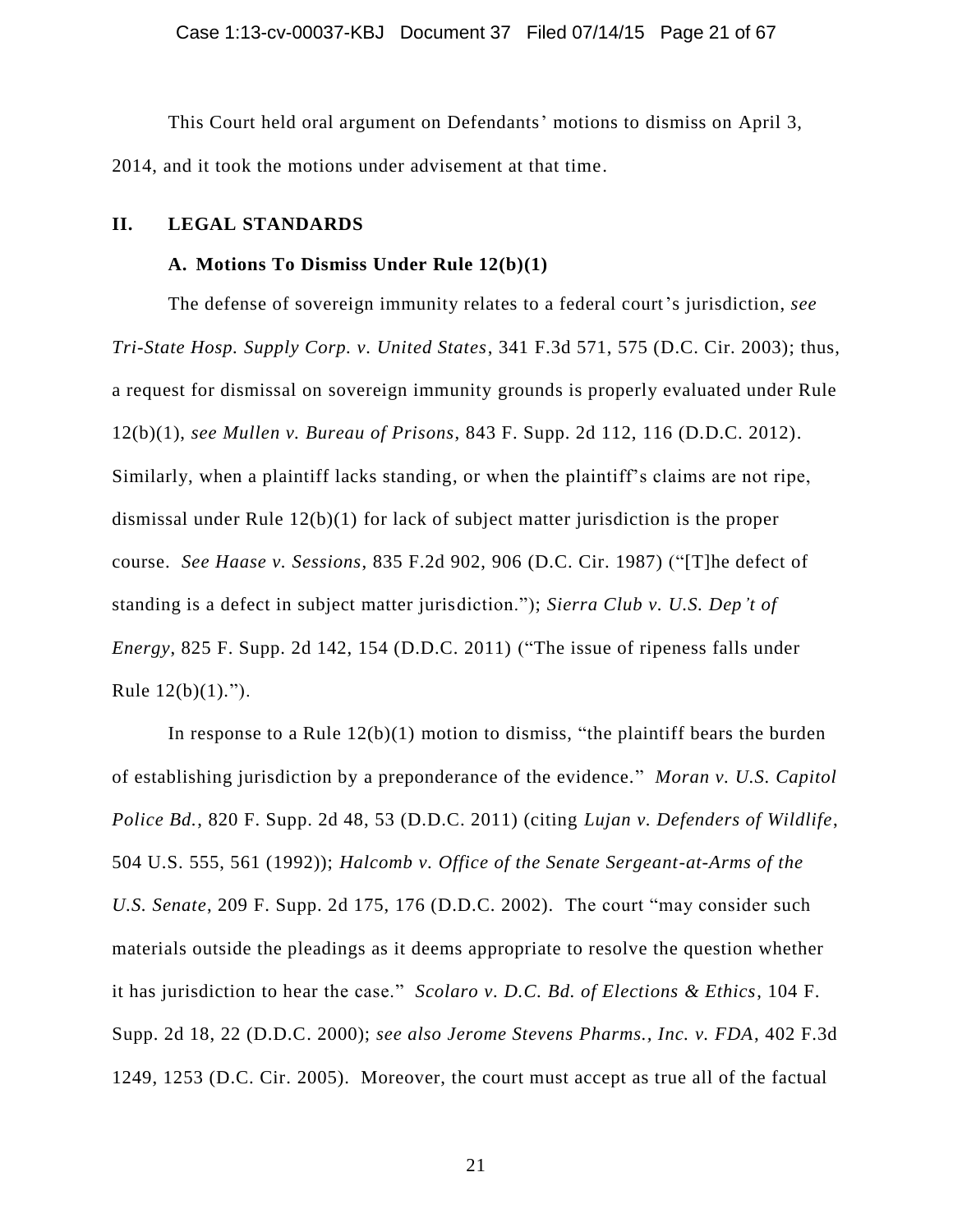#### Case 1:13-cv-00037-KBJ Document 37 Filed 07/14/15 Page 22 of 67

allegations in the complaint and draw all reasonable inferences in favor of the plaintiff, *see Brown v. District of Columbia*, 514 F.3d 1279, 1283 (D.C. Cir. 2008), but it need not "accept inferences unsupported by the facts alleged or legal conclusions that are cast as factual allegations[,]" *Rann v. Chao*, 154 F. Supp. 2d 61, 64 (D.D.C. 2001). Furthermore, "[t]he court must scrutinize the plaintiff's allegations more closely when considering a motion to dismiss pursuant to Rule 12(b)(1) than it would under a motion to dismiss pursuant to Rule 12(b)(6)." *Schmidt v. U.S. Capitol Police Bd.*, 826 F. Supp. 2d 59, 65 (D.D.C. 2011).

### **B. Legal Standard On A Motion To Dismiss Under Rule 12(b)(6)**

"A Rule 12(b)(6) motion tests the legal sufficiency of a complaint[.]" *Browning v. Clinton*, 292 F.3d 235, 242 (D.C. Cir. 2002). "To survive a motion to dismiss, a complaint must contain sufficient factual matter, accepted as true, to 'state a claim for relief that is plausible on its face.'" *Ashcroft v. Iqbal*, 556 U.S. 662, 678 (2009) (quoting *Bell Atlantic Corp. v. Twombly*, 550 U.S. 544, 570 (2007)). Plausibility "is not akin to a probability requirement, but it asks for more than a sheer possibility that a defendant has acted unlawfully." *Id.* The plausibility standard is satisfied "when the plaintiff pleads factual content that allows the court to draw the reasonable inference that the defendant is liable for the misconduct alleged." *Id.* "[W]hile 'detailed factual allegations' are not necessary, the plaintiff must provide 'more than an unadorned, thedefendant-unlawfully-harmed-me accusation.'" *Schmidt*, 826 F. Supp. 2d at 65 (quoting *Iqbal*, 556 U.S. at 678).

In deciding whether to dismiss a complaint for failure to state a claim under Rule 12(b)(6), the court generally does *not* consider matters beyond the pleadings, which differs from the court's treatment of a motion to dismiss under Rule 12(b)(1). *See Ward*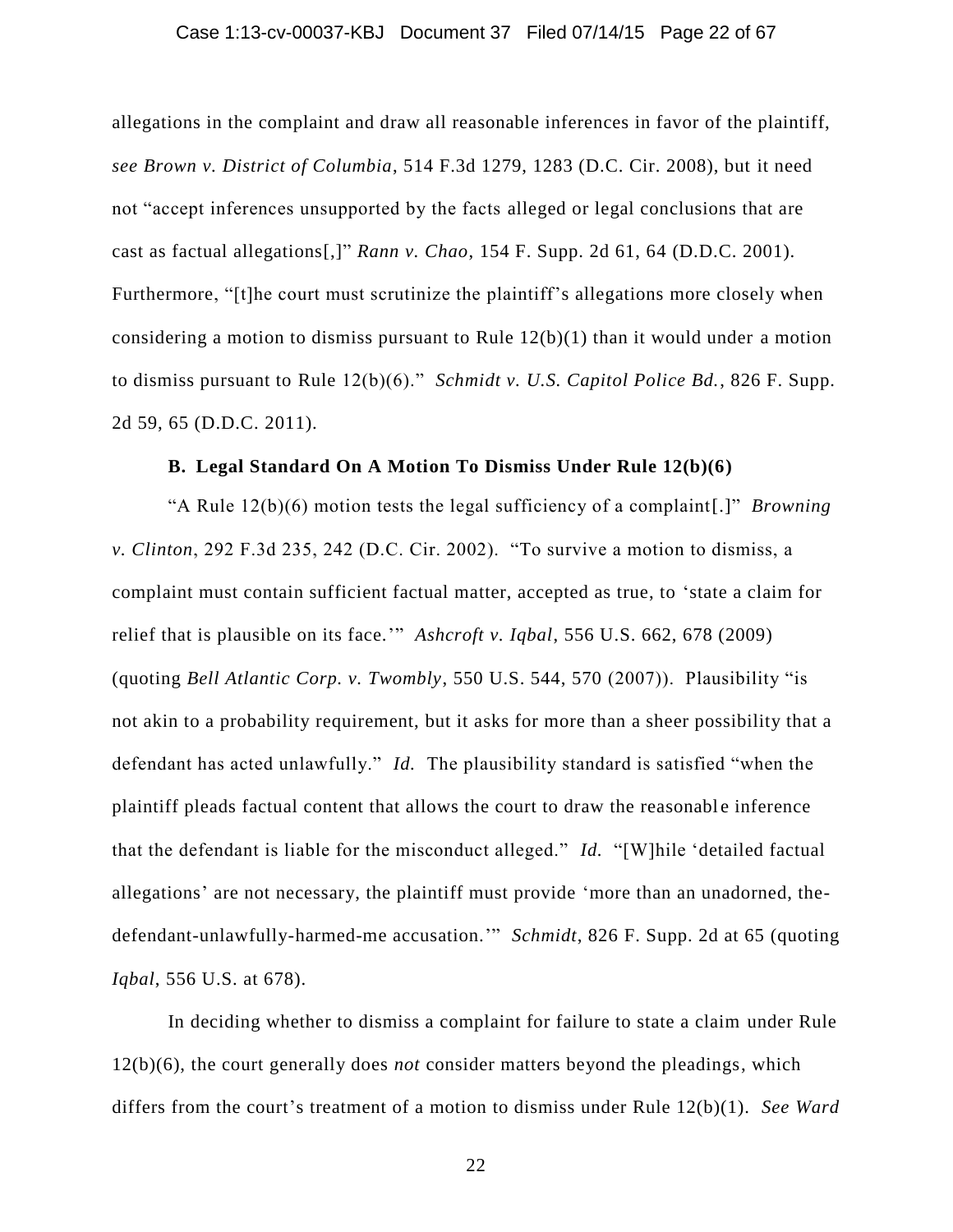*v. D.C. Dep't of Youth Rehab. Servs.*, 768 F. Supp. 2d 117, 119–20 (D.D.C. 2011). In the Rule 12(b)(6) context, the court only considers "the facts alleged in the complaint, documents attached as exhibits or incorporated by reference in the complaint, or documents upon which the plaintiff's complaint necessarily relies[.]" *Id.* at 119 (internal quotation marks and citation omitted). The court "must treat the complaint's factual allegations—including mixed questions of law and fact—as true and draw all reasonable inferences therefrom in the plaintiff's favor." *Epps v. U.S. Capitol Police Bd.*, 719 F. Supp. 2d 7, 13 (D.D.C. 2010) (citing *Holy Land Found. for Relief & Dev. v. Ashcroft*, 333 F.3d 156, 165 (D.C. Cir. 2003)). However, the court need not accept as true inferences unsupported by the facts set out in the complaint or legal conclusions cast as factual allegations. *See Browning*, 292 F.3d at 242.

## **III. ANALYSIS**

As explained above, XPV and Limnia allege that impermissible political favoritism and cronyism infected the DOE's implementation of the ATVM Loan Program and the LG Program, and resulted in the unwarranted and arbitrary denial or rejection of their respective loan applications in a manner that violated Plaintiffs' Fifth Amendment rights to due process and equal protection and that also transgressed the APA. Defendants' first line of attack against the advancement of these claims is a series of jurisdictional arguments. (*See, e.g.*, Off. Defs.' Mem. at 23–27 (asserting that Limnia's ATVM Loan Program claims are unripe); *id.* at 27–28 (asserting that Limnia lacks standing to bring its ATVM Loan Program claims); *id.* at 20–23 (asserting that XPV lacks standing to sue for injunctive relief because it is a dissolved corporation).) For the reasons explained below, however, this Court concludes that none of the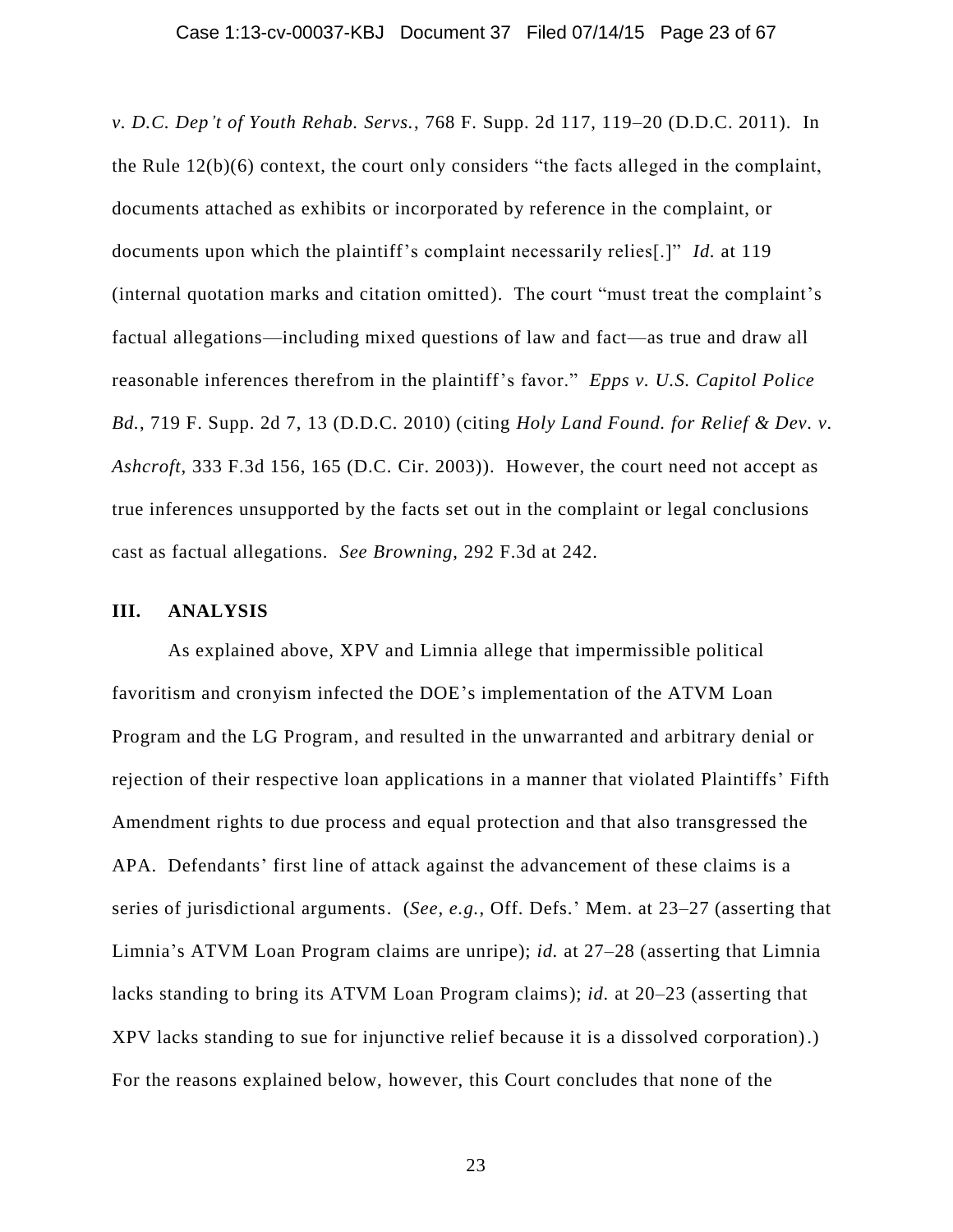#### Case 1:13-cv-00037-KBJ Document 37 Filed 07/14/15 Page 24 of 67

asserted jurisdictional roadblocks prevents the Court from reaching the merits of Plaintiffs' claims.

Nevertheless, the Court has determined that all of XPV's claims and most of Limnia's claims must be dismissed pursuant to Rule 12(b)(6), for a variety of reasons. XPV's due process, equal protection, and APA claims against the Official Capacity Defendants must be dismissed because XPV is a dissolved corporation that lacks the capacity to sue for injunctive relief. In addition, XPV's due process and equal protection claims against the Individual Capacity Defendants fail as a matter of law because no *Bivens* action is available for these alleged civil rights violations under the circumstances presented here, and as a result, claims for monetary damages cannot be brought against these defendants. Limnia's constitutional claims suffer a similar fate: the lack of a *Bivens* action requires dismissal of Limnia's constitutional claims against the Individual Capacity Defendants, and the constitutional claims against the Official Capacity Defendants must be dismissed because Limnia fails to state facts that adequately support any such claim. However, this Court concludes that Limnia may proceed with its APA claims regarding the denial of both its ATVM loan application and its LG Program application because the complaint contains allegations that, if true, are sufficient to establish that the Official Capacity Defendants acted arbitrarily and capriciously in handling those applications.

## **A. This Court Has Jurisdiction Over The Claims In Plaintiffs' Complaint**

When a defendant challenges a federal court's jurisdiction, the court is obligated to consider the jurisdictional objections before reaching the merits of any claim. *See Bancoult v. McNamara*, 445 F.3d 427, 432 (D.C. Cir. 2006) ("The first and fundamental question that we are bound to ask and answer is whether the court has jurisdiction to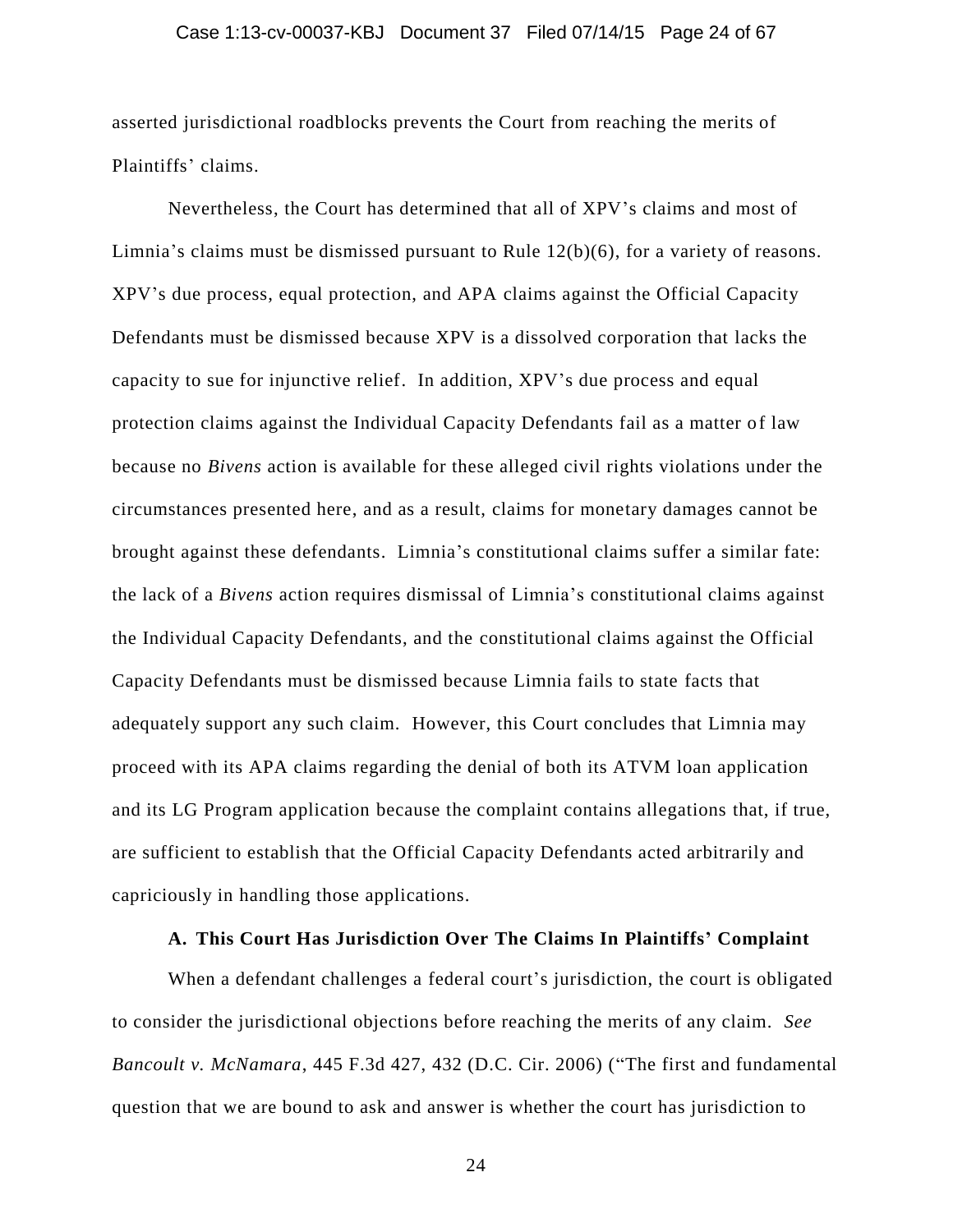decide the case." (internal quotation marks and citation omitted)); *see also Steel Co. v. Citizens for a Better Env't*, 523 U.S. 83, 94–95 (1998) ("The requirement that jurisdiction be established as a threshold matter 'spring[s] from the nature and limits of the judicial power of the United States' and is 'inflexible and without exception.'" (alteration in original) (quoting *Mansfield, C. & L.M. Ry. Co. v. Swan*, 111 U.S. 379, 382 (1884))). As mentioned above, Defendants make several jurisdictional arguments in this case. Setting aside Defendants' sovereign immunity argument (*see* Off. Defs.' Mem. at 19–20)—the inapplicability of which was made clear when Plaintiffs' counsel clarified during this Court's hearing that monetary damages were not being sought against the Official Capacity Defendants—Defendants' jurisdictional contentions are (1) that Limnia's claims with respect to the administration of the ATVM Program are not ripe (*see id.* at 23–27); (2) that Limnia lacks standing to seek relief related to the denial of its ATVM loan application because it has not been injured by that denial (*see id.* at 27–28); and (3) that XPV lacks standing to bring claims for injunctive relief (*see id.* at 20–23). These jurisdictional arguments are unavailing for the reasons that follow.

# 1. Limnia's ATVM Loan Program Claims Are Ripe

The reasons that Defendants give for challenging on ripeness grounds the constitutional and APA claims that Limnia brings with respect to its ATVM loan application are easy to summarize: Defendants maintain, first, that because the DOE rejected Limnia's application at the initial screening stage of the review process and did not consider *the merits* of Limnia's ATVM application, Limnia's claims regarding the DOE's treatment of its application are not yet ripe—in other words, that any legal claims challenging the agency's determination regarding an applicant's ATVM loan application ripen only when the agency addresses the application's merits (*see id.* at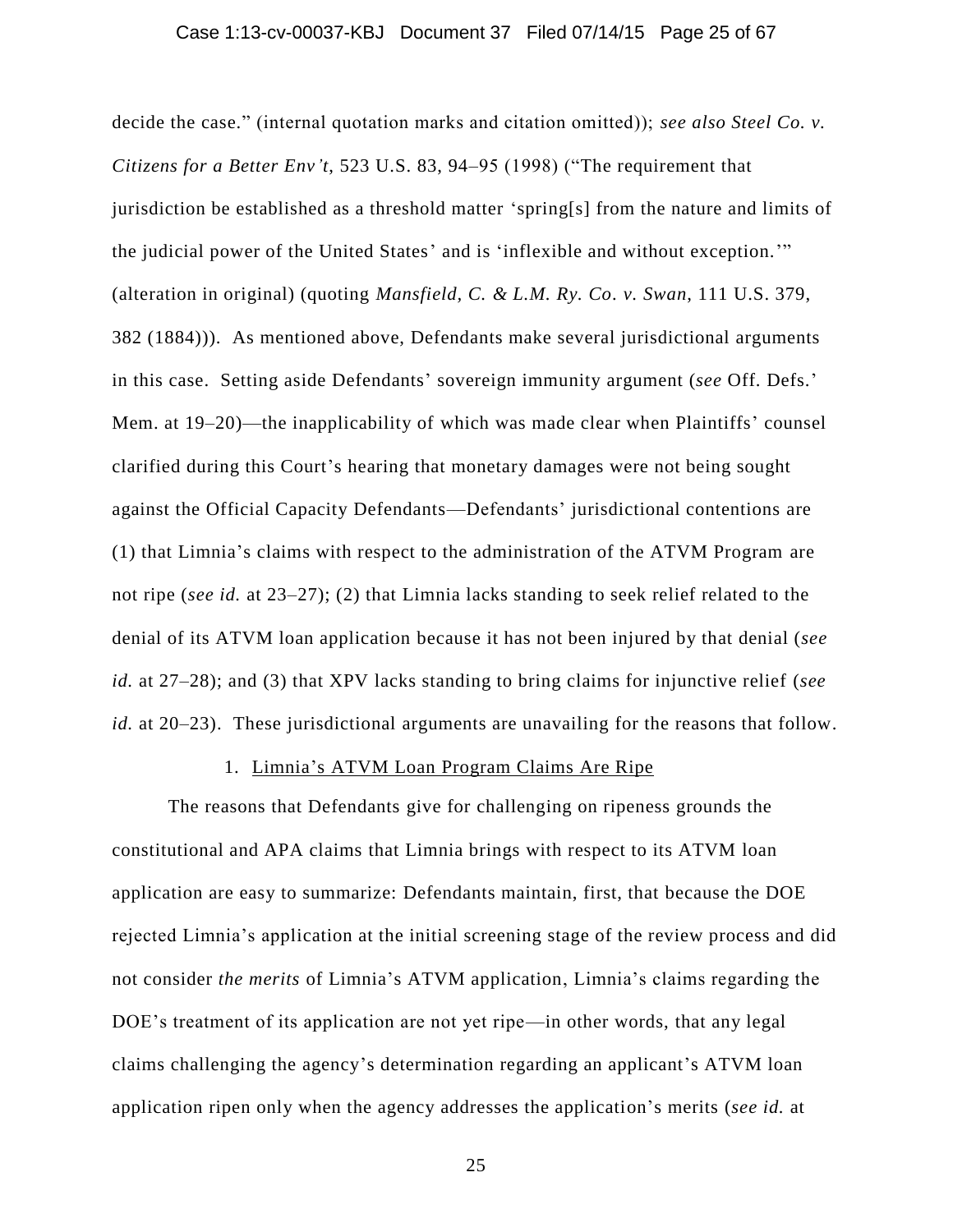#### Case 1:13-cv-00037-KBJ Document 37 Filed 07/14/15 Page 26 of 67

25–27)—and second, that Limnia has requested that the DOE *reconsider* its denial of Limnia's LG Program application, and that request is still pending before the DOE, so any attempt to challenge the DOE's actions at this point is "incurably premature" (*id.* at 23–25). These arguments invite this Court to examine Limnia's claims through the lens of the "ripeness" doctrine, which is a jurisdictional principle "designed 'to prevent the courts, through avoidance of premature adjudication, from entangling themselves in abstract disagreements over administrative policies, and also to protect the agencies from judicial interference until an administrative decision has been formalized and its effects felt in a concrete way by the challenging parties.'" *Nat'l Park Hospitality Ass'n v. Dep't of Interior*, 538 U.S. 803, 807–08 (2003) (quoting *Abbott Labs. v. Gardner*, 387 U.S. 136, 148–49 (1967)).

It is well established that, to determine whether or not a claim is ripe, a court must "evaluate (1) the fitness of the issues for judicial decision[,] and (2) the hardship to the parties of withholding court consideration." *Nat'l Park Hospitality Ass'n*, 538 U.S. at 808. The "fitness" prong is often the heart of the matter, and whether or not a claim is fit for judicial determination turns on three factors: "whether [the issue] is purely legal, whether consideration of the issue would benefit from a more concrete setting, and whether the agency's action is sufficiently final." *Am. Petroleum Inst. v. EPA*, 683 F.3d 382, 387 (D.C. Cir. 2012) (internal quotation marks and citation omitted). Here, it is clear that the questions Limnia raises—*i.e.*, whether the DOE's rejection of its ATVM loan application violated the Fifth Amendment, and/or was arbitrary and capricious—are purely legal inquiries. *See Atl. States Legal Found. v. EPA*, 325 F.3d 281, 284 (D.C. Cir. 2003) ("Claims that an agency's action is arbitrary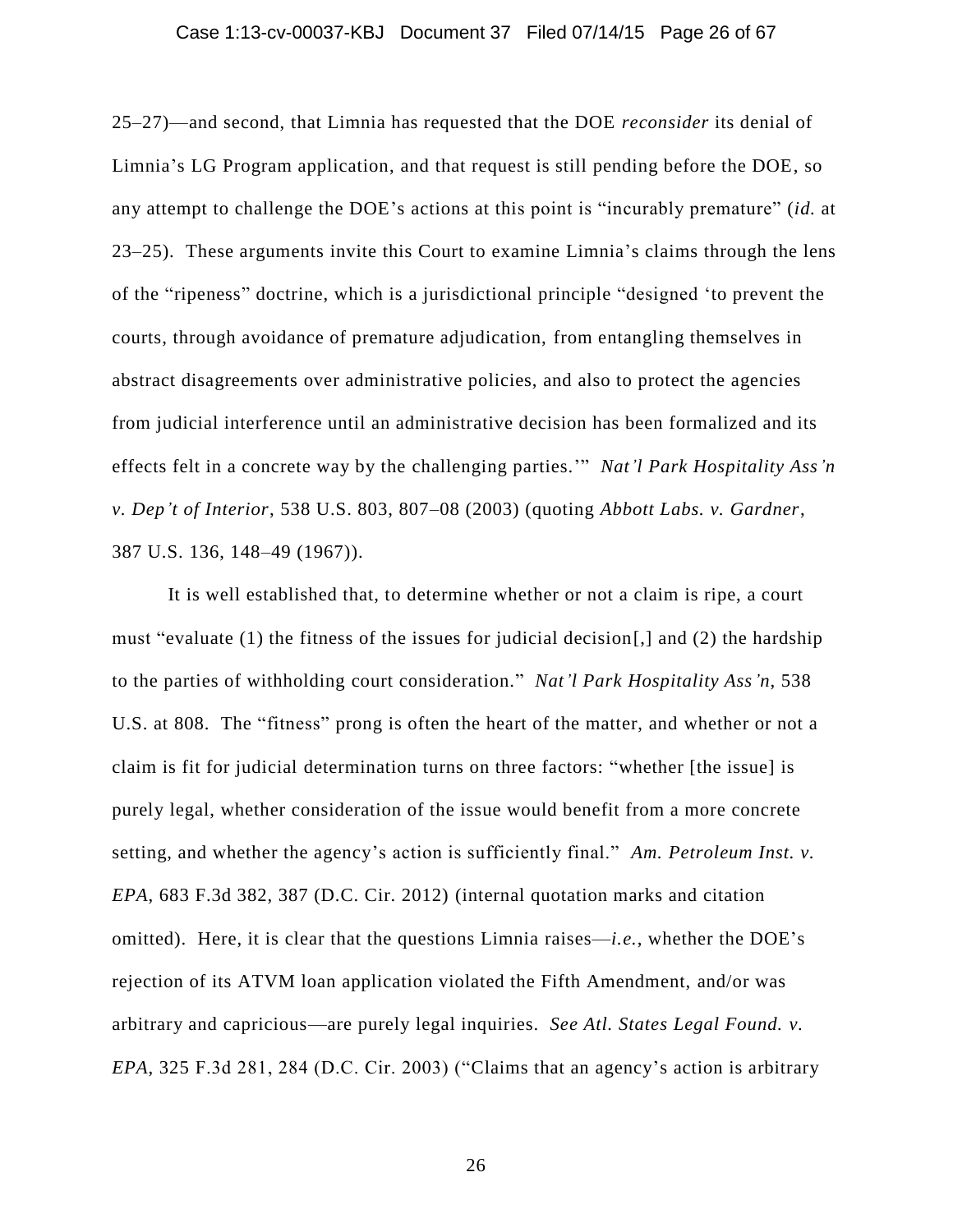#### Case 1:13-cv-00037-KBJ Document 37 Filed 07/14/15 Page 27 of 67

and capricious or contrary to law present purely legal issues."); *Beach Commc'ns, Inc. v. FCC*, 959 F.2d 975, 986 (D.C. Cir. 1992) (holding that an equal protection claim presents a purely legal question). And Defendants cannot credibly contend that these legal issues would benefit from further development such that another setting would be more appropriate for the resolution of Liminia's claims than this Court. *See Gen. Elec. Co. v. EPA*, 290 F.3d 377, 381 (D.C. Cir. 2002) (finding a challenge to agency action ripe where "nothing would be gained by delaying review"); *see also State Farm Mut. Auto. Ins. Co. v. Dole*, 802 F.2d 474, 484 (D.C. Cir. 1986) (finding a case not yet ripe because "it would be helpful to the court to see" the way in which the challenged rule "actually operates in practice"). Therefore, it is clear that what is actually animating Defendants' ripeness argument with respect to Limnia's claims is Defendants' ardent assertion that the agency's consideration of Limnia's ATVM loan application has never reached the merits review stage and thus is not yet "final" (the third fitness factor). (*See* Off. Defs.' Mem. at 26 ("At this stage, however, claims regarding Limnia's ATVM loan application are not 'sufficiently final,' and therefore are not fit for judicial review.").)

Specifically, as mentioned, Defendants maintain that the "final agency action" factor of the ripeness inquiry is a hurdle that has not been cleared with respect to the agency's treatment of Limnia's ATVM application because the DOE has not made a decision on the merits of Limnia's application and also because there is a pending motion for reconsideration of the DOE's initial denial. (*See id.* at 23–27.) Thus, in essence, Defendants' argument requires this Court to address two related aspects of the DOE's determination, each of which implicates the ultimate "final agency action"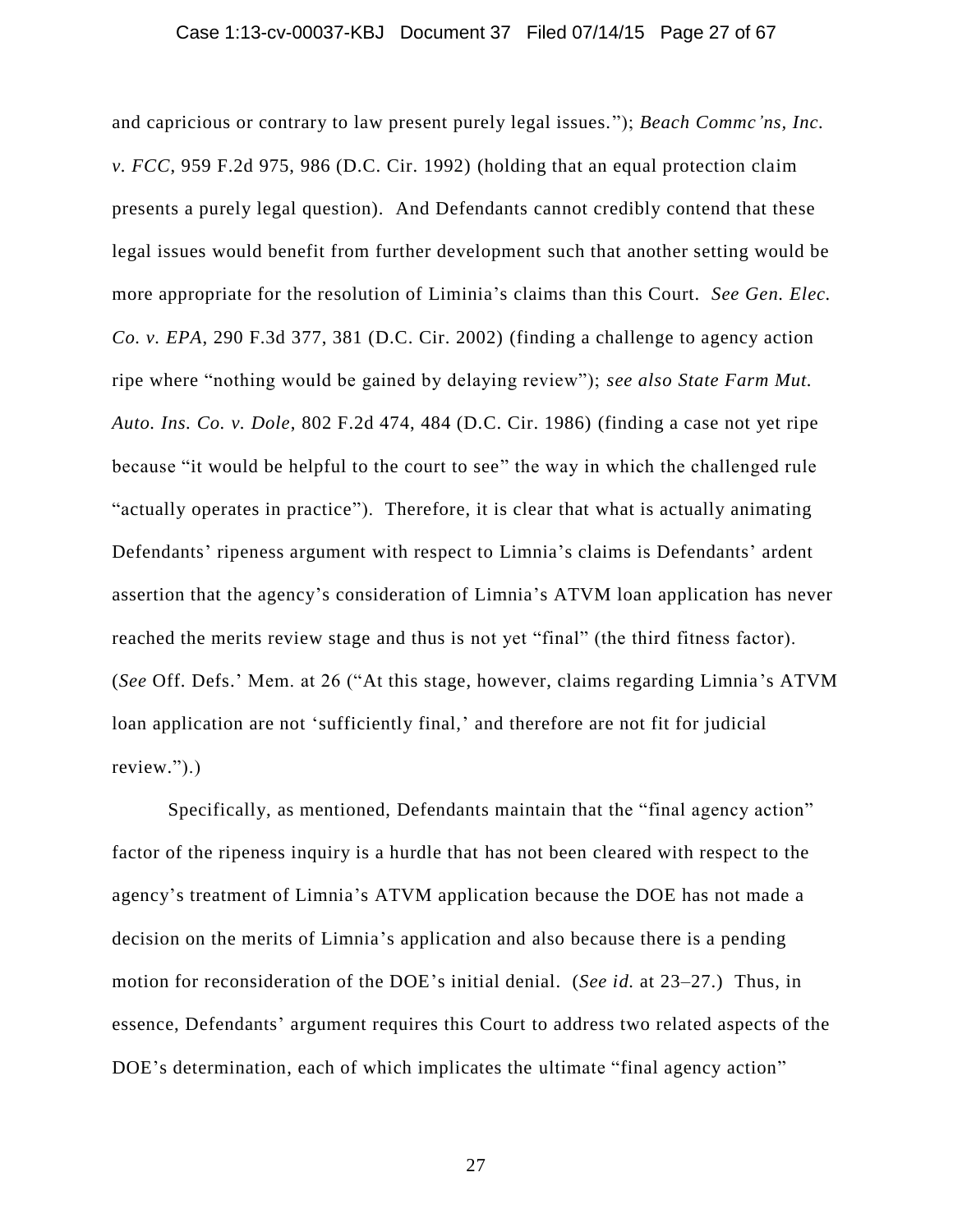#### Case 1:13-cv-00037-KBJ Document 37 Filed 07/14/15 Page 28 of 67

inquiry—first, has there really been cognizable agency "action" for ripeness purposes, if the DOE's determination relates only to the initial (screening) stage of the loan application review process and not the merits?; and if so, second, can the DOE's action with respect to Limnia's application properly be characterized as "final" given the fact that Limnia has requested further consideration by the agency? For the reasons that follow, this Court finds that the answer to both of these questions is yes, and it therefore concludes that Limnia has satisfied the final agency action factor of the ripeness test.

## *a. The DOE's Denial Of Limnia's ATVM Loan Application Is Sufficiently Final Even Though The DOE Did Not Consider The Merits Of That Application*

Defendants argue that the DOE's decision to reject Limnia's ATVM loan application is not "sufficiently final" because the DOE has not yet "conducted a substantive review of Limnia's application." (Off. Defs.' Mem. at 26.) But ripeness doctrine does not require that an agency reach and determine the underlying merits of an application or petition—as distinguished from making a determination regarding initial eligibility criteria—so long as the agency has made a final and unequivocal decision with respect to what it does review, such that its determination represents the consummation of the agency's decision making process and establishes legal rights and obligations or fixes a legal relationship. *See Nat'l Mining Ass'n*, 758 F.3d 243, 250 (D.C. Cir. 2014) ("An agency action is final only if it is *both* 'the consummation of the agency's decisionmaking process' *and* a decision by which 'rights or obligations have been determined' or from which 'legal consequences will flow.'" (quoting *Bennett v.*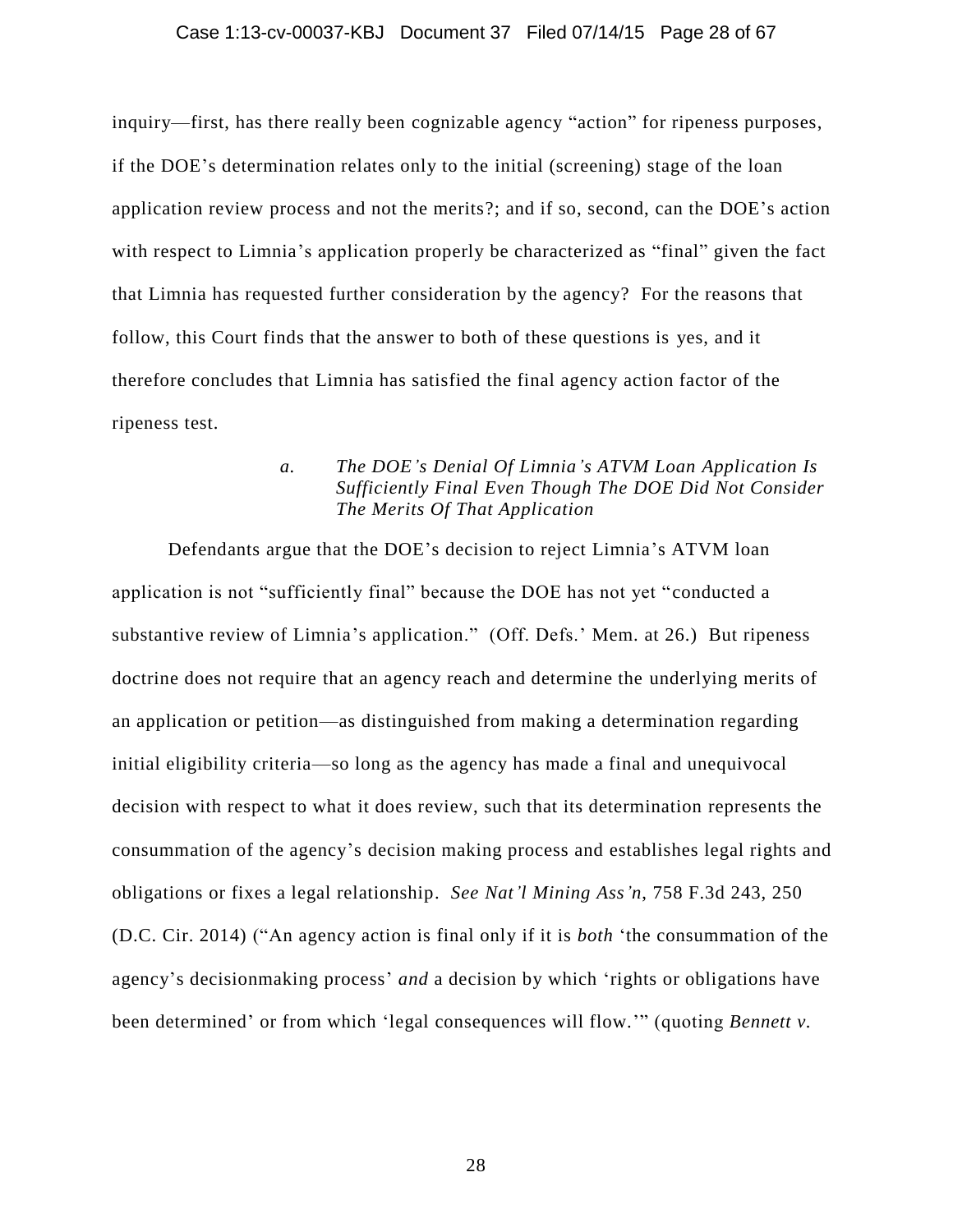*Spear*, 520 U.S. 154, 177–78 (1997))). <sup>8</sup> An agency action reflects the consummation of the agency's decision making process when the action is "definitive[,]" *Fourth Branch Assocs. (Mechanicville) v. FERC*, 253 F.3d 741, 746 (D.C. Cir. 2001) (quoting *Ciba-Geigy Corp. v. U.S. EPA*, 801 F.2d 430, 436 (D.C. Cir. 1986)), and is not "tentative, open to further consideration, or condition[ed] on future agency action[,]" *City of Dania Beach, Fla. v. FAA*, 485 F.3d 1181, 1188 (D.C. Cir. 2007). Furthermore, it is clear beyond cavil that the rejection of a request for a government benefit—such a loan or a loan guarantee—"fixes some legal relationship" between a private party and the government. *Meredith v. Fed. Mine Safety & Health Review Comm'n*, 177 F.3d 1042, 1047 (D.C. Cir. 1999); *see also Detroit Int'l Bridge Co. v. Canada*, No. 10-cv-476, 2014 WL 2257137, at \*13 (D.D.C. May 30, 2014) (noting that denial of a permit application constitutes final agency action).

The DOE's denial of Limnia's ATVM loan application plainly satisfies these requirements, notwithstanding the fact that, according to the complaint, the denial occurred at the initial stage of the DOE's application review process. Plaintiffs allege that the DOE first rejected Limnia's application for an ATVM loan on April 10, 2009 (*see* Am. Compl. ¶ 69), based on the agency's allegedly mistaken determination that Limnia's "proposed project cannot, as a matter of law, be funded under the Program" because it is a component that "do[es] not appear to be designed for installation in an advanced technology vehicle" (Ex. 6 to Am. Compl. at 24–25). After Limnia requested

<sup>8</sup> Courts typically have considered whether or not agency action is "final" in the context of an evaluation of the APA's "final agency action" requirement. *See* 5 U.S.C. § 704. However, this same jurisprudence has been adopted as applicable to the fitness prong of the ripeness analysis. *See Abbott Labs. v. Gardner*, 387 U.S. 136, 149–50 (1967) (considering final agency action in the context of ripeness); *Sprint Corp. v. FCC*, 331 F.3d 952, 956 (D.C. Cir. 2003) ("Final agency action pursuant to the [APA] is a crucial prerequisite to ripeness[.]" (internal quotation marks and citation omitted)).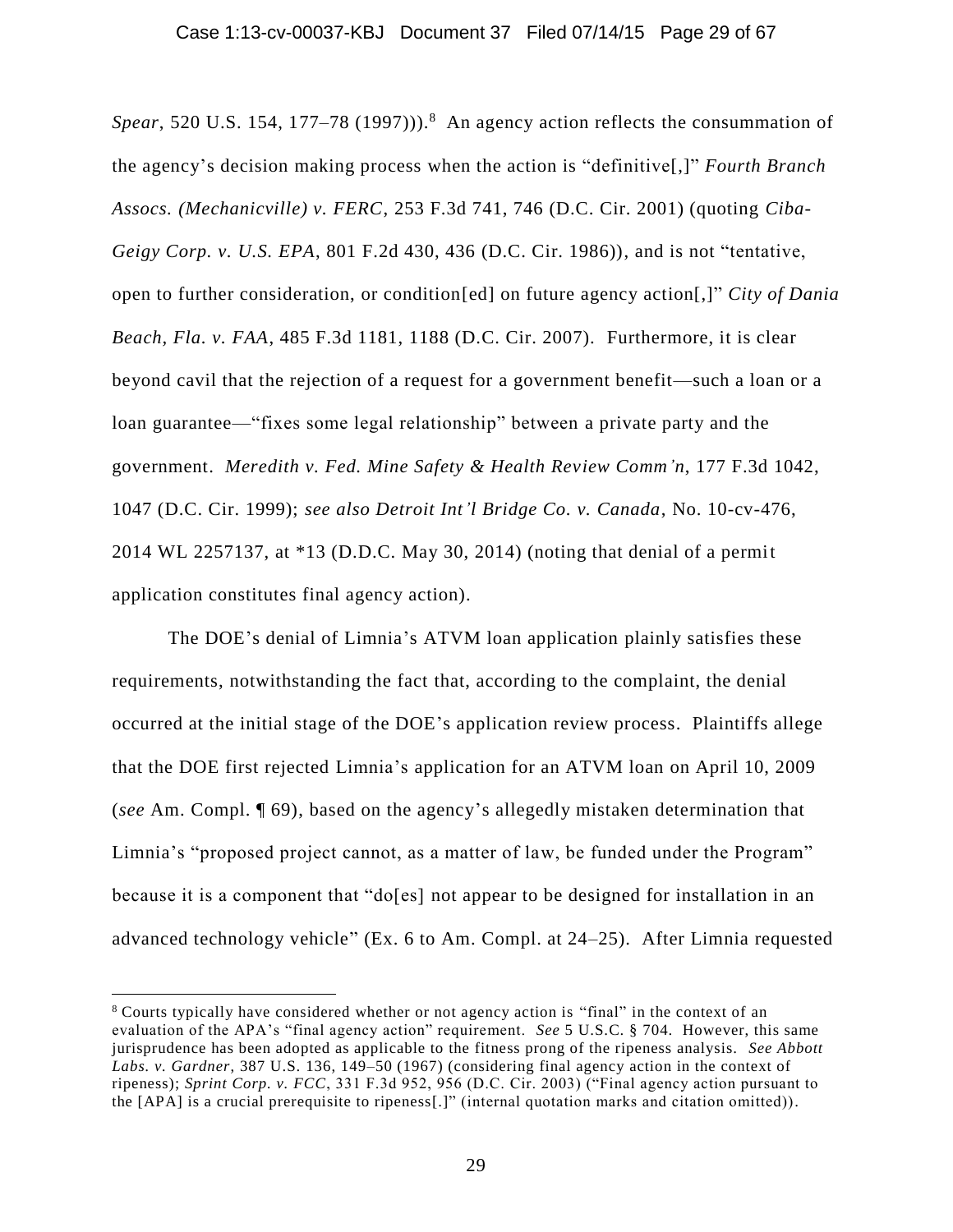#### Case 1:13-cv-00037-KBJ Document 37 Filed 07/14/15 Page 30 of 67

reconsideration and provided additional documentation, the DOE sent Limnia a letter dated May 13, 2009, in which the agency stated that "the additional information has not changed our determination that your proposed project cannot, as a matter of law, be funded under the Advanced Technology Vehicles Manufacturing Incentive Program[.]" (Ex. 8 to Am. Compl. at 30.) In this same correspondence, the agency asked Liminia for more information (*id.* at 31; Am. Compl. ¶ 71), which Limnia apparently provided, but the additional material apparently failed to satisfy the DOE's staff—more than two years later, in October of 2011, the agency "sent Limnia a letter . . . stating that Limnia's application was [nevertheless] not substantially complete[,]" (Ex. 5 to Pls.' Off. Opp'n, ECF No. 30-6, at 2). $9$  Then, continuing the saga, the DOE sent yet another letter to Limnia the following year, on October 23, 2012, in which the agency stated that it had reviewed additional documents and information, and had found *once again* that Limnia's application "is not substantially complete as required" by the applicable regulations. (*Id.*) The agency further reiterated its obviously cemented position regarding the status of Limnia's application in March of 2013, when it sent yet *another* letter to Limnia providing "clarification on the deficiencies that rendered Limnia, Inc.'s ATVM[Loan Program] application not substantially complete." (Ex. C to Off. Defs.' Mem., ECF No. 28-1, at 8.)

This Court finds that all of these letters and statements plainly constitute a final decision of the DOE rejecting Limnia's ATVM loan application for the purpose of the

<sup>9</sup> The letter that the DOE purportedly sent to Limnia in October of 2011 is referenced in two DOE documents, one that the Official Capacity Defendants submitted for this Court's consideration as an attachment to their motion to dismiss and one that Plaintiffs submitted as an attachment to their opposition to the Official Capacity Defendants' motion to dismiss. ( *See* Ex. 5 to Pls.' Off. Opp'n at 2; Ex. C to Off. Defs.' Mem., ECF No. 28-1, at 8.) This Court is permitted to look beyond the complaint because ripeness is a jurisdictional issue. *See Scolaro*, 104 F. Supp. 2d at 22.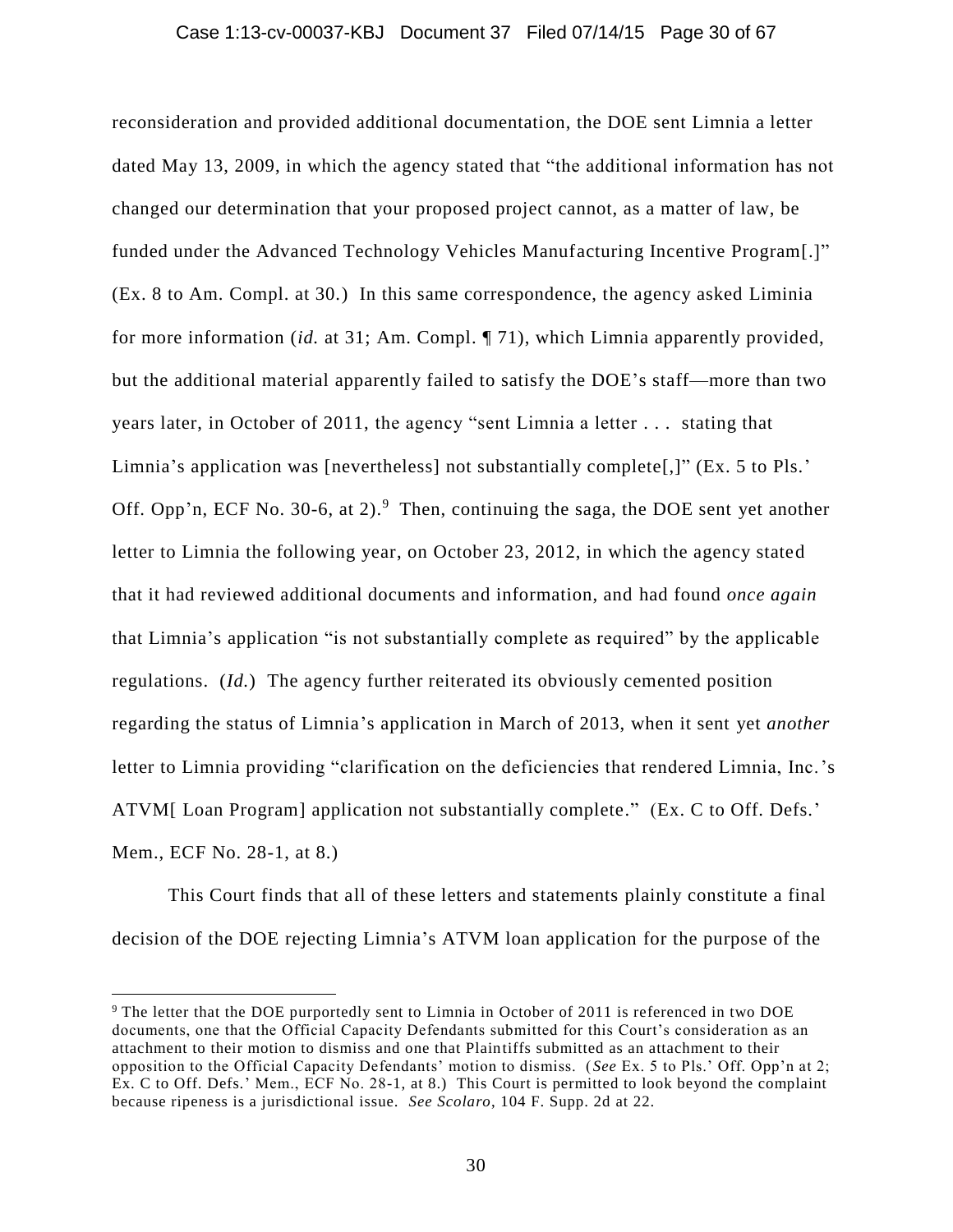#### Case 1:13-cv-00037-KBJ Document 37 Filed 07/14/15 Page 31 of 67

ripeness doctrine. The DOE stated in no uncertain terms in its letter of April 10, 2009, that it had "carefully reviewed" Limnia's application and had "determined" that the proposed project was not eligible to receive an ATVM loan "as a matter of law." (Ex. 6 to Am. Compl. at 24.) Furthermore, the agency also apparently determined that Limnia's application was not substantially complete, and it stated that the DOE would "take no further action with respect to your application until such time as you have submitted an application that is substantially complete." (Ex. 5 to Pls.' Off. Opp'n at 2.) The series of letters from the DOE to Limnia provide no indication that the DOE's determination regarding the status of Limnia's application is at all tentative or open to any further reconsideration; indeed, the most recent correspondence unmistakably pushes the ball into Limnia's court, suggesting steps that Limnia might take "[t]o aid in completing" its application, and thereby clearly indicating that the agency would not proceed to continue to evaluate its submission otherwise. (Ex. C to Off. Defs.' Mem. at 8.)

To the extent that Defendants here are suggesting that the DOE's determination that Limnia's submission was "not substantially complete" is not tantamount to a final, substantive *denial* of Limnia's loan request (Off. Defs.' Mem. at 26), they have two problems—first, the mandate that this Court must construe the facts alleged in the complaint in the light most favorable to the Plaintiffs to the extent those allegations are consistent with evidence presented means that, at least for the purpose of the instant motion to dismiss, it must be presumed that the DOE did, in fact, "carefully review[]" Limnia's application as it expressly stated it had done (Ex. 6 to Am. Compl. at 24), and that the agency "denied" that application for the substantive reasons expressed in its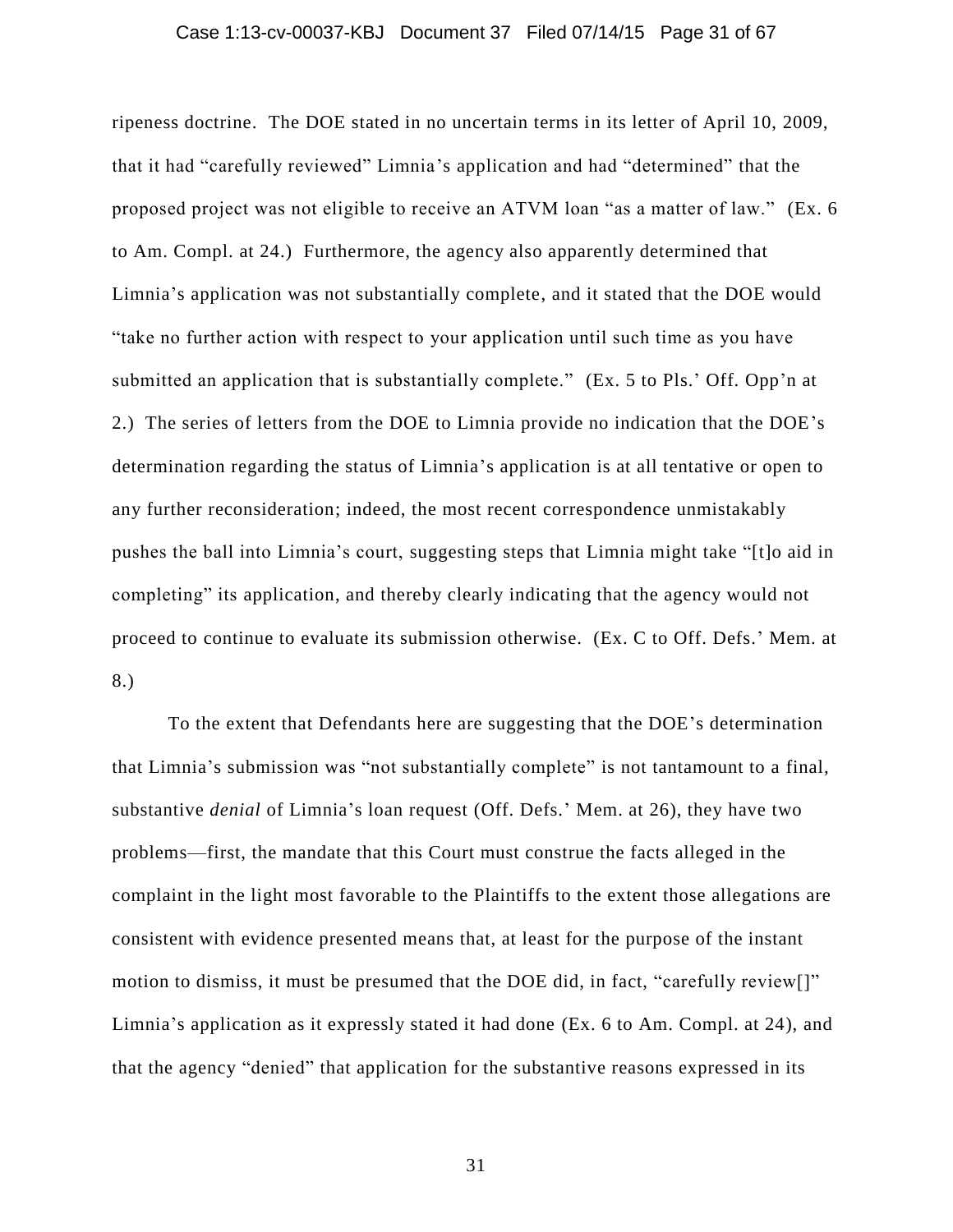#### Case 1:13-cv-00037-KBJ Document 37 Filed 07/14/15 Page 32 of 67

letters. (*See* Am. Compl. ¶ 69; Ex. 6 to Am. Compl. at 24–25; Ex. 8 to Am. Compl. at 30–31.) Second, and perhaps even more important, Defendants have not provided this Court with any reason to draw any distinction between an initial completeness determination, on the one hand, and a substantive decision to deny an ATVM loan application (*e.g.*, for lack of eligibility or on the merits), on the other—and no reason is apparent, given that a rejection for lack of completeness and a substantive denial of an ATVM loan application are both the end of the road from the applicant's standpoint and have the same practical effect on the applicant's rights. To find otherwise, as Defendants would have this Court do, would be to presume that there is some jurisdictional significance to the agency's decision to deny a loan application on the merits, as opposed to rejecting the application on some other ground that is antecedent to a merits determination, when federal courts routinely consider challenges to agency determinations regarding antecedent matters such as an agency's own ability to reach the merits of a particular dispute. *See, e.g.*, *Daiichi Sankyo Co., Ltd. v. Rea*, 12 F. Supp. 3d 8, 14–15 (D.D.C. 2013) (reviewing Patent and Trademark Office decision that the agency could not review plaintiff's request for reconsideration because it was untimely filed); *Adirondack Med. Ctr. v. Sebelius*, No. 11-cv-313, 2012 WL 285142, at \*2 (D.D.C. Jan. 31, 2012) (holding that an agency's finding that it lacks jurisdiction "constitutes final agency action, and it is properly before this Court ").

In short, Defendants fail to identify a single case that supports distinguishing between the DOE's decision regarding the completeness of Limnia's application and a substantive decision on the merits as far as final agency action is concerned, and this Court sees no good reason to draw any such line, especially when the evidence indicates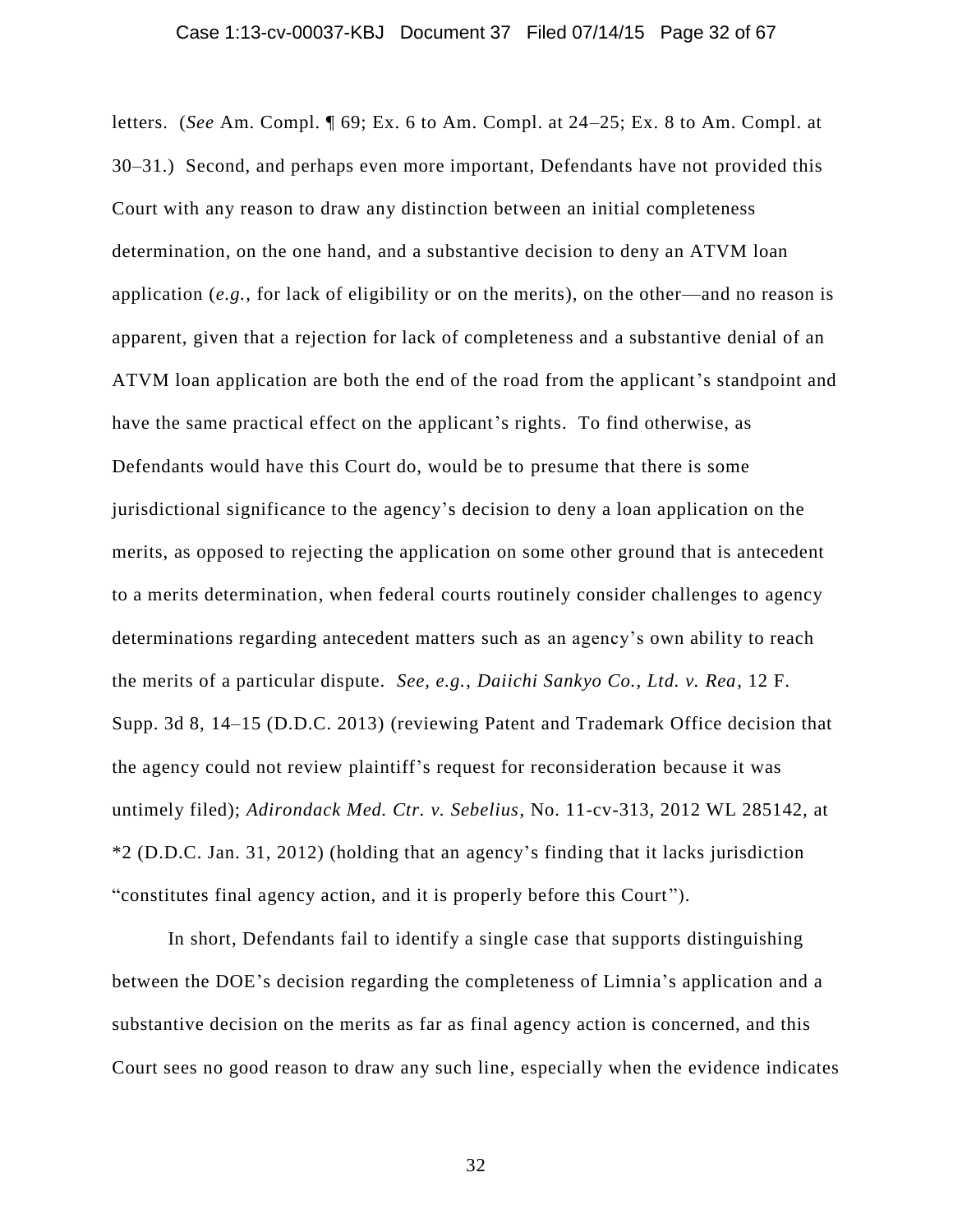#### Case 1:13-cv-00037-KBJ Document 37 Filed 07/14/15 Page 33 of 67

that the DOE considered Limnia's application numerous times and repeatedly expressed its determination that (for whatever reason) the proposed project would not be funded. Thus, the mere fact that the DOE apparently did not base its rejection on the merits of Limnia's application is not determinative of the ripeness issue; regardless, in light of the allegations and evidence presented, the DOE's unequivocal rejection of Limnia's ATVM loan application was a "final" action on the part of the agency.

> *b. The Fact That Limnia Requested Reconsideration Of The DOE's Determination Regarding Its ATVM Loan Application Does Not Render Limnia's Challenge Unripe*

Undaunted, Defendants raise another finality objection as part of their ripeness challenge: they maintain that there is no final agency action because Limnia has requested reconsideration of the agency's decision and, according to the complaint, that request is still pending; therefore, the claims that Limnia has brought here are "incurably premature[.]" (*See* Off. Defs.' Mem. at 23; *see also* Am. Compl. ¶¶ 70–73 (alleging that Limnia repeatedly requested reconsideration of the DOE's initial determination that its project was ineligible for funding, and that "Defendants never responded" to Limnia's second reconsideration request).) A line of D.C. Circuit case law does stand for the proposition that a request for reconsideration requires a litigant to wait for the agency to act before that litigant is permitted to file suit, *see Clifton Power Corp. v. FERC*, 294 F.3d 108, 110 (D.C. Cir. 2002), and this doctrine holds that, even if the agency completes its reconsideration before the litigant's lawsuit is heard on the merits, the premature lawsuit cannot proceed—hence, the "incurable" part of the incurably premature doctrine, *see TeleSTAR, Inc. v. FCC*, 888 F.2d 132, 134 (D.C. Cir. 1989) ("We hold therefore that when a petition for review is filed before the challenged action is final and thus ripe for review, subsequent action by the agency on a motion for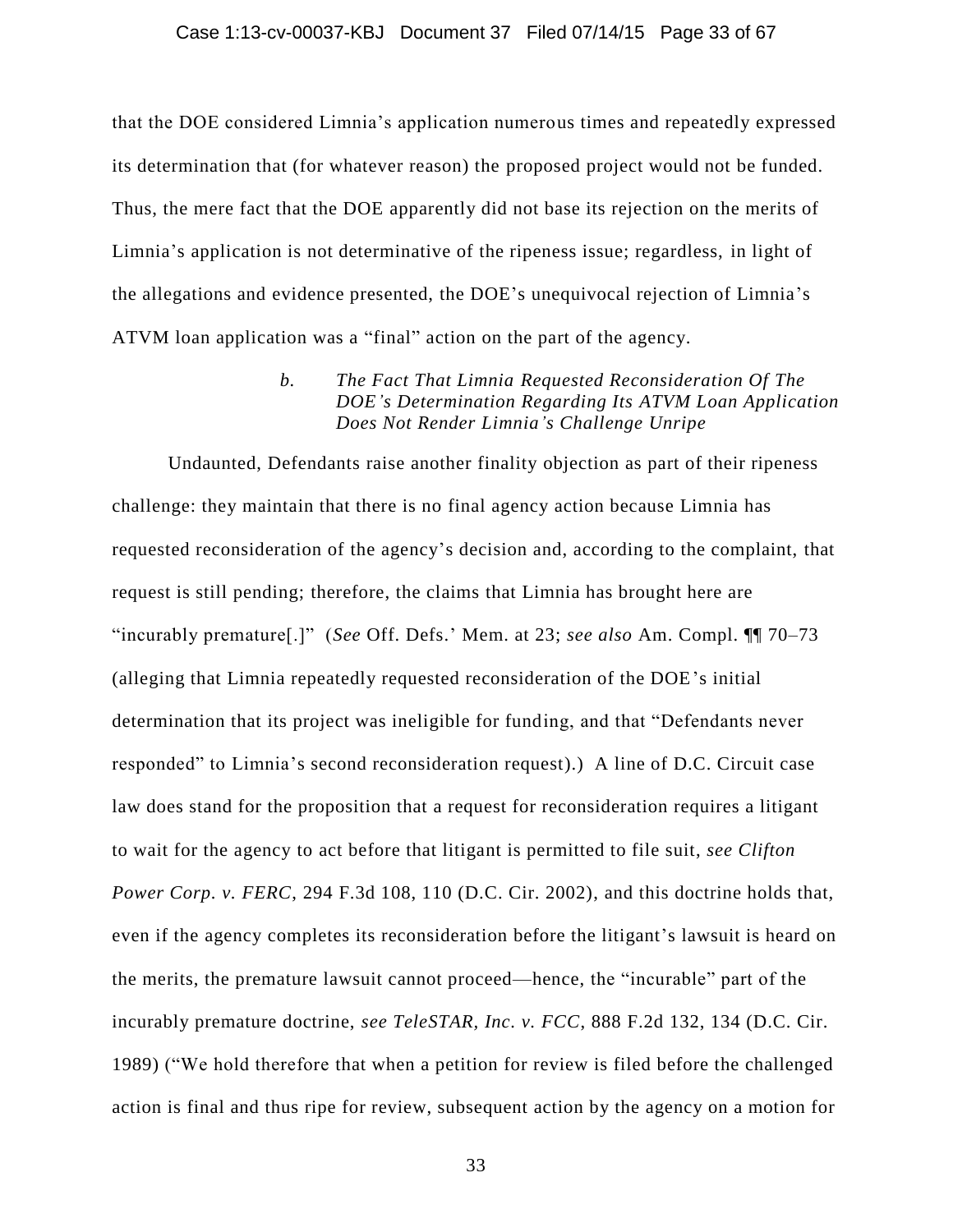#### Case 1:13-cv-00037-KBJ Document 37 Filed 07/14/15 Page 34 of 67

reconsideration does not ripen the petition for review or secure appellate jurisdiction."); *see also Pen Peninsula Commc'ns, Inc. v. FCC*, No. 00-1079, 2000 WL 1225776, at \*1 (D.C. Cir. July 11, 2000) (expressly referring to "[t]he incurably premature doctrine"). However, it is far from clear that this doctrine applies to the sort of agency decision making at issue in this case.<sup>10</sup> And even if the incurably premature doctrine is applicable to the instant circumstances, this Court concludes that that doctrine does not render Limnia's ATVM Loan Program claims unripe for the very simple reason that the record in this case clearly demonstrates that the DOE completed the requested reconsideration *before* Limnia filed the complaint at issue here.

Specifically, as noted above, the DOE first rejected Limnia's ATVM loan application on April 10, 2009. (Am. Compl.  $\parallel$  69; Ex. 6 to Am. Compl. at 24–25.) Limnia responded by asking for an explanation and reconsideration. (Am. Compl. ¶ 70.) In response to this, the DOE affirmed its decision but gave Limnia the opportunity to submit additional information and to request reconsideration (Ex. 8 to Am. Compl. at 31), which Limnia subsequently did on June 3, 2009 (Am. Compl. ¶¶ 71–72). Plaintiffs claim that the DOE failed to respond at all to this second request for reconsideration. (*Id.* ¶ 73.) And although the complaint ends the story there, the documentation that the parties have submitted establishes that the DOE did, in fact,

 $10$  The First Circuit has noted that the incurably premature analysis, which appears to have developed in the context of the types of agency action that are subject to direct review by the D.C. Circuit, has only been applied where "either the governing statute or the implementing regulations expressly provided for agency reconsideration." *Craker v. DEA*, 714 F.3d 17, 24 (1st Cir. 2013). Furthermore, the main concerns underlying the doctrine—"the judicial economy concerns" arising from concurrent jurisdiction—"are considerably diminished in cases . . . in which reconsideration may or may not have been permitted in the agency's discretion[,]" *id.* at 25, and thus, according to the First Circuit, the incurably premature doctrine should not be employed "where the reconsideration process is ad hoc," *id.* Because the ATVM Loan Program regulations do not provide for any formal reconsideration process, it is thus at least conceivable that the incurably premature doctrine does not even apply in cases such as this one.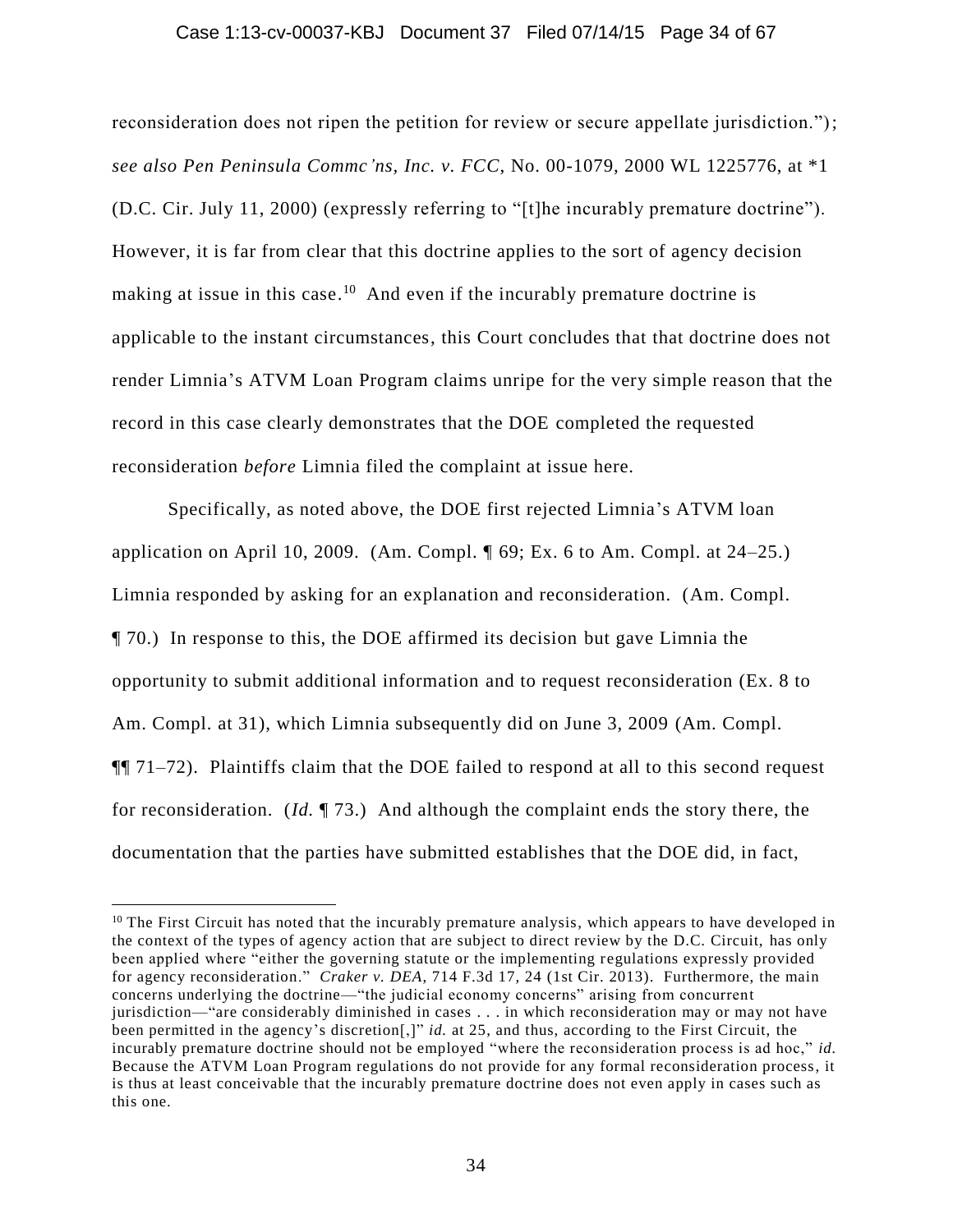#### Case 1:13-cv-00037-KBJ Document 37 Filed 07/14/15 Page 35 of 67

respond to Limnia's 2009 reconsideration request; thereafter, it sent multiple letters, stating repeatedly that it had "thoroughly reviewed all information that was provided" to the agency, and that Limnia's application was still "not substantially complete." (Ex. 5 to Pls.' Off. Opp'n at 2.) Nothing in the record indicates that Limnia sought a *further* round of reconsideration, despite the DOE's repeated characterization of its application as incomplete and its suggestion to Limnia that the company research the program requirements and try again. (*See* Ex. C to Off. Defs.' Mem. at 8.) Thus, there is no factual basis for concluding that the agency was still engaged in any reconsideration process at the time that the complaint in this case was filed. *See TeleSTAR, Inc.*, 888 F.2d at 134. In other words, even if the Official Capacity Defendants are correct that Limnia's request for reconsideration in 2009 rendered the DOE's decision non-final at that time, the DOE's subsequent rejection of Limnia's ATVM application again—in 2012—constituted a new final agency decision with respect to which no reconsideration request apparently was made, such that Plaintiffs' filing of the instant complaint in January of 2013 was not at all premature, much less "incurably" so.

In sum, this Court concludes that Limnia's claims are fit for review because they present purely legal questions that would not benefit from resolution in a more concrete setting, and based on the evidence submitted, the DOE unequivocally rejected Limnia's ATVM loan application in a manner that constitutes final agency action despite Limnia's prior requests for reconsideration of that decision. As a result, Limnia's ATVM Loan Program claims are sufficiently ripe.<sup>11</sup>

 $<sup>11</sup>$  Having found that the fitness prong of the ripeness test is satisfied, this Court need not proceed to</sup> consider the second prong of the ripeness analysis. *See Nat'l Mining Ass'n v. Fowler*, 324 F.3d 752, 756–57 (D.C. Cir. 2003) (stating that, where "there are no significant agency or judicial interests militating in favor of delay" $-i.e.,$  where the first prong of the ripeness analysis raises no concerns—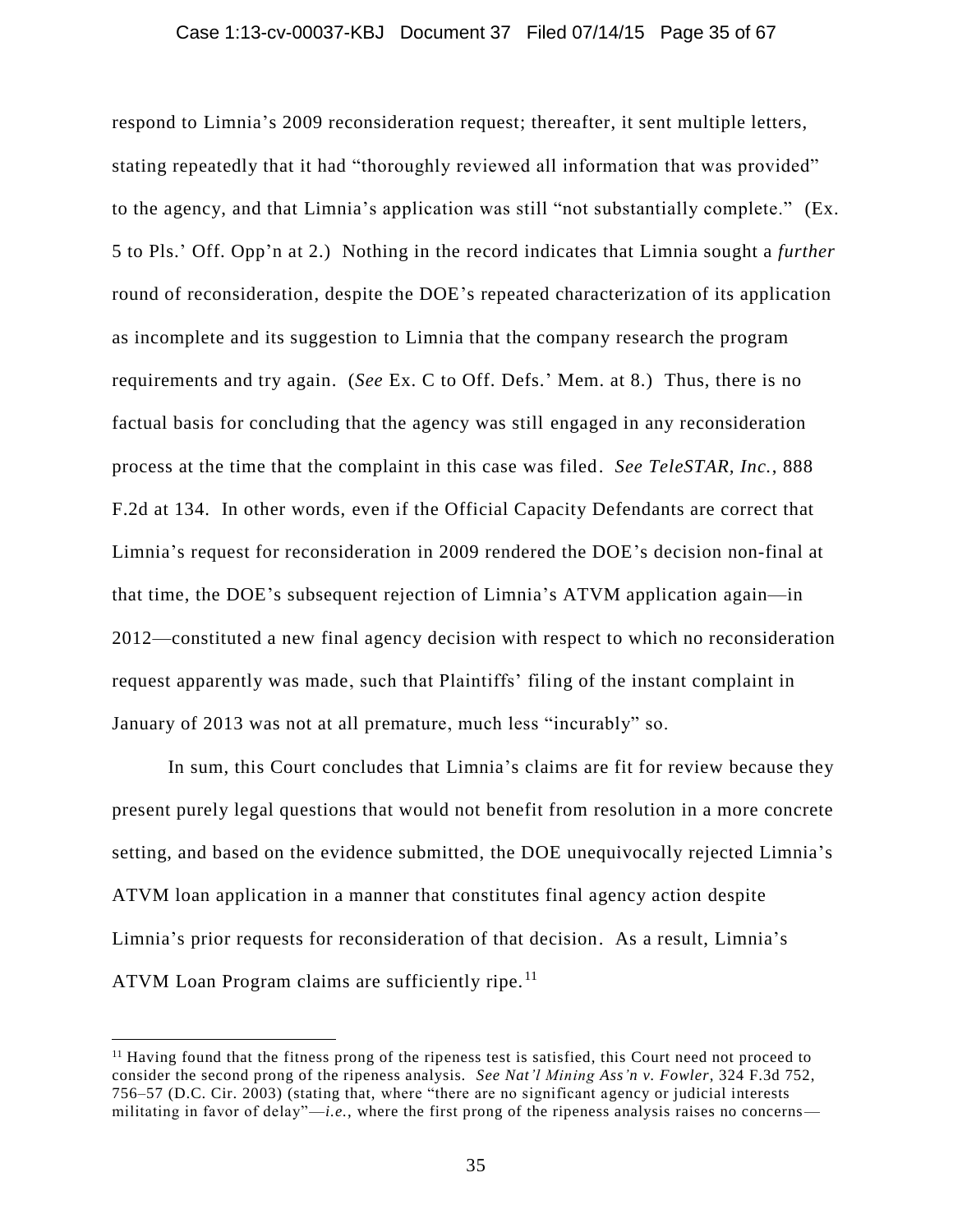# 2. Plaintiffs Have Standing To Bring Their ATVM Loan Program Claims

Defendants have also questioned whether the Plaintiffs have Article III standing to file a lawsuit challenging the manner in which the DOE handled their ATVM loan applications. Lack of standing is a jurisdictional issue because Article III of the Constitution authorizes the federal courts to consider only "Cases" and "Controversies[,]" U.S. Const. art. 3, § 2, and to demonstrate a case qualifies as such, a plaintiff must allege an "injury in fact" that is "fairly traceable to the challenged action of the defendant" and that is capable of being "redressed" by the Court. *Lujan v. Defenders of Wildlife*, 504 U.S. 555, 560–61 (1992) (internal quotation marks, alterations, and citations omitted). Defendants maintain that Limnia lacks standing because the complaint alleges that the DOE provided Limnia with specific reasons for its rejection of Limnia's ATVM loan application and thus establishes that Limnia has not been injured. (*See* Off. Defs.' Mem. at 28.) Defendants also assert that XPV's alleged injury is not redressible by a decision of this Court because, as a dissolved corporation, XPV lacks the capacity to sue for injunctive relief. (*See* Off. Defs.' Mem. at  $20 - 23.$ )

Defendants' standing arguments are not persuasive. First of all, the denial of Limnia's ATVM loan application clearly qualifies as a concrete injury-in-fact, *see Care Net Pregnancy Ctr. of Windham Cnty. v. U.S. Dep't of Agric.*, 896 F. Supp. 2d 98, 108 (D.D.C. 2012), and Plaintiffs' complaint adequately alleges that this denial was caused by Defendants (*see* Am. Compl. ¶¶ 68–71). Moreover, this injury is capable of being

then the second prong "cannot tip the balance against judicial review" ) (internal quotation marks and citation omitted)).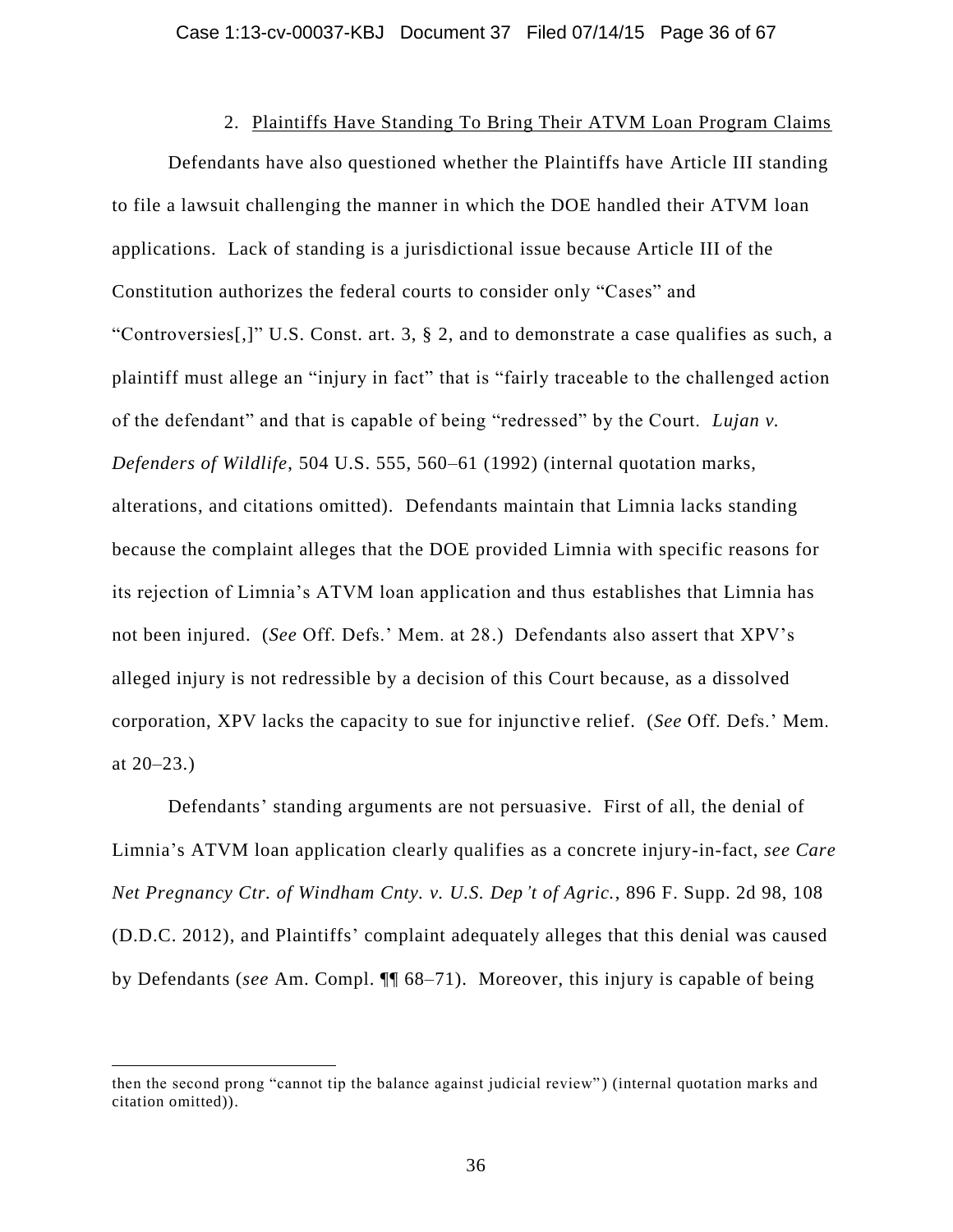#### Case 1:13-cv-00037-KBJ Document 37 Filed 07/14/15 Page 37 of 67

redressed by court order, if the Court orders either reconsideration or reversal of the DOE's decision, as Limnia requests. *See Am. Petroleum Tankers Parent, LLC v. United States*, 943 F. Supp. 2d 59, 66 (D.D.C. 2013) (finding "vacatur of the Administrator's denial and remand for further consideration" would adequately redress improper denial of a loan guarantee application). The Official Capacity Defendants' argument that Limnia has already received the remedy it requests because the DOE reconsidered its rejection of Limnia's application and provided "an explanation of the information needed to submit a substantially complete application[,]" and thus Limnia has not been injured (Off. Defs.' Mem. at 28), misunderstands Limnia's complaint, and is also belied by the very record documents that the Official Capacity Defendants rely so heavily upon in making their jurisdictional arguments. That is, Limnia maintains that the DOE's reasons for rejecting its application are, in essence, a pretext for improper political cronyism (*see* Pls.' Mem. in Opp'n to Off. Defs.' Mot. ("Pls.' Off. Opp'n"), ECF No 30, at 34); consequently, the DOE's "explanation" is arguably *a part of* Limnia's alleged rejection injury, and it is certainly not the cure for that alleged harm, as Defendants suggest. Moreover, even if one could say that Limnia's initial rejection was remedied (and thus redressed) when the DOE reconsidered its ATVM application upon request, to the extent that recent correspondence between the parties demonstrates that the DOE has now refused to continue to process Limnia's current ATVM Loan application (*see* Ex. 5 to Pls.' Off. Opp'n at 2), the challenged agency action is ongoing, and the alleged injury to Limnia persists.

Defendants' argument that XPV lacks standing to bring any claims against the Official Capacity Defendants because XPV is a dissolved corporation—and as such, it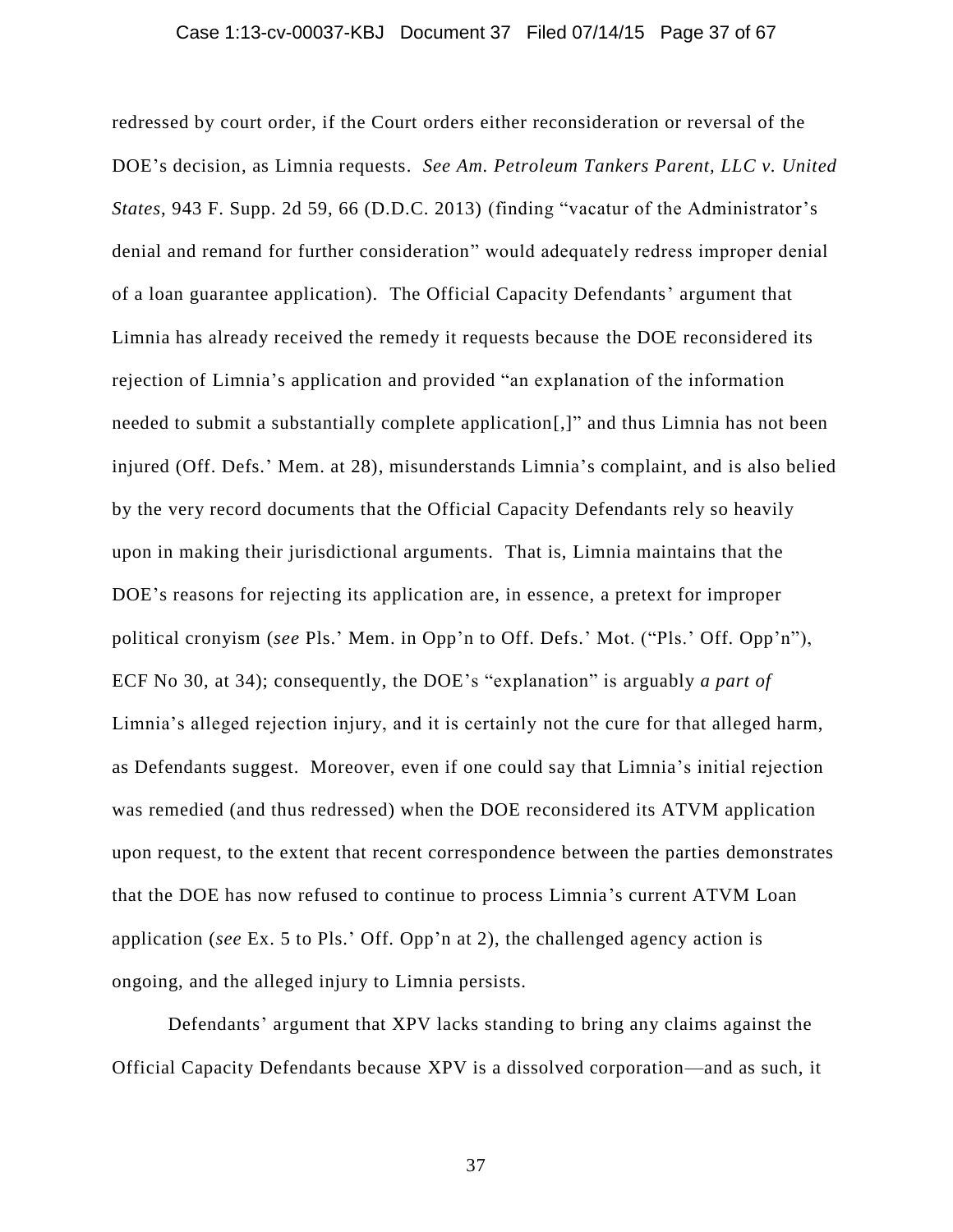#### Case 1:13-cv-00037-KBJ Document 37 Filed 07/14/15 Page 38 of 67

does not have the capacity to sue for injunctive relief (*see* Off. Defs.' Mem. at 20–23) fails because that argument relies on the mistaken premise that lack of capacity necessarily means that an injury is not redressable for Article III standing purposes (*see id.*). In actuality, redressability does not involve consideration of whether a plaintiff actually will, or even could, receive the requested relief, as Defendants' maintain; rather, it is a theoretical concept that *assumes* that the plaintiff can and will prevail and get relief, and considers only the extent to which requested remedy relates to the alleged harm. *See Fla. Audubon Soc'y v. Bentsen*, 94 F.3d 658, 663–64 (D.C. Cir. 1996) (en banc) ("Redressability examines whether the relief sought, *assuming that the court chooses to grant it*, will likely alleviate the particularized injury alleged by the plaintiff." (emphasis added) (footnote omitted)). Morevoer, it is clear that arguments related to a plaintiff's capacity to sue are not jurisdictional, and instead, relate to the merits of a plaintiff's claims. *See In re Krause*, 546 F.3d 1070, 1072 n.2 (9th Cir. 2008) (distinguishing the question of capacity from the question of standing); *E.R. Squibb & Sons, Inc. v. Accident & Cas. Ins. Co.*, 160 F.3d 925, 936 (2d Cir. 1998) ("Lack of capacity is generally not considered jurisdictional[.]"); *In re Thornburgh*, 869 F.2d 1503, 1511 (D.C. Cir. 1989) ("We examine below the petitioners' assertion that no relief is available in this case; we decline, however, to conduct that analysis under the rubric of standing doctrine."); *see also* 6A Charles Alan Wright, Arther R. Miller & Mary Kay Kane, Federal Practice and Procedure § 1559 (3d ed. 1998) ("To treat capacity problems as subject-matter jurisdiction defects seems to exaggerate their significance[.]"). This means that XPV is not disqualified from having Article III standing on the basis of its purported lack of capacity, and this Court finds that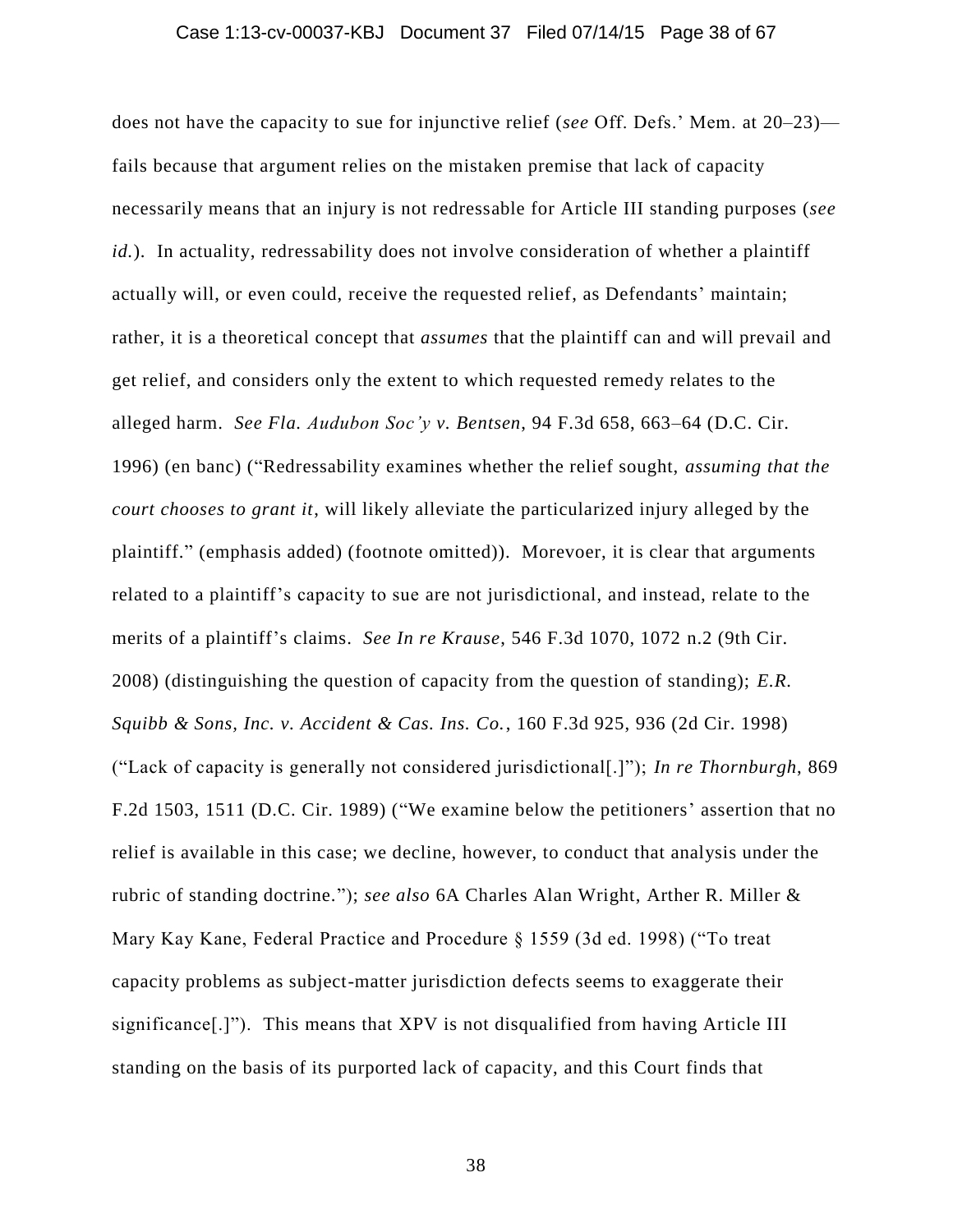Plaintiffs' complaint satisfies the criteria for XPV's standing for the same reasons that Limnia has standing—XPV is alleged to have suffered a concrete injury-in-fact that was caused by the Defendants and is (theoretically) redressable by an action of this Court, without regard to the fact that XPV is no longer a going concern.<sup>12</sup>

### **B. XPV's Claims Must Be Dismissed In Their Entirety**

Nevertheless, as mentioned, when the Court considers the merits of XPV's claims in light of the allegations in Plaintiffs' complaint, the Court concludes that XPV's claims must be dismissed in their entirety. As explained below, in the instant action XPV makes five claims against two different groups of defendants: it argues that it is due injunctive relief from the Official Capacity Defendants because their actions violated XPV's Fifth Amendment right to due process (Claim 1) and equal protection (Claim 3) and because the Official Capacity Defendants' denial of XPV's ATVM loan application was arbitrary and capricious in violation of the APA (Claim 5). XPV also argues that it is entitled to monetary damages from the Individual Capacity Defendants for these due process (Claim 2) and equal protection (Claim 4) violations. This Court has determined, however, that XPV does not have the capacity to sue the Official Capacity Defendants for injunctive relief, and that there is no *Bivens* action that permits monetary damages to be recovered from the Individual Capacity Defendants for the alleged constitutional violations under the circumstances presented here. Therefore, all of XPV's claims in this action must be dismissed.

 $12$  This Court will address Defendants' capacity argument as part of its evaluation of the other Rule 12(b)(6) arguments that Defendants' have raised in their motions to dismiss. *See infra* Part III.B.1.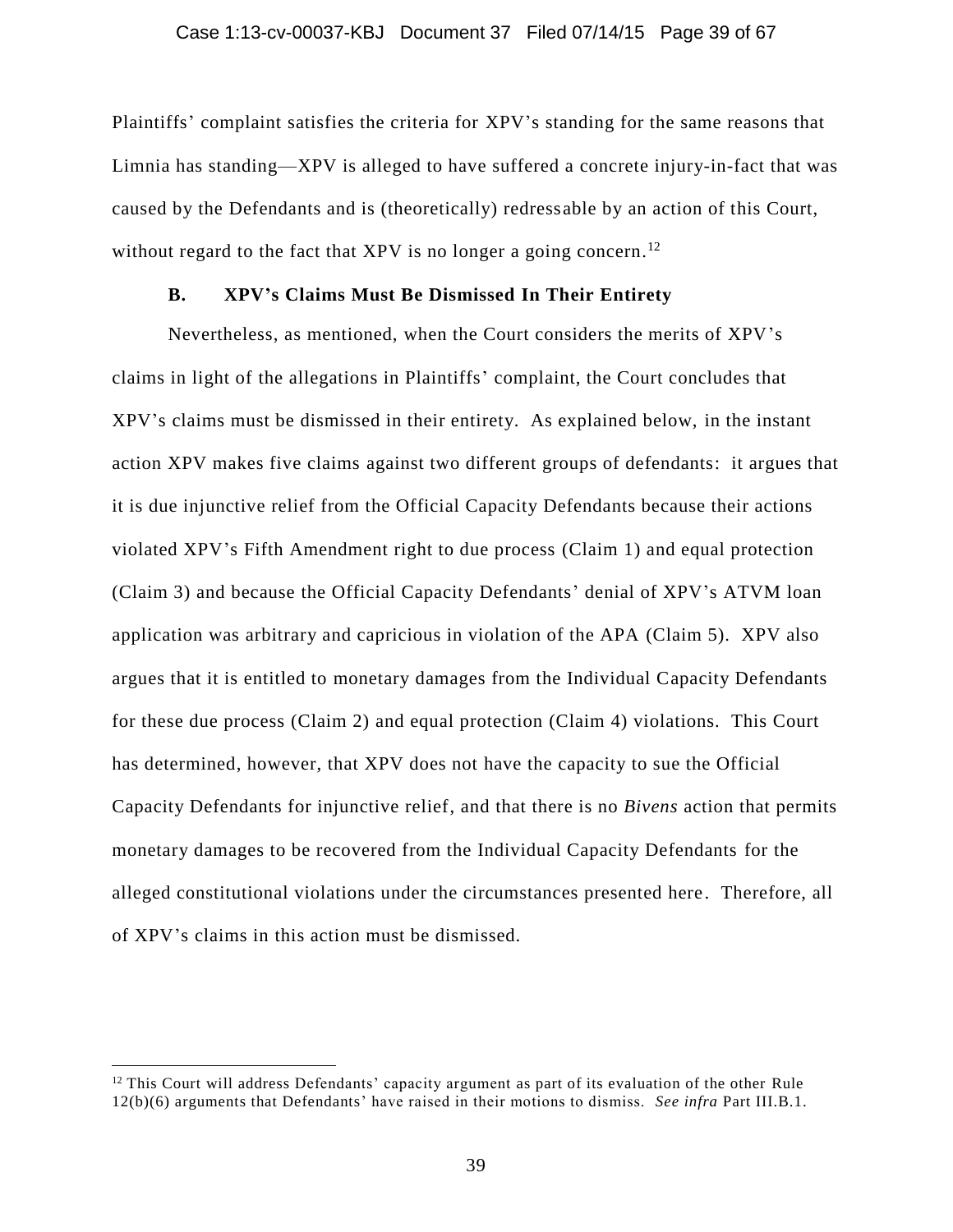## 1. XPV Does Not Have The Capacity To Sue For Injunctive Relief

The Official Capacity Defendants argue that XPV cannot obtain the injunctive relief it seeks from them because, as a dissolved corporation, XPV can only sue for purposes of "winding up" its business operations, and it is not in a position to receive the relief of reconsideration or approval of its ATVM loan application as if it were operating as a going concern. (*See* Off. Defs.' Mem. at 28.) This Court agrees with Defendants.

Federal Rule of Civil Procedure 17 governs a party's capacity to sue or be sued, and applies to dissolved corporations. *See Ripalda v. Am. Operations Corp.*, 977 F.2d 1464, 1468 (D.C. Cir. 1992). Rule  $17(b)(2)$  dictates that a corporation's capacity to sue is determined "by the law under which it was organized[,]" Fed. R. Civ. P.  $17(b)(2)$ ; thus, because XPV was incorporated in California (*see* Am. Compl. ¶ 1), its capacity to sue as a dissolved corporation is controlled by California law. Notably, under California law, "the effect of dissolution is not so much a change in the corporation's status as a change in its permitted scope of activity." *Penasquitos, Inc. v. Superior Court*, 812 P.2d 154, 160 (Cal. 1991). California Corporations Code section 2010 states that a dissolved corporation "continues to exist for the purpose of winding up its affairs, [and] prosecuting and defending actions by or against it . . . *but not for the purpose of continuing business except so far as necessary for the winding up thereof*." Cal. Corp. Code § 2010(a) (emphasis added). "Winding up" involves paying or making provision for the payment of debts; distributing remaining assets to shareholders; and filing a certificate of dissolution. *See Trahan v. Trahan*, 120 Cal. Rptr. 2d 814, 821 (Cal. Ct. App. 2002). Consequently, the key question here is whether or not the injunctive relief that XPV has requested in the instant action is "necessary for the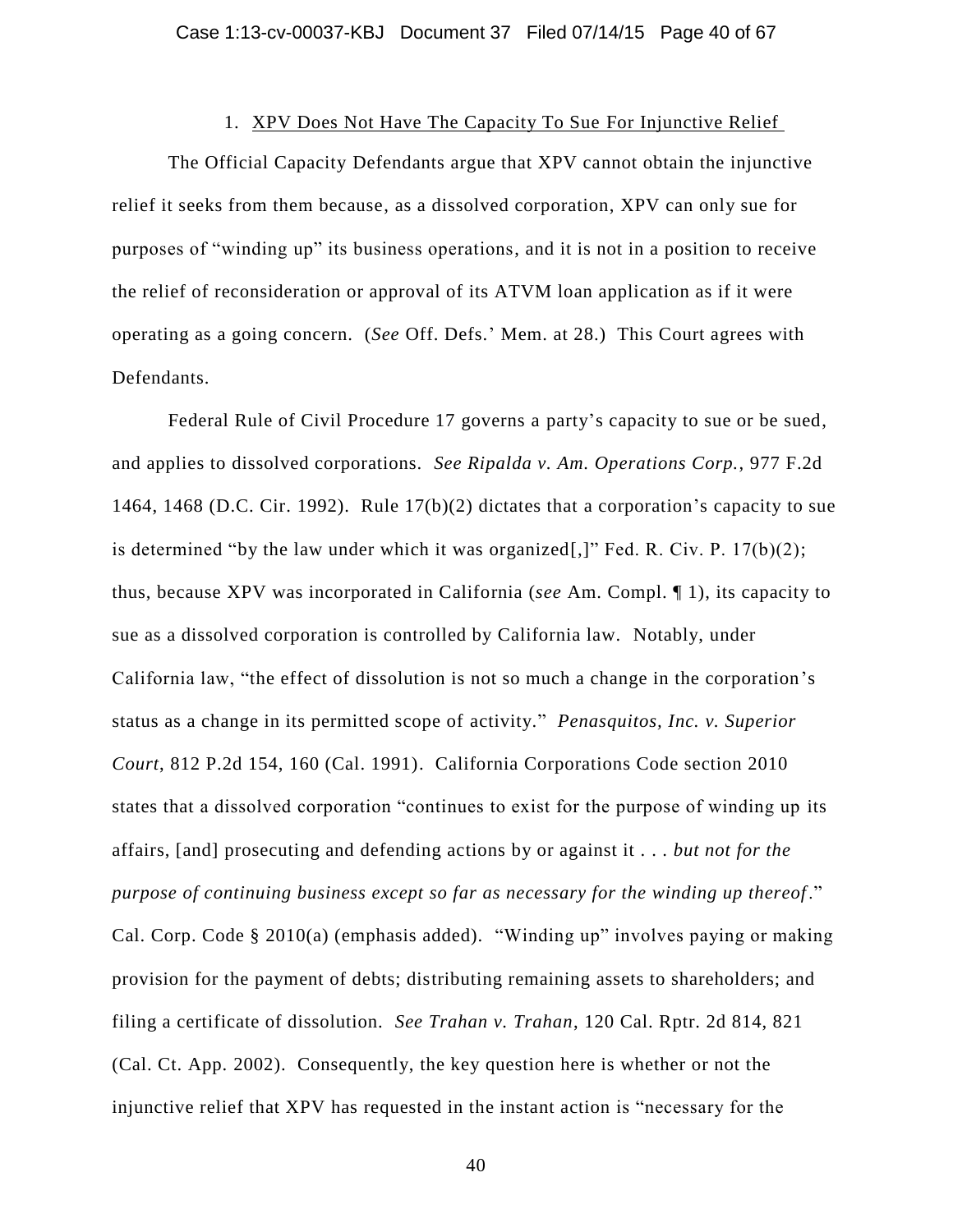#### Case 1:13-cv-00037-KBJ Document 37 Filed 07/14/15 Page 41 of 67

winding up" of its operations. *See* Cal. Corp. Code § 2010(a). (*See also* Pls.' Off. Opp'n at 16–17 (citing the California code law).)

From the allegations of the complaint, it appears that, quite to the contrary, XPV has brought the claims for injunctive relief in the instant action for the purpose of restarting—in effect, *revitalizing*—its business operations, rather than winding them up. Specifically, XPV seeks an injunction to require the DOE to reconsider and/or grant XPV's loan application (Am. Compl. at 33) and, as noted at the outset, the ATVM Loan Program grants loans to businesses for a very specific purpose: for the *future* development and manufacture of advanced technology vehicles and certain components of those vehicles, *see* 42 U.S.C. § 17013(d)(1). Thus, if this Court orders the DOE to reconsider XPV's loan application, or orders the DOE to grant the application as XPV requests, XPV would have to restart its operations to comply with the terms of any resulting ATVM loan. This means that the relief XPV seeks here would necessarily support the *continuation* of its operations, and is thus plainly contrary to section 2010's express limitation on a dissolved corporation's right to sue. *See Boyle v. Lakeview Creamery Co.*, 68 P.2d 968, 970 (Cal. 1937) (noting that this provision's "only purpose . . . is to stop further doing of business as a going concern, and limit corporate activities to winding up").

Similar circumstances arose in the case of *Catalina Investments, Inc. v. Jones*, 119 Cal. Rptr. 2d 256 (2002). In *Catalina Investments*, a dissolved corporation filed suit seeking a writ of mandamus to compel California's Secretary of State to reinstate the corporation as a going concern. *Id.* at 258–59. The California Court of Appeal held that California law only permits a dissolved corporation to sue for purposes of winding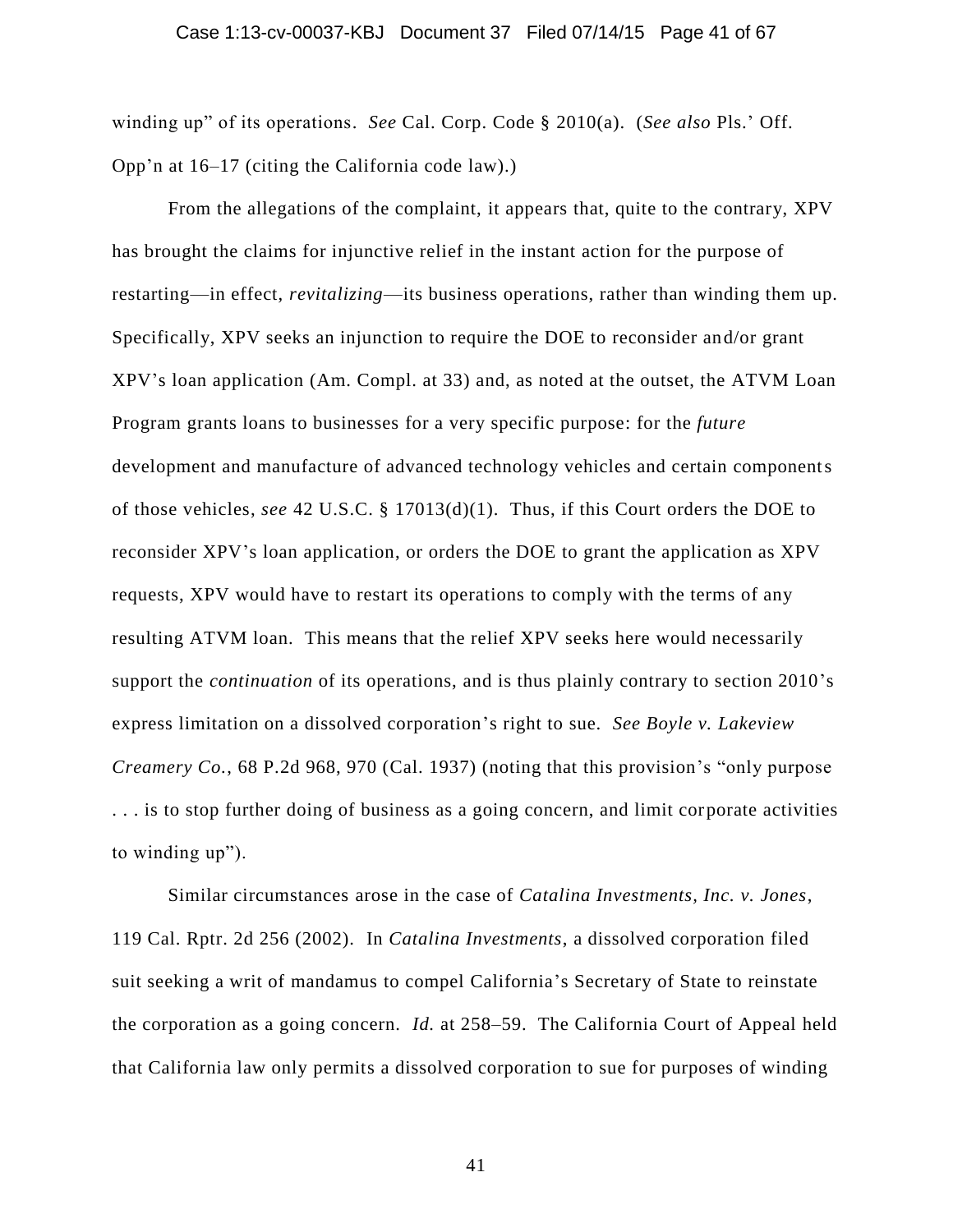#### Case 1:13-cv-00037-KBJ Document 37 Filed 07/14/15 Page 42 of 67

up its affairs, *id.* at 260–61, and to the extent that the corporation in that case was suing not to wind up but to reinstate its corporate existence, it lacked the capacity to sue, *id.* So it is here. XPV has brought claims against the Official Capacity Defendants to secure an injunction requiring the consideration and granting of a loan application that would, ultimately, serve to reactivate XPV's dissolved business concern. Although XPV may be correct that "winding up" activities under California law includes lawsuits "for injuries arising before dissolution[,]" (Pls.' Off. Opp'n at 16), Plaintiffs have not provided any case in which a dissolved corporation has been granted *injunctive* relief for such injuries—as opposed to monetary damages—much less a case that holds that, under California law, courts are permitted to grant injunctions that have the effect of reviving a dissolved business rather than shutting it down.

XPV's argument that the relief it seeks is not really about restarting its business because XPV could immediately *assign* to a third party any potential ATVM loan it receives pursuant to the Court's injunction, and thus accepting the loan would not necessarily violate section 2010 (*see* Pls.' Off. Opp'n at 17), is doubly flawed. First, given the nature of ATVM loans and the fact that any assignment would require prior written approval of both the DOE and the (non-party) Federal Financing Bank, *see* 10 C.F.R. § 611.110, an ATVM loan provided to XPV by the DOE pursuant to an order of the Court may not, in fact, be assignable. Moreover, and in any event, in the absence of any allegations of fact regarding how the dissolved company would utilize the assignment proceeds, the possibility of assignment does not in itself satisfy the requirement that the dissolved company's lawsuit be "necessary for the winding up" of its operations, Cal. Corp. Code § 2010(a), and Plaintiffs have made no such allegations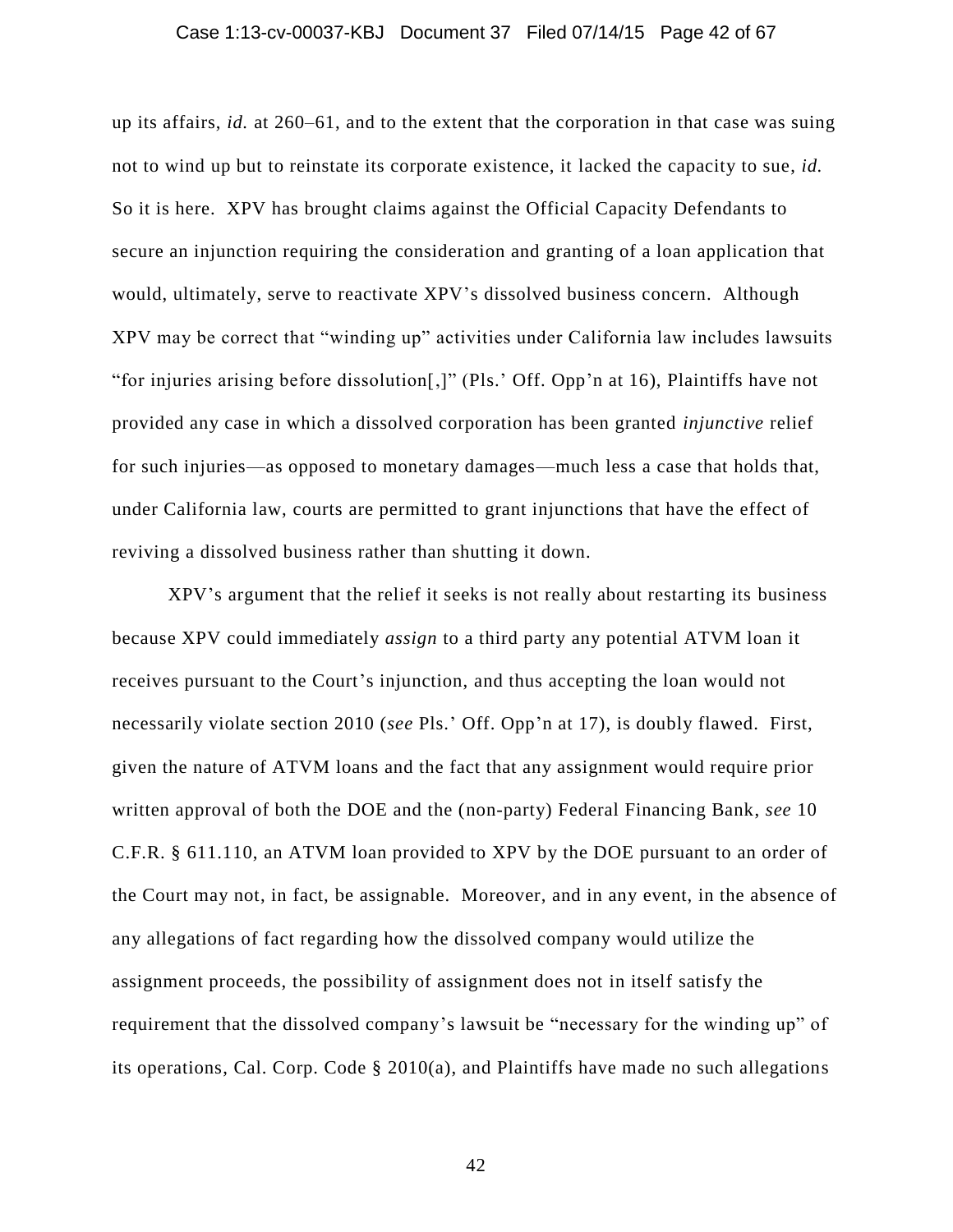#### Case 1:13-cv-00037-KBJ Document 37 Filed 07/14/15 Page 43 of 67

in this case; indeed, Plaintiffs have failed to identify any connection whatsoever between the relief it seeks in this lawsuit and XPV's process of winding up.

Accordingly, this Court concludes that, under California law, XPV lacks the capacity to sue the Official Capacity Defendants to obtain the reconsideration and granting of its ATVM loan application (*i.e.*, the injunctive relief it seeks). Consequently, XPV's interest in Claims 1 and 3 of Plaintiff's complaint (*i.e*., XPV's due process and equal protection claims against the Official Capacity Defendants) and also Claim 5 of the complaint (XPV's APA claim) must be dismissed.

## 2. Plaintiffs' Claims Against The Individual Capacity Defendants Fail As A Matter Of Law Because There Is No *Bivens* Action

XPV's constitutional claims against the Individual Capacity Defendants fare no better than its claims for injunctive relief brought against the Official Capacity Defendants because, as the Individual Capacity Defendants point out and as explained fully below, no cause of action exists that would permit the recovery of monetary damages from the Individual Capacity Defendants due to the constitutional violations that Plaintiffs allege. (Indiv. Defs.' Mot. at 29–31.)

Although Plaintiffs do not say so expressly in their complaint, by filing claims for monetary damages against the Individual Capacity Defendants based on those officials' alleged violation of Plaintiffs' constitutional rights, Plaintiffs are seeking to maintain a *Bivens* action—that is, an implied cause of action for damages as a result of constitutional violations by federal government officials. *See Bivens v. Six Unknown Named Agents of the Federal Bureau of Narcotics*, 403 U.S. 388, 395–97 (1971); *see also Patterson v. United States*, 999 F. Supp. 2d 300, 308 (D.D.C. 2013) (reciting the elements of a *Bivens* action: "(1) the defendant violated a federal constitutional right of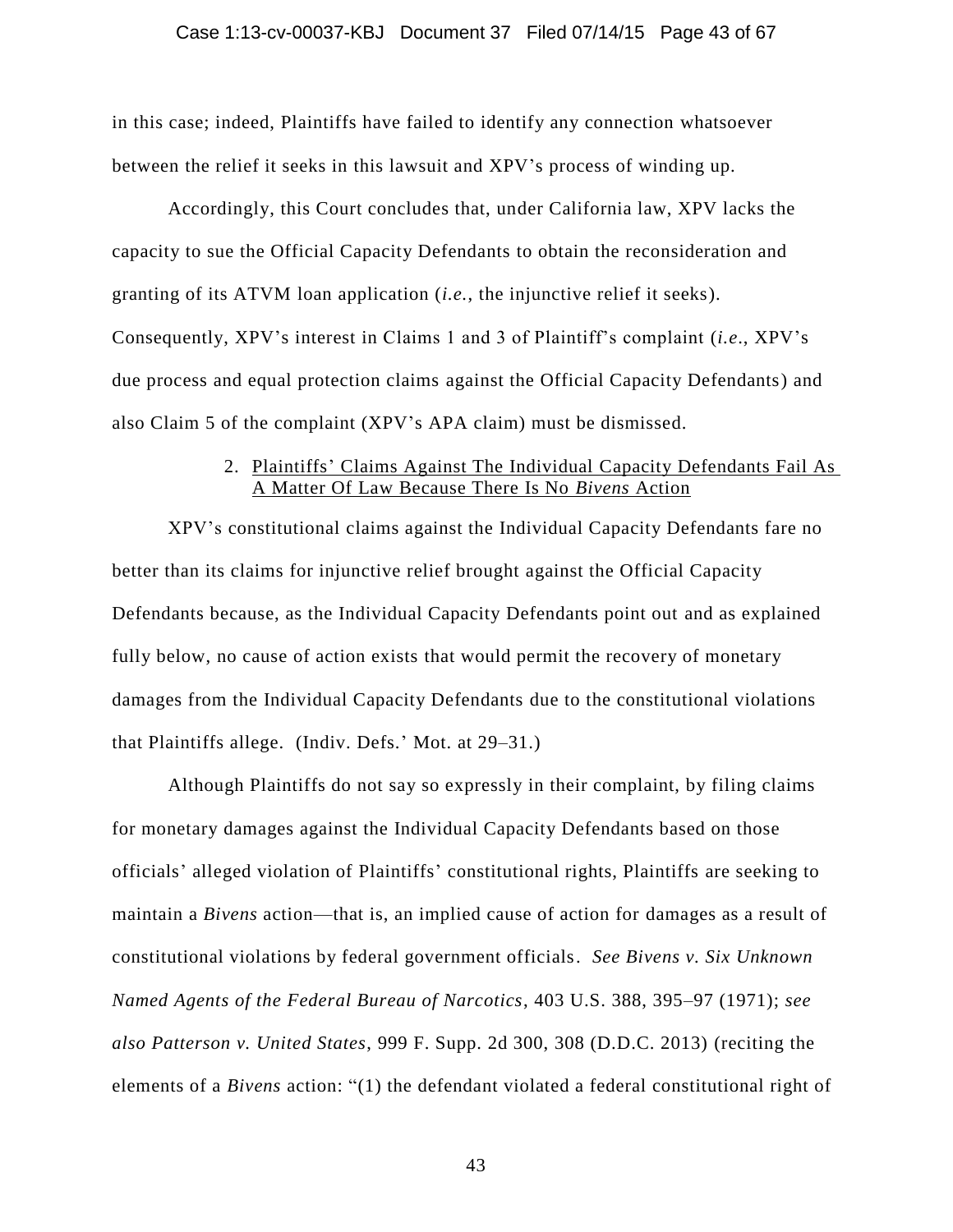#### Case 1:13-cv-00037-KBJ Document 37 Filed 07/14/15 Page 44 of 67

the plaintiff; (2) the right was clearly established; (3) the defendant was a federal actor by virtue of acting under color of federal law; and (4) the defendant was personally involved in the alleged violation" (citations omitted)). However, it is well established that a *Bivens* action is not available for each and every type of constitutional infraction. *See Corr. Servs. Corp. v. Malesko*, 534 U.S. 61, 68 (2001) (explaining that the universe of claims for which *Bivens* liability is available is limited, and that, for the past thirty years, the Supreme Court has "consistently refused to extend *Bivens* liability to any new context or new category of defendants"). To date, an implied private cause of action has been recognized under the *Bivens* doctrine for the violation of certain constitutional amendments—including the Fifth Amendment—under specified circumstances, *Patterson*, 999 F. Supp. 2d at 308–09, but that does not mean that a *Bivens* action is necessarily available for the particular Fifth Amendment violations that Plaintiffs allege in the present case. *See FDIC v. Meyer*, 510 U.S. 471, 484 n.9 (1994) ("[A] *Bivens*  action alleging a violation of the Due Process Clause of the Fifth Amendment may be appropriate in some contexts, but not in others."); *Wilson v. Libby*, 498 F. Supp. 2d 74, 86 (D.D.C. 2007) ("[I]t is not enough for [the] plaintiffs to point to cases recognizing *Bivens* actions under the . . . Fifth Amendment[] generally."), *aff'd*, 535 F.3d 697 (D.C. Cir. 2008). And Plaintiffs have not identified (nor has this Court found) any case in which a court recognizes an implied Fifth Amendment due process or equal protection Bivens claim arising out of the denial of a federal loan application.<sup>13</sup> Thus, when

<sup>13</sup> This is apparently not for lack of trying; indeed, Plaintiffs do point to one case—*Hornsby v. Allen*, 326 F.2d 605 (5th Cir. 1964)—in which the plaintiff alleged that a city liquor board violated her Fourteenth Amendment right to procedural due process and equal protection by denying her application for a liquor license because of politically-motivated decision making. (*See* Pls.' Mem. in Opp'n to Indiv. Defs.' Mot. ("Pls.' Indiv. Opp'n"), ECF No. 29, at 23–24.) But *Hornsby* was a Section 1983 case, not a *Bivens* action; consequently, the action and the remedy existed by statute, and there was no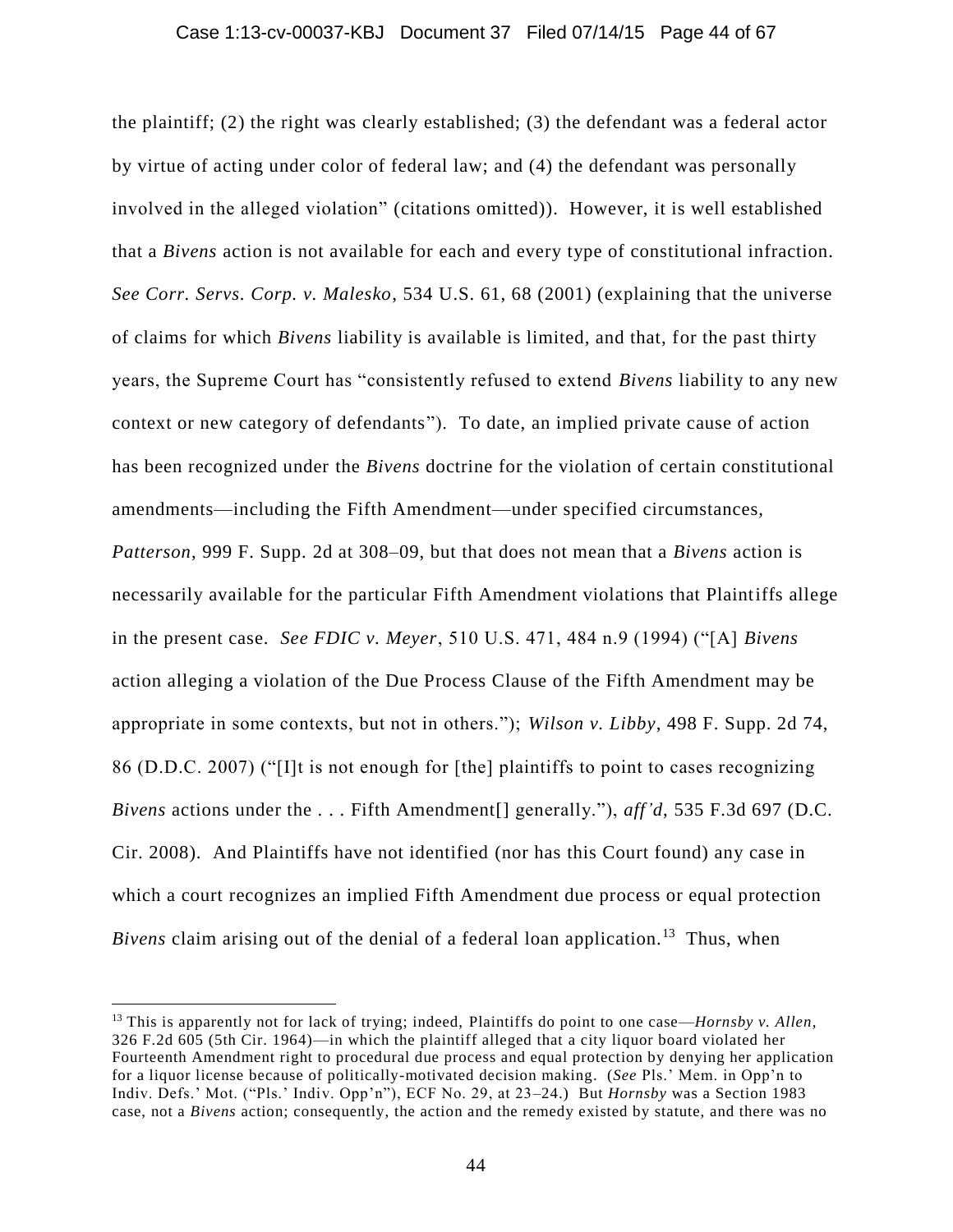#### Case 1:13-cv-00037-KBJ Document 37 Filed 07/14/15 Page 45 of 67

evaluating whether or not Plaintiffs have stated a claim against the Individual Capacity Defendants as a matter of law, this Court must first determine whether a *Bivens* action is even available given the facts alleged in Plaintiffs' complaint.

In making this determination, the Court must be cognizant of two circumstances in which *Bivens* liability is ordinarily *not* extended: (1) if "any alternative, existing process" provides good reason "to refrain from providing a new and freestanding remedy in damages" (for example, if there is an alternative scheme for relief that makes a *Bivens* action unnecessary), and (2) if there are "special factors counseling hesitation" against extending a *Bivens* action to the new context. *Wilkie v. Robbins*, 551 U.S. 537, 550 (2007). With respect to the first of these circumstances, the Individual Capacity Defendants argue that the APA provides an alternative, existing process by which Plaintiffs can vindicate their rights (Indiv. Defs.' Mot. at 31), but this Court agrees with Plaintiffs that the APA—whether viewed alone or in conjunction with another statute does not provide the sort of process that would preclude a *Bivens* action (Pls.' Mem. in Opp'n to Indiv. Defs.' Mot. ("Pls.' Indiv. Opp'n"), ECF No. 29, at 25), because the APA does not provide for monetary damages, *see* 5 U.S.C. § 702, and because it is obviously directed toward *agency* action rather than the conduct of individual actors. *See Minneci v. Pollard*, 132 S. Ct. 617, 625 (2012) (explaining that, to preclude a *Bivens* action, the alternative scheme must "provide roughly similar incentives for potential defendants to comply with the [Constitution] while also providing roughly similar compensation to victims of violations"); *see also Carlson v. Green*, 446 U.S. 14, 21 (1980) (noting that "[i]t is almost axiomatic that the threat of damages has a

question about whether the cause of action should be implied .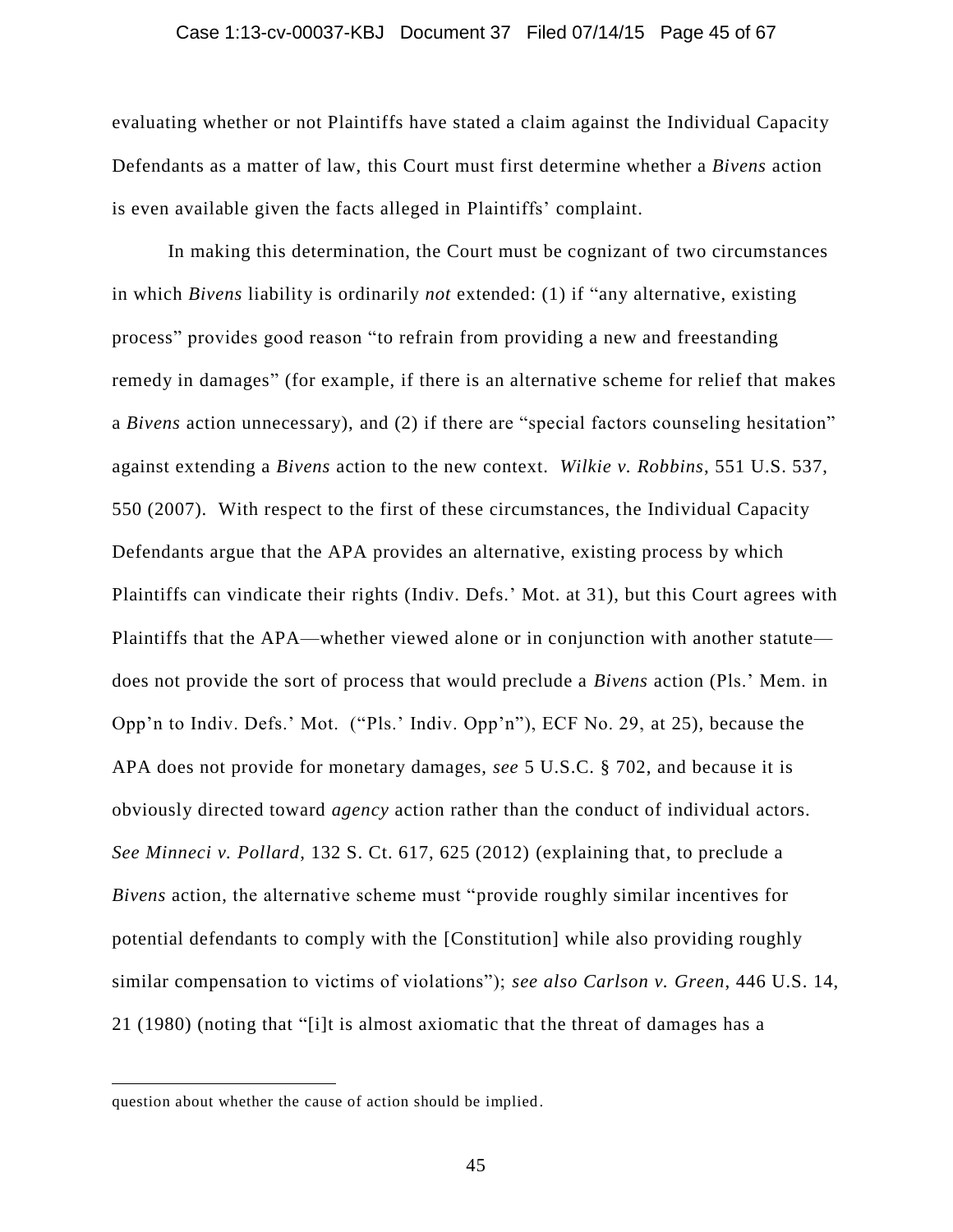#### Case 1:13-cv-00037-KBJ Document 37 Filed 07/14/15 Page 46 of 67

deterrent effect," and emphasizing that statutes that are focused on agency misconduct create different incentives against constitutional violations than a *Bivens* action, which is "recoverable against individuals" and thus "is a more effective deterrent" with respect to such individuals).

Be that as it may, in this Court's view, Plaintiffs' bid to extend *Bivens* to the constitutional claims they seek to bring against the Individual Capacity Defendants clearly falters on the second of the established grounds—because there are at least two "special factors" that convince this Court that a *Bivens* action should not be made available under the circumstances presented here. *See Munsell v. Dep't of Agric.*, 509 F.3d 572, 591 (D.C. Cir. 2007) (stating that the second step in determining whether a *Bivens* action should be permitted involves engaging in a "'familiar' common-law balancing test, paying special heed to 'special factors counseling hesitation.'" (quoting *Wilkie*, 551 U.S. at 550)). First, a *Bivens* action is considered inappropriate "where Congress has adopted a comprehensive remedial scheme." *Davis v. Billington*, 681 F.3d 377, 381 (D.C. Cir. 2012) (internal quotation marks and citation omitted).<sup>14</sup> The APA authorizes a litigant to challenge "arbitrary and capricious" agency action as well as agency action that is "contrary to constitutional right, power, privilege, or immunity[,]" 5 U.S.C. § 706(2), and it contains "generous review provisions" that "serv[e] a broadly remedial purpose." *Ass'n of Data Processing Serv. Orgs., Inc. v. Camp*, 397 U.S. 150,

<sup>&</sup>lt;sup>14</sup> This factor is similar to, but less strict than, the first step of the *Bivens* analysis. Unlike the sort of "alternative, existing process" necessary to satisfy the first step, *Wilkie*, 551 U.S. at 550, the type of scheme considered under this special factor need not create the same sort of incentives or offer the same sort of relief as a *Bivens* action, *see, e.g.*, *Schweiker v. Chilicky*, 487 U.S. 412, 417–18 (1988) (finding that relief afforded by Social Security Act is a special factor that counsels against extending *Bivens* to wrongful withholding of benefits claim); *Bush v. Lucas*, 462 U.S. 367, 388–89 (1983) (finding that relief afforded by Civil Service Reform Act is a special factor that counsels against extending *Bivens* to a First Amendment violation in the federal employment context).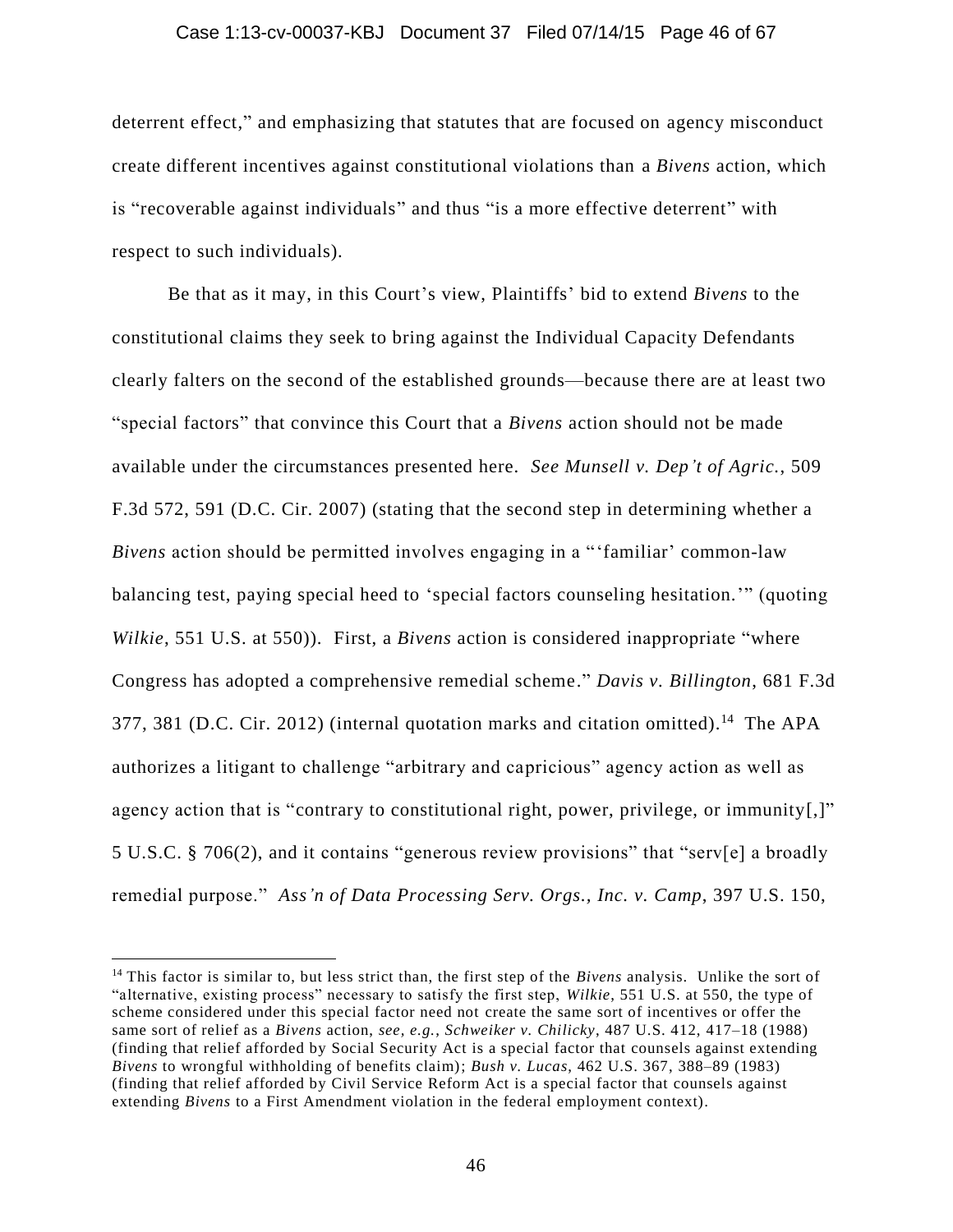156 (1970). To be sure, the APA itself does not create substantive rights, *see Navab-Safavi v. Broad. Bd. of Governors*, 650 F. Supp. 2d 40, 71 (D.D.C. 2009), *aff'd sub nom.*, *Navab-Safavi v. Glassman*, 637 F.3d 311 (D.C. Cir. 2011), but, here, those substantive rights emerge from the EISA and relevant regulations, and through a combination of the APA and the EISA, Plaintiffs are permitted to seek relief for any allegedly unconstitutional action taken by Defendants in the course of running the ATVM Loan Program. Thus, when taken together, the APA and the substantive statutory and regulatory provisions that govern the ATVM Loan Program are plainly sufficient to constitute the sort of comprehensive remedial scheme that courts have found weighs against permitting a *Bivens* action to proceed. *See Davis*, 681 F.3d. at 383 (noting that a comprehensive remedial scheme is one "that reflects a considered congressional judgment about which remedies should be available for claims that fall within its ambit"); *see also, e.g.*, *Miller v. U.S. Dep't of Agric. Farm Servs. Agency*, 143 F.3d 1413, 1416–17 (11th Cir. 1998) (finding government employee's *Bivens* action precluded by the availability of the APA); *Moore v. Glickman*, 113 F.3d 988, 994 (9th Cir. 1997) (same).<sup>15</sup>

<sup>&</sup>lt;sup>15</sup> This Court does not, and need not, reach or resolve the question of whether the APA constitutes a "comprehensive remedial scheme" within the meaning of the "special factors" analysis *in the absence* of substantive statutory or regulatory provisions. *See Munsell*, at 589–90 (casting doubt on the ability of the APA to displace a *Bivens* action on its own). Defendants have argued that "the APA . . . *plus* the statutes and implementing regulations [with respect to the ATVM Loan Program] . . . preclude the application of *Bivens* remedy here" (Indiv. Defs.' Reply in Supp. of Indiv. Defs.' Mot., ECF No. 32, at 14), and that contention is the basis for the "special factor" determination here. Moreover, with respect to the comprehensiveness of the statutory remedy, it is of no moment that the APA does not permit Plaintiffs to recover monetary damages from the Individual Capacity Defendants in addition to injunctive relief with respect to the agency's allegedly arbitrary conduct. The D.C. Circuit has held that a comprehensive remedial scheme may counsel against recognizing a *Bivens* action even where that scheme deprives a plaintiff of *any* remedy. *See Davis*, 681 F.3d at 386–88 (rejecting argument that the lack of any remedy with respect to a comprehensive scheme supports a *Bivens* action); *Wilson v. Libby*, 535 F.3d 697, 709 (D.C. Cir. 2008) ("The special factors analysis does not turn on whether the statute provides a remedy to the particular plaintiff for the particular claim he or she wishes to pursue."); *see also Spagnola v. Mathis*, 859 F.2d 223, 227 (D.C. Cir. 1988) (en banc) (explaining that what matters is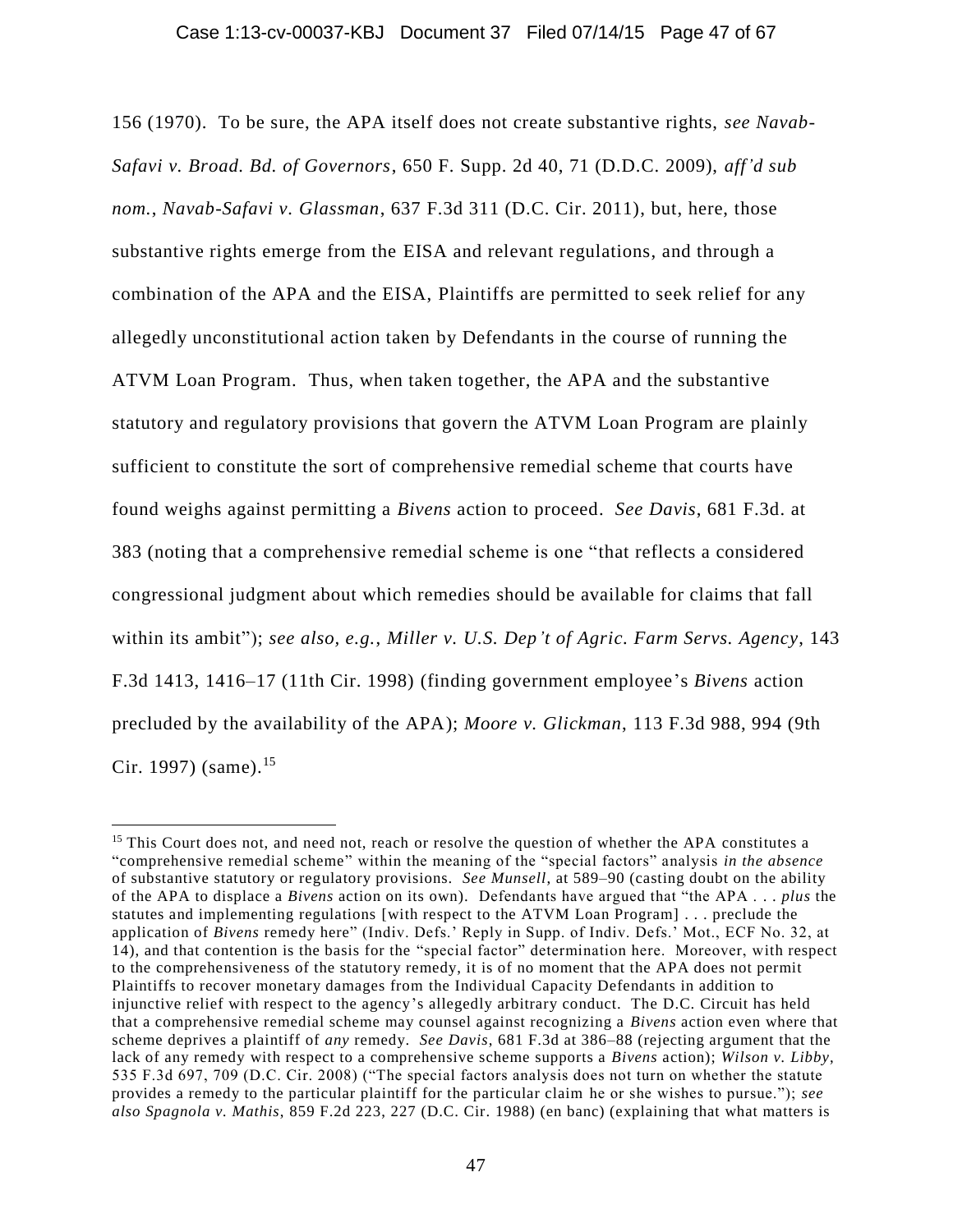#### Case 1:13-cv-00037-KBJ Document 37 Filed 07/14/15 Page 48 of 67

Second, courts should be reluctant to allow a *Bivens* action to proceed where the precise scope of that action remains uncertain. *See Wilkie*, 551 U.S. at 560–61. In extending *Bivens*, a court must be mindful that it is essentially "fashion[ing] a new, judicially crafted cause of action[,]" *Malesko*, 534 U.S. at 68, and such a responsibility must be undertaken with caution because, otherwise, "the[re is a] reasonable fear that a general *Bivens* cure would be worse than the disease," *Wilkie*, 551 U.S. at 561 & n.11; *see also id.* at 561 n.11 (warning of dangers associated with *Bivens* actions where "the elements of a claim are so unclear that no one can tell in advance what claim might qualify or what might not"). In the Supreme Court's *Wilkie* case, for example, a plaintiff who was the owner and operator of a ranch in Wyoming alleged that federal employees of the Bureau of Land Management violated his Fifth Amendment rights by harassing him until he gave the government an easement. 551 U.S. at 543–47. In attempting to clarify the scope of the requested *Bivens* action, the Court was concerned about "the difficulty of devising a 'too much' standard that could guide an [agency] employee's conduct and a judicial factfinder's conclusion[,]" *id.* at 561, and it recognized that permitting an amorphous *Bivens* action "would invite claims in every sphere of legitimate governmental action affecting property interests, from negotiating tax claim settlements to enforcing Occupational Safety and Health Administration regulations[,]" *id.* And the Court openly struggled to identify any "limiting principle" with respect to the plaintiff's claim that would prevent such an outcome. *Id.* at 561 n.11.

<sup>&</sup>quot;the comprehensiveness of the statutory scheme involved, not the adequacy of specific remedies extended thereunder" (internal quotation marks and citation omitted)).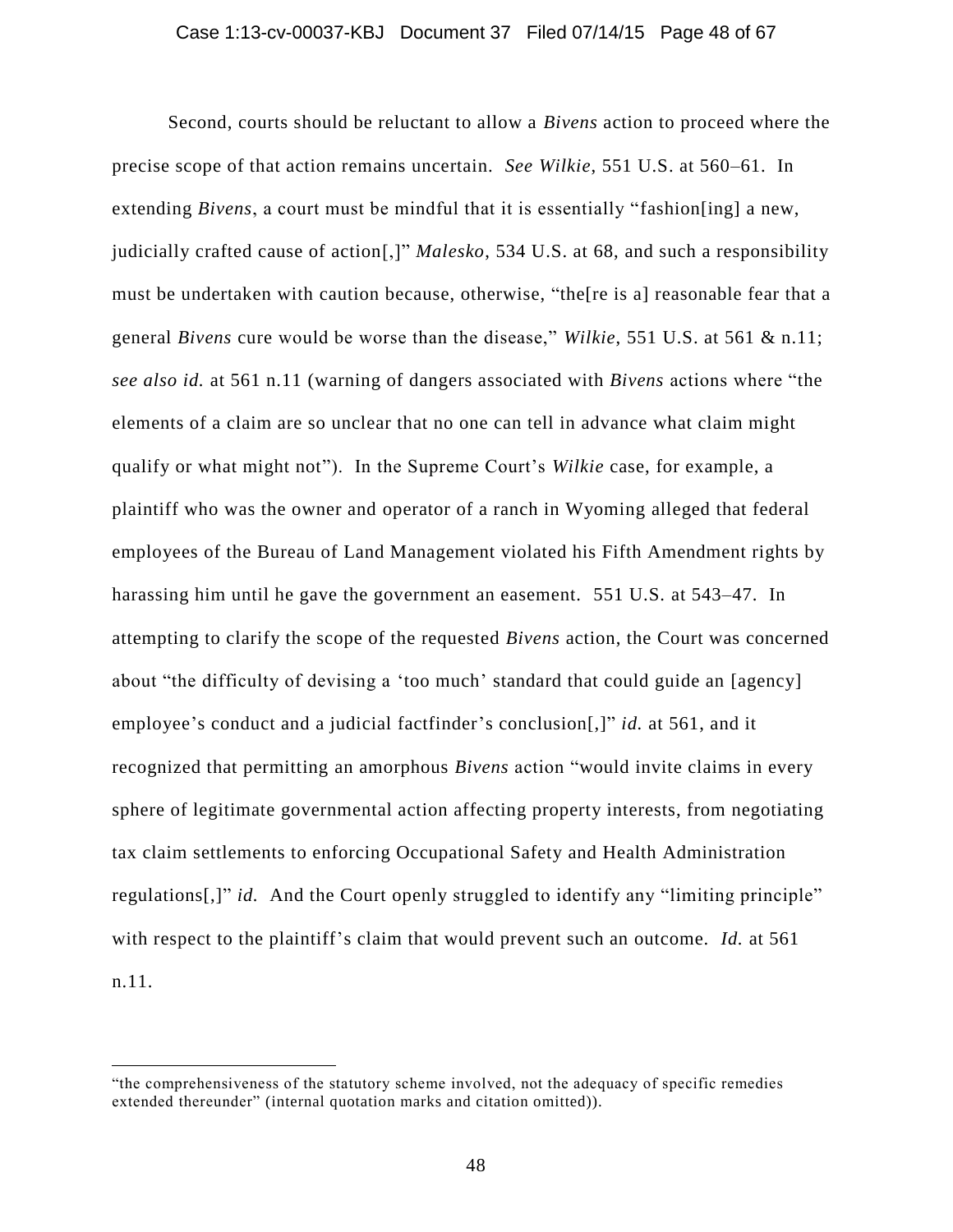#### Case 1:13-cv-00037-KBJ Document 37 Filed 07/14/15 Page 49 of 67

The *Bivens* claims here, too, present "difficulty in defining a workable cause of action[,]" *id.* at 555, because they are grounded in amorphous allegations of political "cronyism" in the context of the administration of government loan programs. (*See* Am. Compl. ¶¶ 137–41; 149–54.) The precise contours of the proposed *Bivens* action are unclear—the requested Fifth Amendment action might relate only to a denial of a government loan on the alleged basis of impermissible political considerations, or it could cover a wide range of interactions between the government and private citizens in the context of government benefits and contracting—and Plaintiffs do not suggest a clear limiting principle. In addition, there appears to be no obvious way to draw a line between official action that reflects legitimate and acceptable preferences in the political sphere and impermissible favoritism. Consequently, the fact that this Court would have difficulty determining the precise scope of the implied cause of action that Plaintiffs seek to rely upon weighs heavily against recognizing a *Bivens* action under these circumstances.

The Court is not persuaded by Plaintiffs' arguments to the contrary—*i.e.*, Plaintiffs' contentions that the APA and EISA do not provide a comprehensive remedial scheme and that permitting a *Bivens* action would not overly expand the availability of such actions. To the extent that Plaintiffs seek to rely on *Navab-Safavi v. Broadcasting Board of Governors*, 650 F. Supp. 2d at 69–73, for the proposition that the APA is not the sort of comprehensive scheme that can preclude a *Bivens* action (*see* Pls.' Indiv. Opp'n at 25–26), that case does not compel this conclusion; at most, the *Navab-Safavi*  court held that the APA *on its own* was not the sort of comprehensive remedial scheme that would constitute a special factor under the second step of the *Bivens* analysis, *see*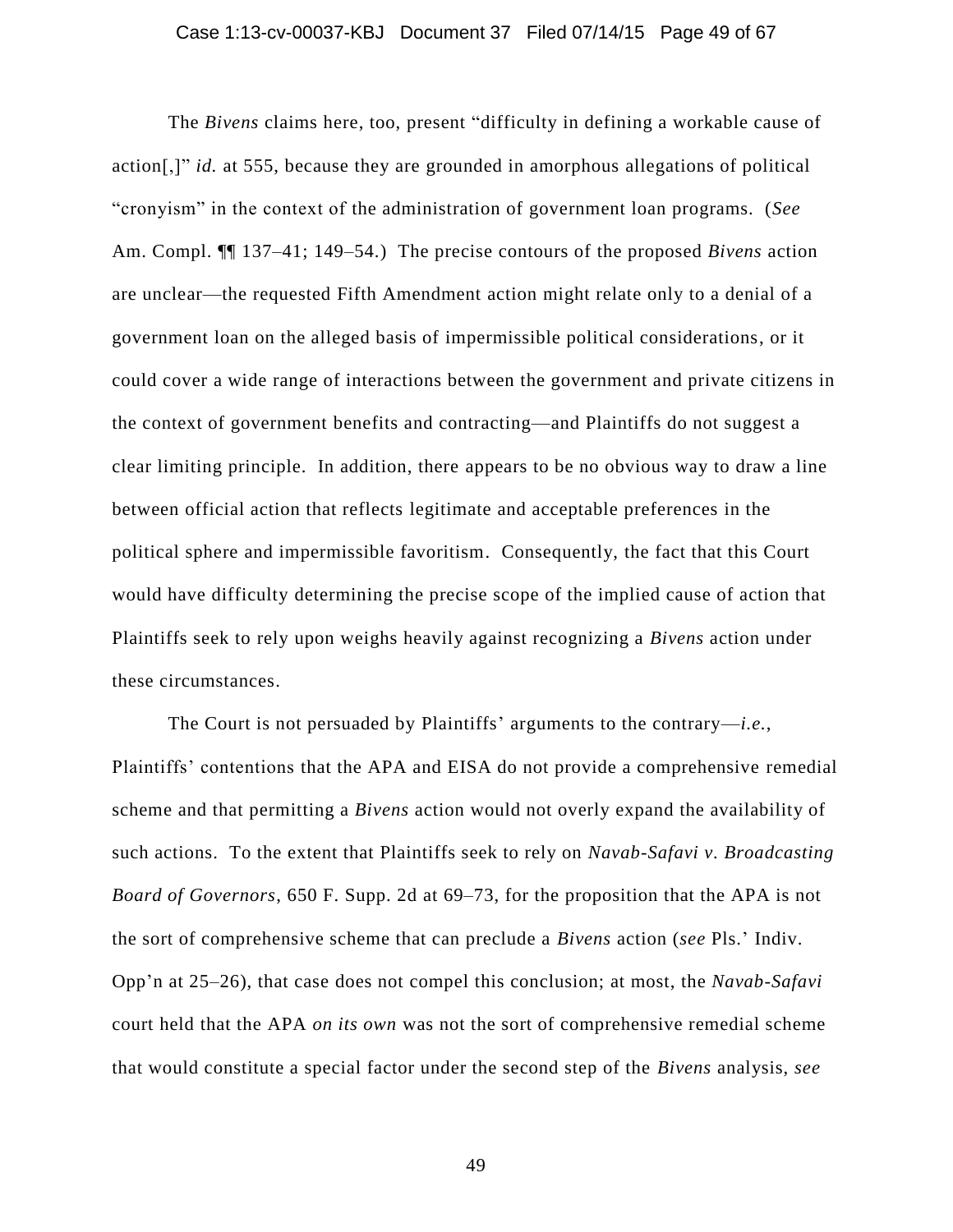#### Case 1:13-cv-00037-KBJ Document 37 Filed 07/14/15 Page 50 of 67

*Navab-Safavi*, 650 F. Supp. 2d at 71–73. Moreover, although Plaintiffs struggle mightily to persuade the Court that permitting a *Bivens* action "would not willy-nilly trigger a flood of lawsuits for damages against any and all individual agency officials for mere loan denials" (*id.* at 32), they have not provided any meaningful or practical guidance regarding how to formulate a suitably narrow cause of action that could effectively avoid this result.

This Court also concludes that the outcome of the "special factors" analysis above outweighs Plaintiffs' concern that a *Bivens* action might be the only avenue of relief for XPV due to its dissolution. (*See* Pls.' Indiv. Opp'n at 27–28.) *See also Munsell*, 509 F.3d at 591 (noting that the "special factors" part of the *Bivens* analysis involves a "common-law balancing test"). The Supreme Court and the D.C. Circuit have evaluated similar concerns, *see, e.g., Bivens*, 403 U.S. at 410 (Harlan, J., concurring) (noting that, for plaintiffs, "it [wa]s damages or nothing"), and have consistently determined that, even when a remedial scheme provides *no* or only limited relief to a plaintiff, if the scheme is comprehensive or if it would be difficult to craft a workable *Bivens* action, such remedy should not be recognized, *see Davis*, 681 F.3d at 387–88 (finding that a comprehensive scheme can preclude a *Bivens* action even where no damages are available to the plaintiff under that scheme); *Wilkie*, 551 U.S. at 561–62 (refusing to recognize a *Bivens* action despite the patent inadequacy of the plaintiff's remedies). Such is the case here.

In the final analysis, then, this Court is not willing to find that a *Bivens* action is available to permit the recovery of monetary damages against the Individual Capacity Defendants on the grounds that those officials were motivated by political favoritism with respect to their administration of government loan programs in a manner that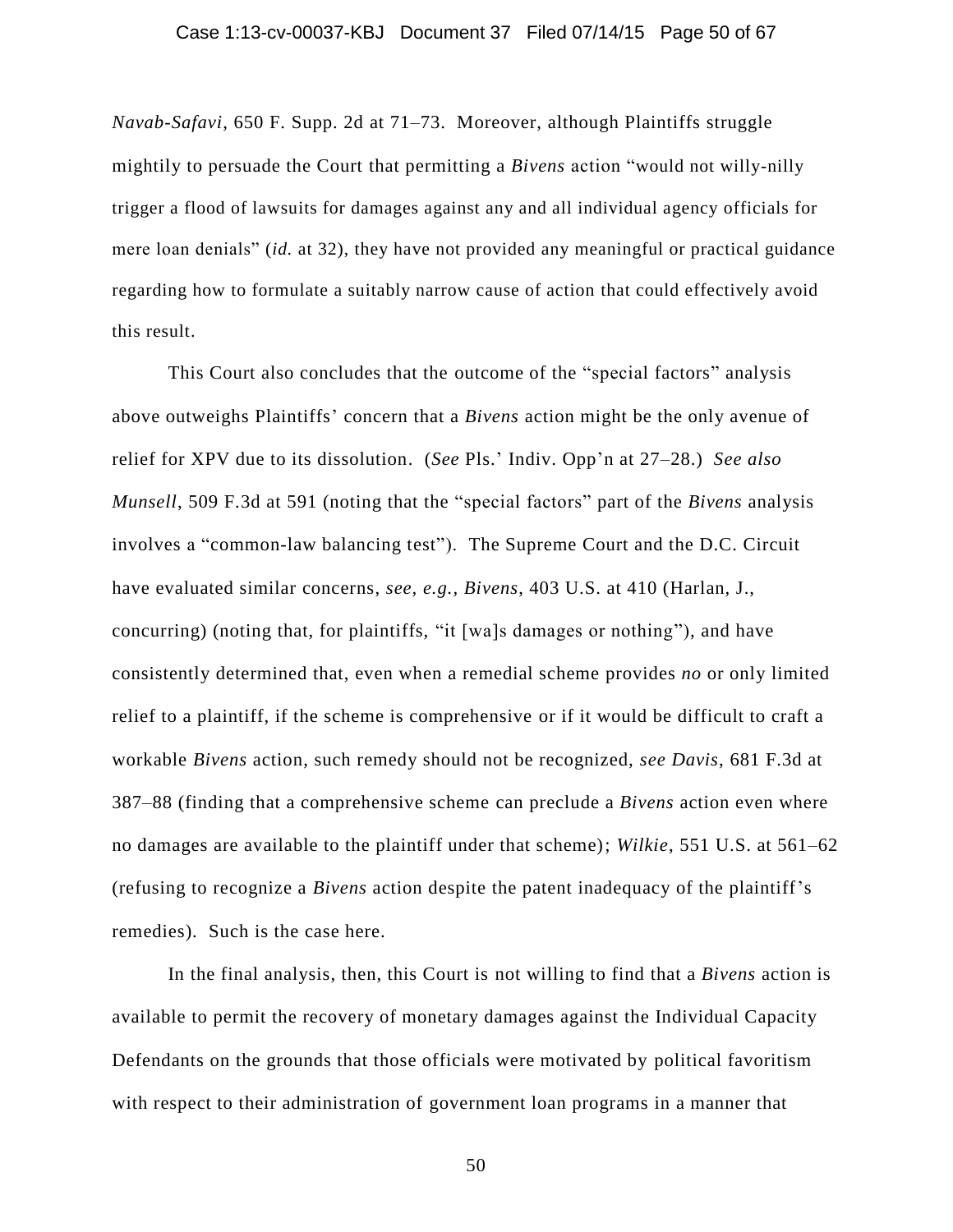violated the Plaintiffs' constitutional rights. Therefore, the constitutional claims against the Individual Capacity Defendants must be dismissed as a matter of law.<sup>16</sup>

# **C. Limnia's Constitutional Claims Against The Official Capacity Defendants Must Be Dismissed, But Its APA Claims Can Proceed**

What remains of the complaint at this point are the constitutional claims against the Official Capacity Defendants with respect to Limnia's ATVM loan application (Claims 1 and 3 regarding Limnia) and the contention that the DOE acted arbitrarily and capriciously in violation of the APA when it processed Limnia's ATVM and LG Program applications.<sup>17</sup> Defendants argue that these constitutional and APA claims are subject to dismissal under Rule 12(b)(6), for failure to state a claim upon which relief can be granted. (*See* Off. Defs.' Mem. at 30–33 (asserting that the complaint fails to state a claim for a violation of Limnia's right to due process or equal protection); *id.* at 29–30 (asserting that Limnia's ATVM Loan Program APA claim must be dismissed for failure to allege final agency action); *id.* at 33–35 (asserting that the complaint contains insufficient allegations of arbitrary or capricious agency action with respect to the DOE's rejection of Limnia's LG Program application). As explained below, this Court concludes that Limnia's due process and equal protection claims against the Official Capacity Defendants must be dismissed because Limnia has no property interest in an ATVM loan and because there was a rational basis for the DOE's denial of Limnia's ATVM loan application. However, the Court finds that Plaintiffs have stated a claim for an APA violation with respect to the denial of Limnia's ATVM Loan Program and

<sup>16</sup> This Court's analysis of the *Bivens* claims applies to—and disposes of—*both* XPV's *and* Limnia's constitutional claims against the Individual Capacity Defendants (Claims 2 and 4).

<sup>&</sup>lt;sup>17</sup> It appears from the complaint that Plaintiffs' constitutional challenge to Defendants' conduct extends only to Limnia's ATVM loan application, not Limnia's LG Program application.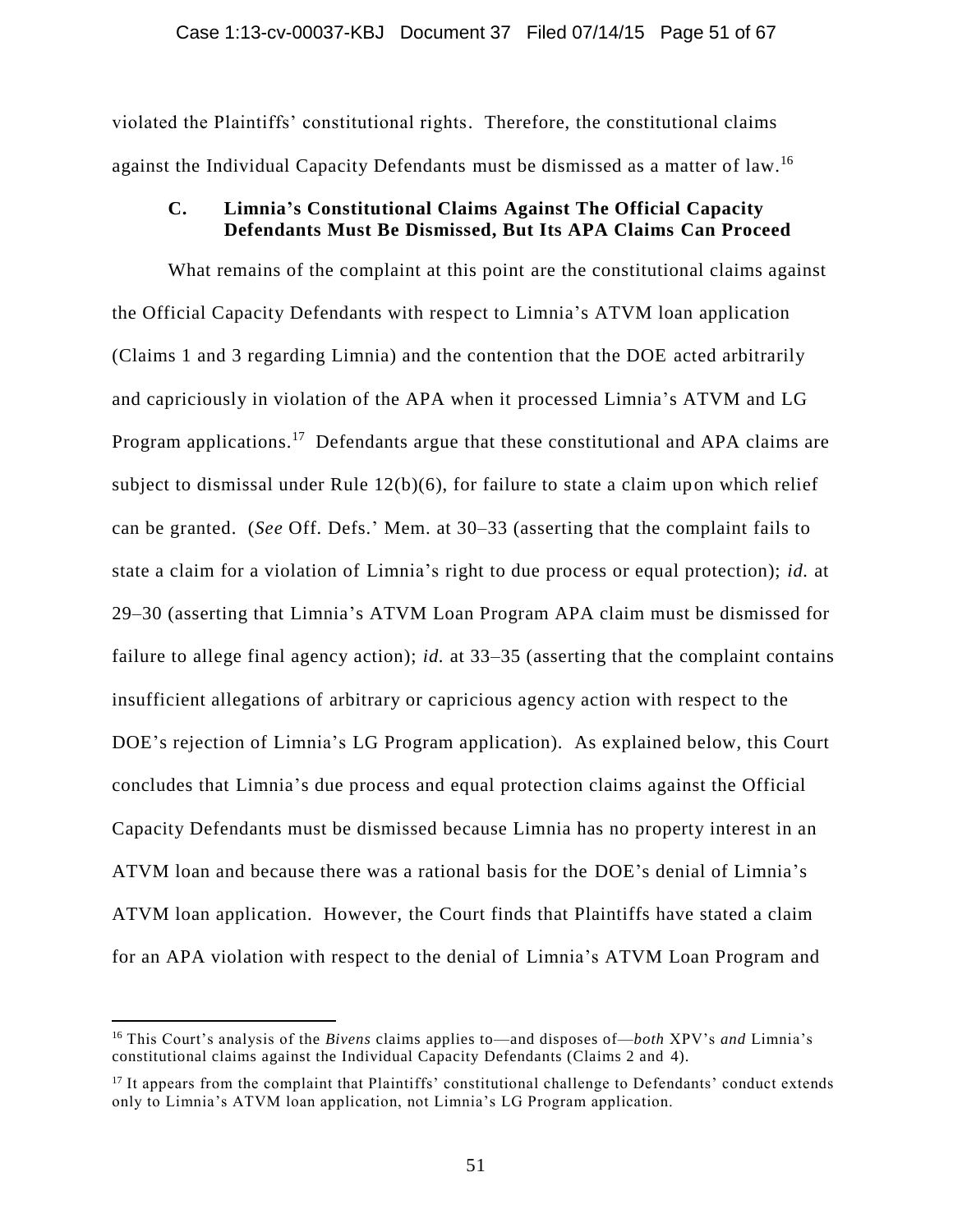LG Program applications, and thus, that Plaintiffs' case may proceed with respect to these two claims.

# 1. Plaintiffs' Due Process Claim Fails Because The Complaint Does Not Allege A Cognizable Property Interest

A due process challenge such as the one Plaintiffs seek to advance here must be based on an allegation that the defendant "wrongfully deprive[d] a person of life, liberty, or property[.]" *Moses v. District of Columbia*, 741 F. Supp. 2d 123, 126 (D.D.C. 2010); *see also Ralls Corp. v. Comm. on Foreign Inv. in U.S.*, 758 F.3d 296, 315 (D.C. Cir. 2014). Plaintiffs' complaint asserts that the DOE denied Limnia's ATVM loan application in a manner that violated Limnia's right to due process; therefore, Plaintiffs' due process claim is premised on the assumption that Limnia has a constitutionally protected "property" interest in an ATVM loan. However, a government benefit (such as a government loan) can only qualify as a constitutionally protected property interest when a plaintiff has "more than an abstract need or desire and more than a unilateral expectation of it" and "instead, ha[s] a legitimate claim of entitlement to it." *Town of Castle Rock, Colo. v. Gonzales*, 545 U.S. 748, 756 (2005) (internal quotation marks and citation omitted). Put another way, "when a statute leaves a benefit to the discretion of a government official, no protected property interest in that benefit can arise." *Bloch v. Powell*, 348 F.3d 1060, 1069 (D.C. Cir. 2003).

It is clear on the facts as Plaintiffs have alleged them that an ATVM loan is not a protected property interest for due process purposes. Under the statute that establishes the ATVM Loan program and its operative regulations, no applicant has a "legitimate claim of entitlement" to such a loan, and in fact, the DOE plainly has considerable discretion with respect to both what selection criteria are to be applied and also which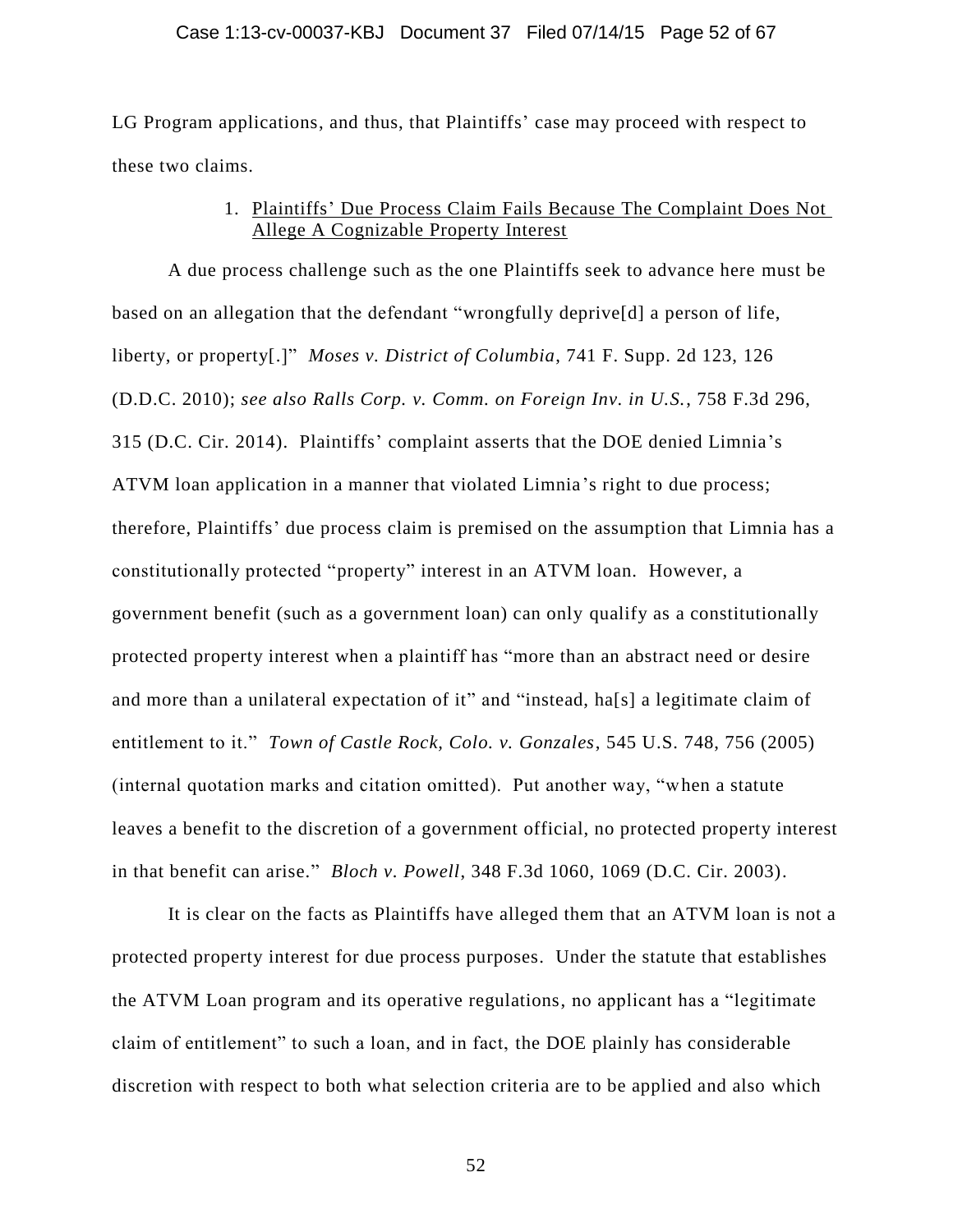#### Case 1:13-cv-00037-KBJ Document 37 Filed 07/14/15 Page 53 of 67

particular applicants will be funded. To be specific, the applicable statute plainly states that the DOE "shall select" successful applicants, 42 U.S.C. § 17013(d)(3); *see also* New Oxford Am. Dictionary 1536 (2nd ed. 2005) (defining "select" as "carefully choose as being the best or most suitable"), and it expressly provides that a loan application must be submitted "in such manner, and containing such information as the Secretary [of Energy] may require," 42 U.S.C. § 17013(d)(2). Moreover, other than mandating that successful applicants be financially viable and be able to ensure that the funds will be spent appropriately, Congress has left the selection criteria almost entirely up to the DOE, specifying that applicants must satisfy "such other criteria as may be established and published by the Secretary [of Energy]." *Id.* § 17013(d)(3).

The applicable regulations similarly indicate that the DOE has the discretion to choose who has met the selection criteria and who ultimately will be awarded a loan . *See* 10 C.F.R. §§ 611.100–611.112. For example, during the eligibility screening stage of the loan process, the DOE evaluates whether an applicant meets all of the program requirements, including the requirement of financial viability, *see id.* § 611.100(a)(2), and although the regulations provide a list of considerations for the DOE in making the financial viability determination, they also state that the list is non-exhaustive, suggesting that the DOE may, in its discretion, consider *other* factors relevant to this determination, *see id.* § 611.100(c). Similarly, the regulations provide a list of what must be included in the loan application itself, but they also make clear that an applicant must provide any "[o]ther information, as determined necessary by DOE." *Id.* § 611.101(o). It is clear, then, that in addition to setting the eligibility requirements,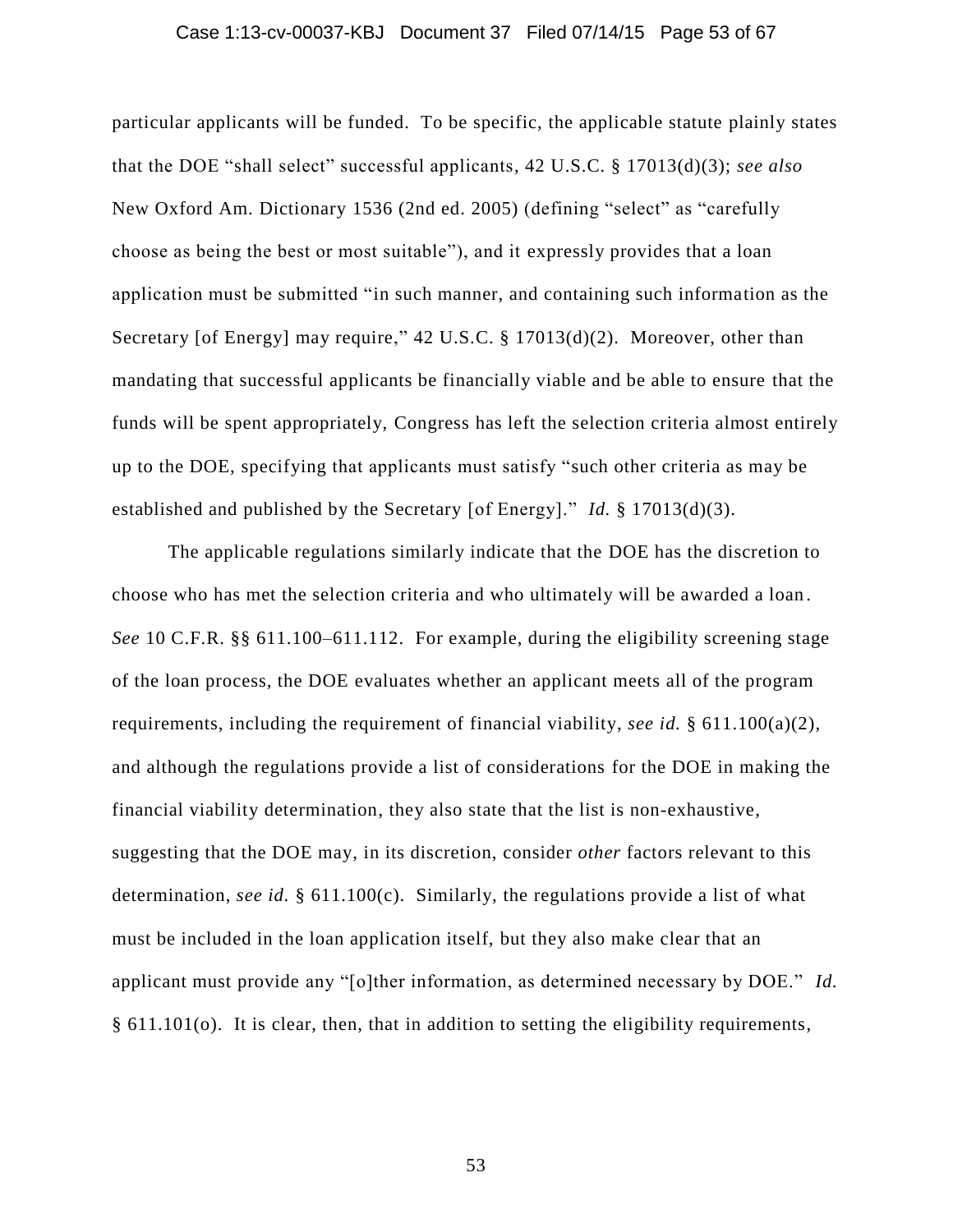#### Case 1:13-cv-00037-KBJ Document 37 Filed 07/14/15 Page 54 of 67

the DOE also has the authority to make case-by-case determinations as to whether the initial criteria have been satisfied.

The DOE exercises discretion with respect to the consideration of ATVM loan applications at the merits review stage as well. The relevant provision of the application regulations lists a number of considerations that are taken into account as part of the merits review, but also states clearly that the merits review is "not limited to" those factors. *Id.* § 611.103(b). Moreover, many of the merits factors that are listed in the regulations require the DOE to exercise judgment and consider how an application fits within the broader purpose of the ATVM Loan Program. For example, with respect to the ultimate award, the DOE may consider "diversity in technology, company, risk, and geographic location[,]" *id.* § 611.103(b)(2)—which suggests that the DOE may decline to approve a loan application even when the applicant has satisfied all of the technical requirements, if the DOE has already funded applicant project that uses the same type of technology or is located in the same geographic area.<sup>18</sup>

The bottom line is this: the relevant statutory and regulatory provisions establish that the DOE has the authority to make discretionary judgment calls and to move beyond strict technical requirements when assessing ATVM Loan applications at various stages in the application process. Thus, the DOE has been granted the sort of discretion that prevents an ATVM loan from becoming the type of government entitlement that creates a property interest in an applicant. *See Ferrone v. Onorato*, 298

<sup>&</sup>lt;sup>18</sup> Of course, notwithstanding the fact that the DOE has broad discretion to administer the ATVM loan program by statute and thus applicants have no constitutionally protected property interest in receiving such a loan, the agency is not immune from a suit for injunctive relief that challenges its operation of the loan program. Discretion or no, the DOE must act in a manner that is consistent with the requirements of the APA. *See infra*, Part III.C.3.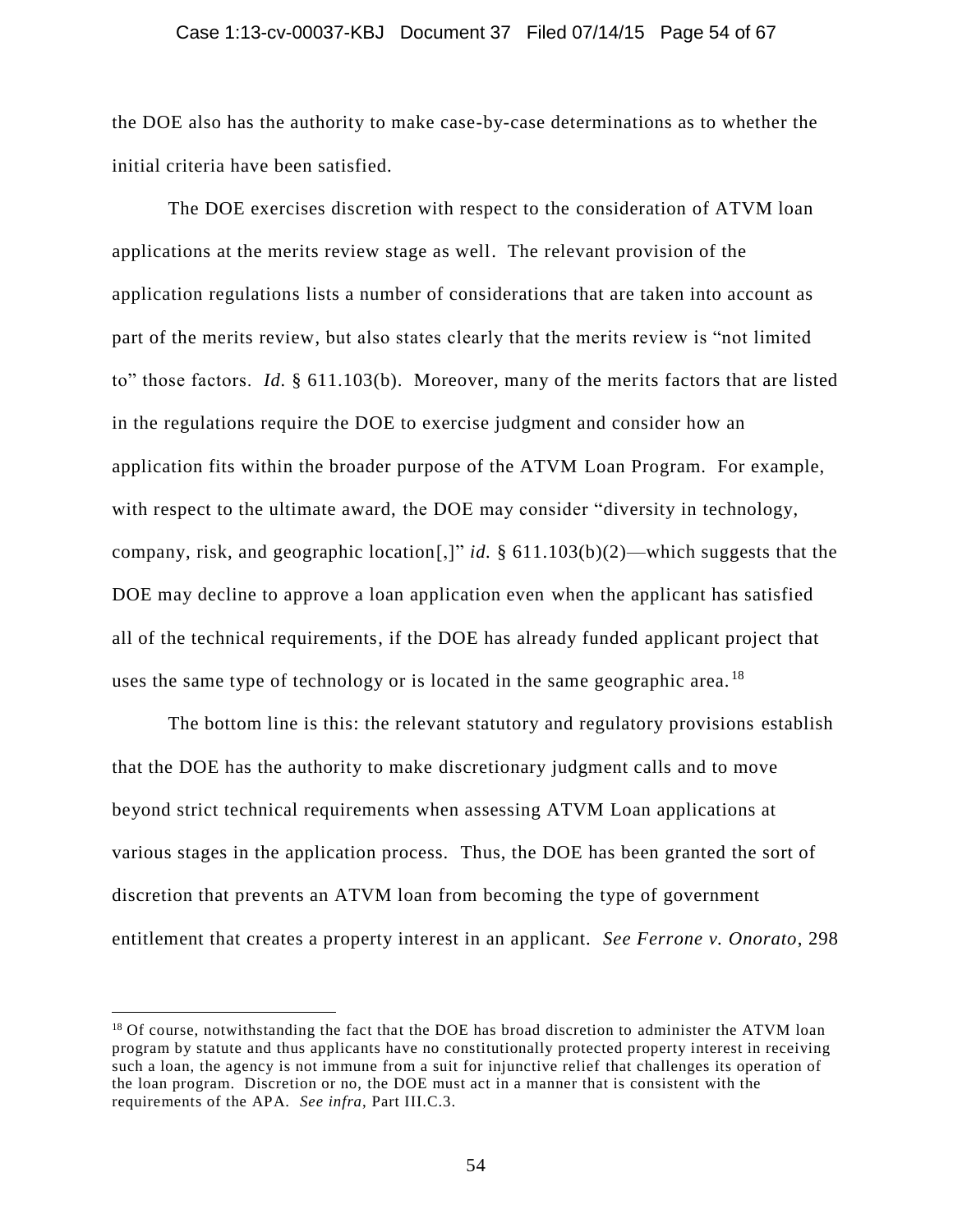F.App'x 138, 139–40 (3d Cir. 2008) (holding that no property interest arises from application for an economic development loan because the local government "had the discretion to grant or deny disbursement of funds"); *Snow Pallet, Inc. v. Clinton Cnty. Indus. Dev. Auth.*, 46 F.App'x 787, 791–92 (6th Cir. 2002) (affirming dismissal of a due process claim because no property interest arose out of the defendant's decision to reduce the amount received as a loan).

Plaintiffs appear to accept that the DOE has *some* discretion in administering the ATVM Loan Program, but they argue nevertheless that this discretion is "substantially limit[ed,]" such that a property interest still exist. (Pls.' Indiv. Opp'n at 37–38.) The "substantially limited" standard is derived from *George Washington University v. District of Columbia*, 318 F.3d 203 (D.C. Cir. 2003), in which the D.C. Circuit noted that, "in the land use arena[,]" most due process cases involved either "virtually unlimited discretion" or "rather absolute entitlement[,]" *id.* at 207, and concluded that the exception to the zoning regulation at issue in that case fell closer to the absolute entitlement side (*i.e.*, government discretion was substantially limited) because, under the governing law, the exception plaintiff sought "*must* be issued as a matter of right if the qualifying criteria are met[,]" *id.* at 208 (emphasis added). To the extent that *George Washington University* even applies outside of the land use context, the law at issue in that case clearly placed a far more severe restriction on government discretion than exists in the context of the ATVM Loan Program. Here, the key statutory and regulatory provisions reveal that the DOE can refuse to grant a loan to an applicant who satisfies the enumerated requirements, and in fact, the DOE even has the ability to create additional eligibility requirements of its own. Consequently, unlike the land use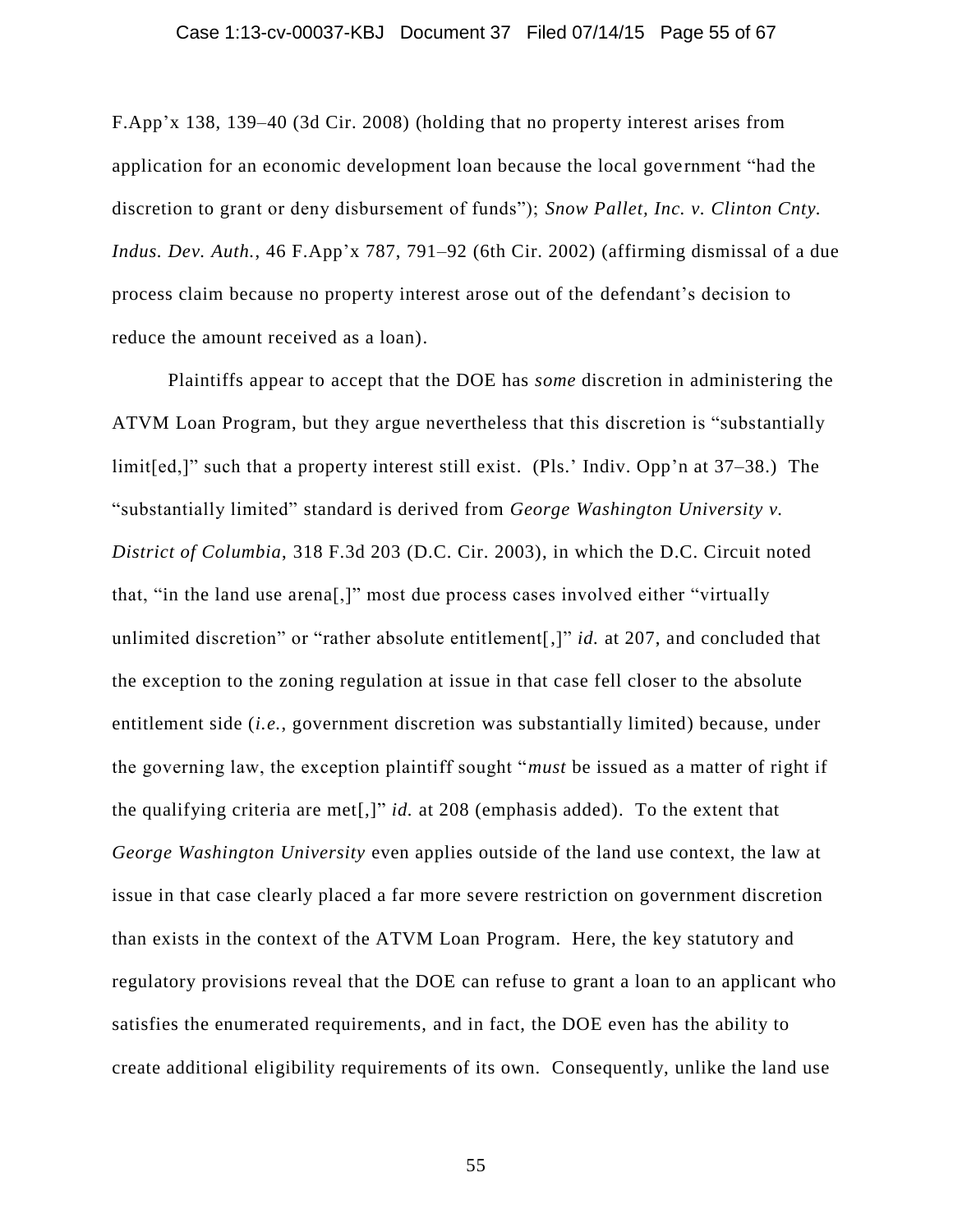#### Case 1:13-cv-00037-KBJ Document 37 Filed 07/14/15 Page 56 of 67

plaintiffs, Limnia did not have a protected property interest in receiving a loan from the DOE within the meaning of a proper due process claim, and as a result, Limnia's due process claim against the Official Capacity Defendants (Claim 1) must be dismissed. *See, e.g.*, *Edwards v. Aurora Loan Servs., LLC*, 791 F. Supp. 2d 144, 155 (D.D.C. 2011) (rejecting applicability of *George Washington University* where the existence of multiple "discretionary points . . . render[ed] any borrower's expectation and entitlement to a [loan] modification too uncertain to warrant protection under the Due Process Clause").

# 2. The Official Capacity Defendants Have Offered A Rational Basis For The Denial Of Limnia's ATVM Loan Application

Plaintiffs also fail to allege adequately that the denial of Limnia's ATVM loan application violated its Fifth Amendment right to equal protection (Claim 3).

The Fifth Amendment's guarantee of equal protection "requires state actors to treat similarly situated persons alike." *Grissom v. District of Columbia*, 853 F. Supp. 2d 118, 126 (D.D.C. 2012). Although a typical equal protection claim involves a claim that the government is impermissibly discriminating against a particular group, *see Bell v. Duperrault*, 367 F.3d 703, 709 (7th Cir. 2004) (Posner, J., concurring) (describing the "usual equal protection case"), there is another type of equal protection claim that is known as a "class of one" claim, *see Kelley v. District of Columbia*, 893 F. Supp. 2d 115, 122 (D.D.C. 2012), which is the kind of equal protection claim that Plaintiffs seek to advance here (Pls.' Indiv. Opp'n at 42). A "class of one" equal protection claim may be maintained "where the plaintiff alleges that she has been intentionally treated differently from others similarly situated and that there is no rational basis for the difference in treatment." *Vill. of Willowbrook v. Olech*, 528 U.S. 562, 564 (2000) (per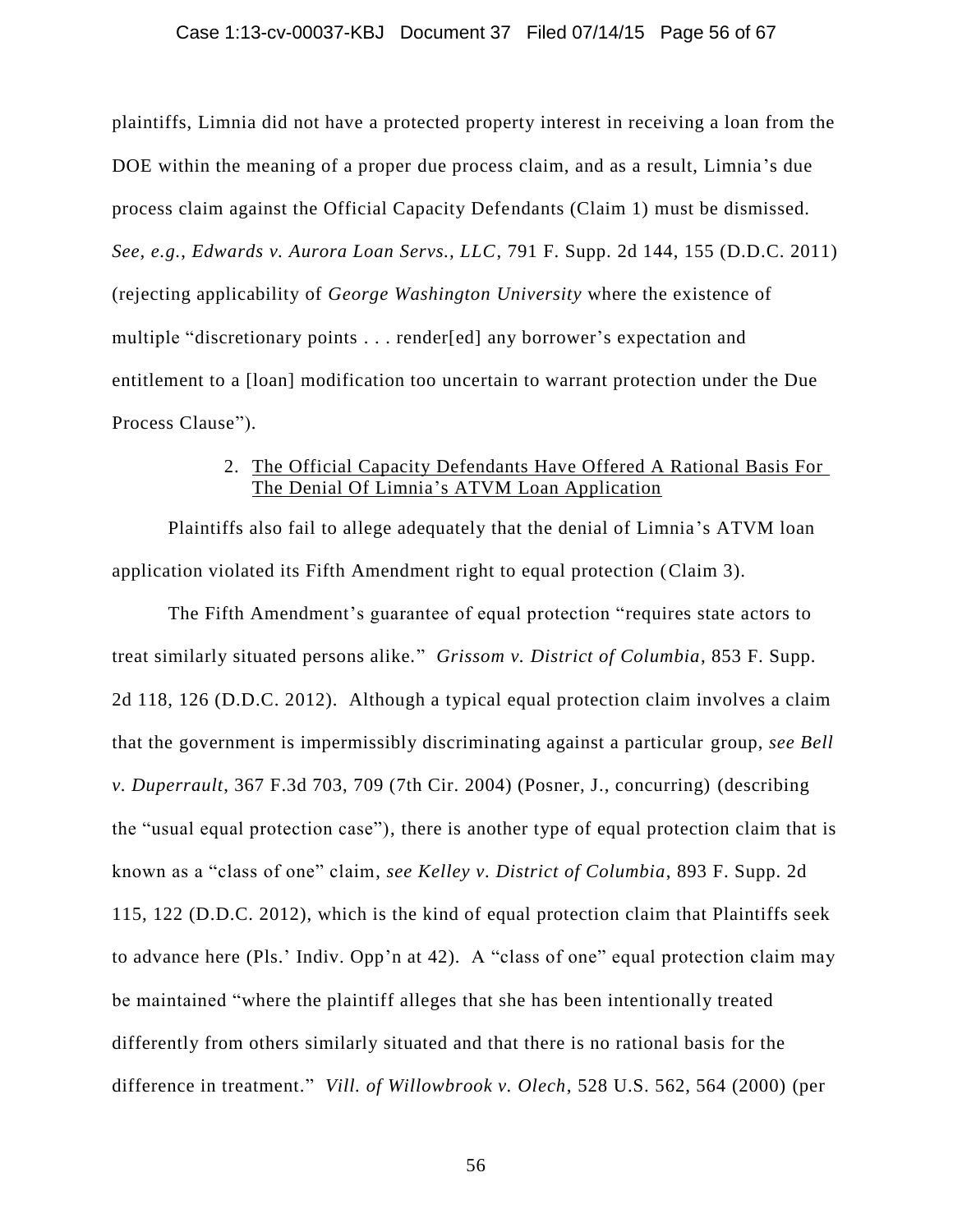curiam); *see also 3883 Connecticut LLC v. District of Columbia*, 336 F.3d 1068, 1075 (D.C. Cir. 2003) (holding that there are "two essential elements of [a] 'class of one' equal protection claim: (1) disparate treatment of similarly situated parties (2) on no rational basis."). The first requirement—that there be another party that is similarly situated to the plaintiff—"is not a mere formality[; r]ather, it serves to distinguish claims to [obtain] the treatment that was afforded others, which can be cognizable under principles of equal protection, from bare complaints of governmental unfairness, which cannot." *Quezada v. Marshall*, 915 F. Supp. 2d 129, 135 (D.D.C. 2013). Moreover, there is a "presumption of rationality" that applies whenever rational basis review is the operative standard, *id.*, and in order to overcome it, a plaintiff must "negative any reasonably conceivable state of facts that could provide a rational basis for the classification[,]" *Bd. of Trs. of Univ. of Ala. v. Garrett*, 531 U.S. 356, 367 (2001) (internal quotation marks and citation omitted). In effect, this means that the rational basis inquiry is "highly deferential" to the government, *Dixon*, 666 F.3d at 1342, and that an equal protection claim fails under Rule  $12(b)(6)$  if the complaint itself suggests a rational basis for the government action, *see Miller v. City of Monona*, 784 F.3d 1113, 1121 (7th Cir. 2015) ("[I]t is possible for plaintiffs to plead themselves out of court if their complaint reveals a potential rational basis for the actions of local officials. "); *see also Jackson v. Vill. of W. Springs*, No. 14-3641, 2015 WL 2262703, at \*4 (7th Cir. May 15, 2015) ("[E]ven at the pleading stage a class-of-one plaintiff must negate any reasonably conceivable state of facts that could provide a rational basis. " (internal quotation marks and citation omitted)); *cf. Sparrow v. United Air Lines, Inc.*, 216 F.3d 1111, 1116 (D.C. Cir. 2000) ("In some cases, it is possible for a plaintiff to plead too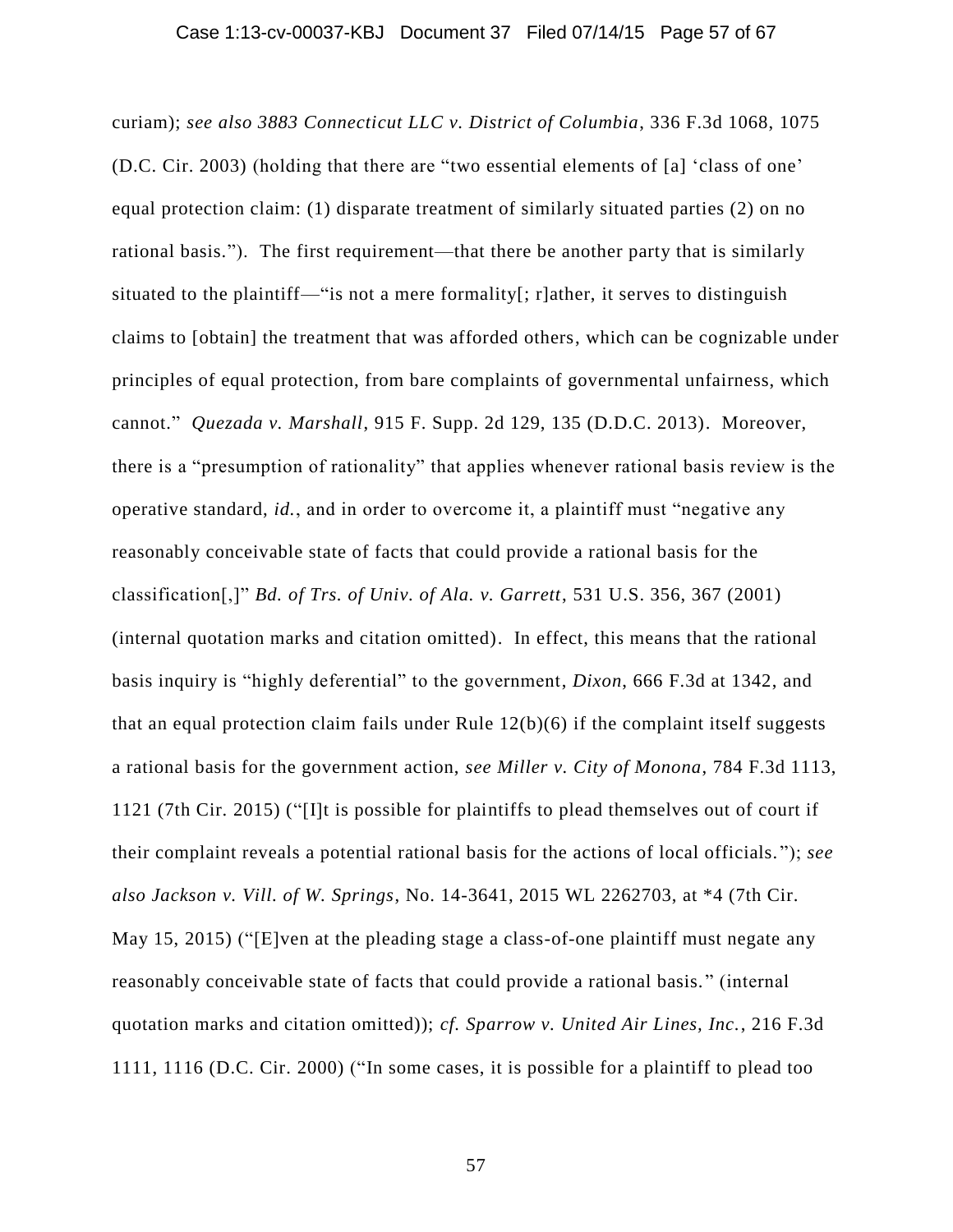#### Case 1:13-cv-00037-KBJ Document 37 Filed 07/14/15 Page 58 of 67

much: that is, to plead himself out of court by alleging facts that render success on the merits impossible.").

In the complaint at issue here, Plaintiffs assert that Limnia was treated differently from "similarly[-]situated . . . crony companies like Tesla and Fisker" because its ATVM loan application was denied despite being "equally as qualified to receive ATVM Loan Program funds[.]" (Am. Compl. ¶ 144.) Furthermore, according to the complaint, the DOE's ostensible reason for denying Limnia's loan application was "mere pretext to preserve ATVM Loan Program funds for government-favored companies and/or to protect those companies from competition." (Am. Compl. 169.) The first of these assertions—that Limnia's ATVM loan application was equally as meritorious as the applications of Tesla and Fisker (*see* Am. Compl. ¶ 145)—must be accepted as true at this point in the litigation, *see Epps*, 719 F. Supp. 2d at 13, and this Court finds that (for the purpose of the motion to dismiss) it manifestly suffices to establish that Limnia is similarly situated to other ATVM loan applicants.

However, with respect to the rational basis prong of the equal protection inquiry, this Court concludes that Plaintiffs' contentions regarding the pretextual nature of the DOE's reasons for denying Limnia's application are not sufficient to support an inference that the DOE's decision was irrational. Specifically, as alleged in the complaint, the DOE's purported reason for rejecting Limnia's ATVM loan application in 2009 was that the energy storage system Limnia was developing did not constitute a "qualifying component" under the terms of the EISA. (*See* Ex. 6 to Am. Compl. at 24–  $25.$ )<sup>19</sup> The EISA defines "qualifying components" as components that are "designed for

<sup>19</sup> Plaintiffs cite to, and directly quote from, this letter in the complaint. ( *See* Am. Compl. ¶ 69.) The letter is also central to Plaintiffs' claim that the DOE's reasons for rejecting Limnia's ATVM loan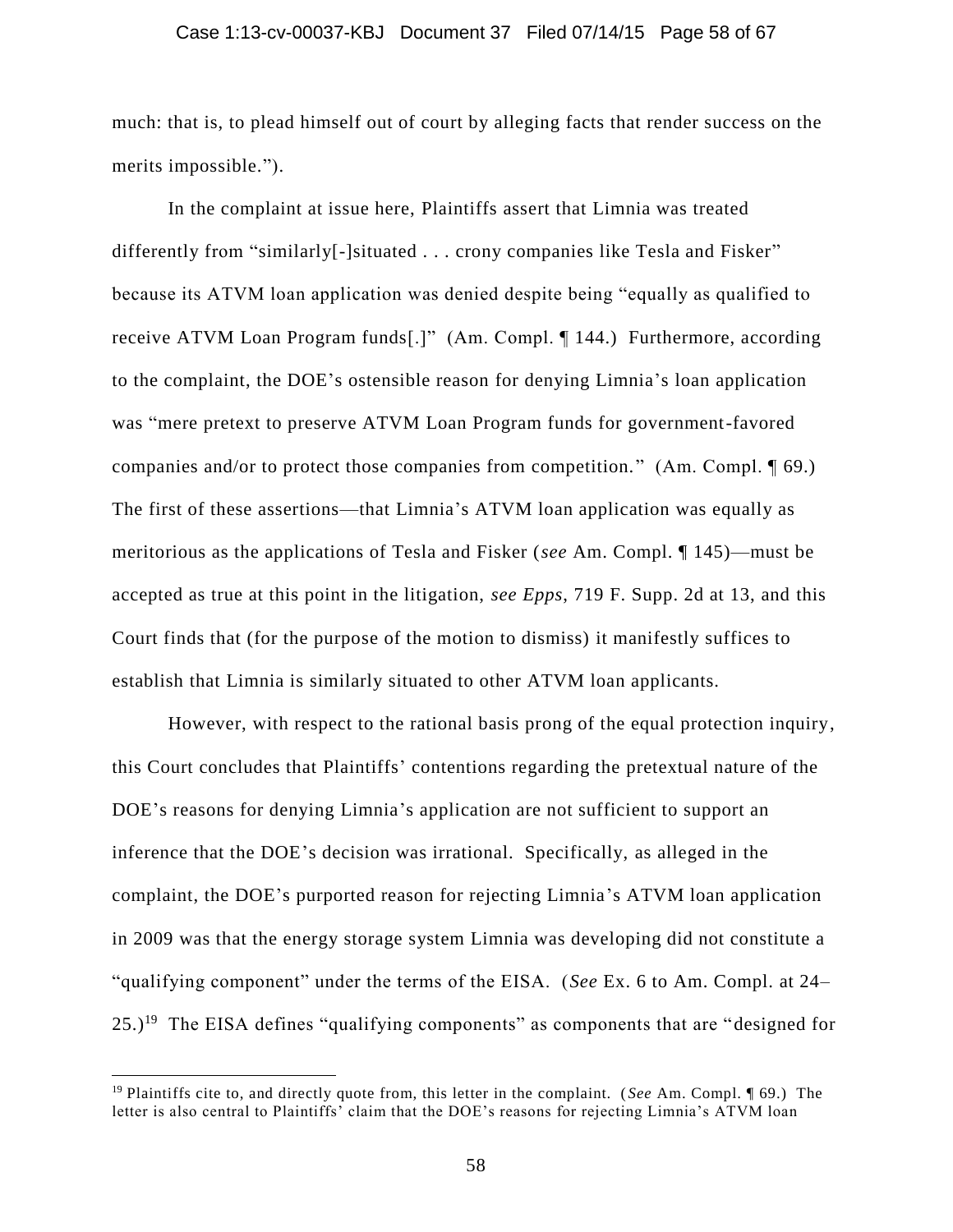#### Case 1:13-cv-00037-KBJ Document 37 Filed 07/14/15 Page 59 of 67

advanced technology vehicles; and . . . installed for the purpose of meeting the performance requirements of advanced technology vehicles." 42 U.S.C. § 17013(a)(4). According to the DOE, Limnia's energy storage system did not satisfy this definition because it appeared to be "a stand alone recharging station" that was not "designed for installation in an advanced technology vehicle" as required by the EISA (*see* Ex. 6 to Am. Compl. at 25), and this explanation for rejecting Limnia's application is plainly enough to survive rational basis review. Moreover, and significantly, it appears that *even if the DOE was wrong about what the statute means or what Limnia's product does*, the agency's otherwise rational decision would still pass constitutional muster. *See Highway Materials, Inc. v. Whitemarsh Twp.*, 386 F. App'x 251, 259–60 (3d Cir. 2010) (holding that a township's incorrect interpretation of its own ordinances "is not material to [the plaintiff's] equal protection claim"); *Izquierdo Prieto v. Mercado Rosa*, 894 F.2d 467, 471 (1st Cir. 1990) (noting that the central question on rational basis review is not whether the governmental action "was right or wrong but whether some rational basis for it can be discerned").

This would normally be the end of the analysis—the DOE articulated a rational explanation for its action ergo there can be no equal protection claim. *See Hettinga v. United States*, 677 F.3d 471, 479 (D.C. Cir. 2012) (dismissing equal protection claim upon finding that there was a rational basis). Plaintiffs allege, however, that the reason the DOE provided for the agency's rejection of the Limnia's application is not the *real* reason, and instead, is a mere pretext. (*See* Am. Compl. ¶ 69; *see also* Pls.' Indiv.

application (as contained in that letter) are pretextual. (*See id.*) This Court is therefore permitted to consider the letter "without converting the motion to dismiss to a motion for summary judgment." *Langer v. George Washington Univ.*, 498 F. Supp. 2d 196, 202 n.1 (D.D.C. 2007).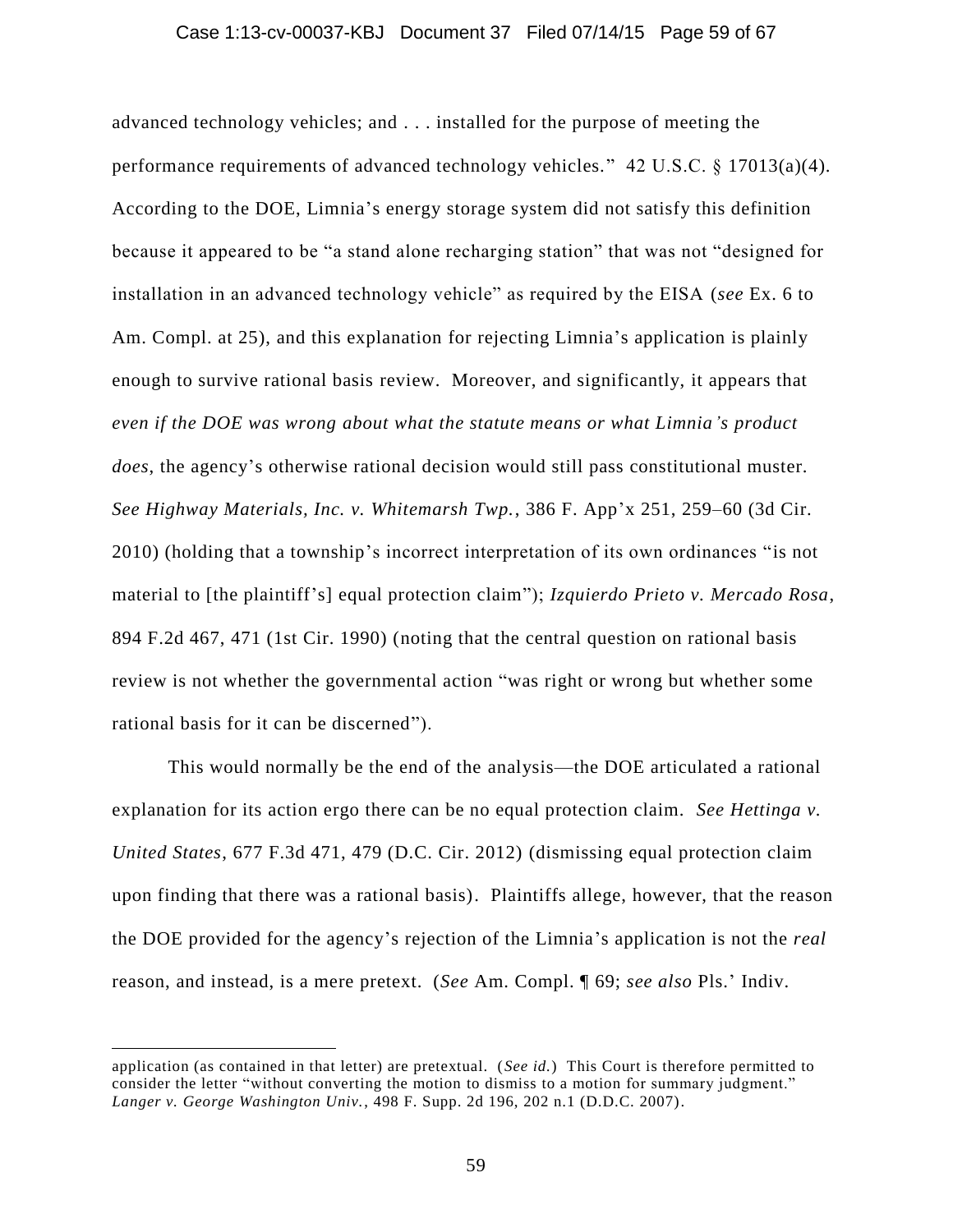#### Case 1:13-cv-00037-KBJ Document 37 Filed 07/14/15 Page 60 of 67

Opp'n at 43 ("Defendants' explanations cannot satisfy rational basis review since they are nothing more than post hoc rationalizations." (citations omitted)).) The D.C. Circuit has not yet addressed the issue of the impact of a pretext allegation on the rational basis analysis, and other circuits are divided regarding whether or not an allegation of pretext in the context of a "class of one" equal protection claim is sufficient to render an otherwise rational decision irrational. The Ninth Circuit has held that a pretext contention may suffice to overcome an asserted rational basis where a plaintiff alleges that she has been treated differently from similarly situated parties. *See Squaw Valley Dev. Co. v. Goldberg*, 375 F.3d 936, 944 (9th Cir. 2004); *see also Fortress Bible Church v. Feiner*, 694 F.3d 208, 224 (2d Cir. 2012) (finding that a conclusion of no rational basis is "bolstered where . . . the evidence demonstrates that the government's stated concerns were pretextual"). By contrast, the Third, Seventh, and Tenth Circuits have held that pretext allegations are irrelevant, so long as the proffered basis for the decision is rational. *See Highway Materials, Inc.*, 386 F. App'x at 260 (finding allegation of pretext insufficient to establish equal protection violation ); *Jicarilla Apache Nation v. Rio Arriba Cnty.*, 440 F.3d 1202, 1211 (10th Cir. 2006) ("Because a class-of-one plaintiff must show that the official action was *objectively* irrational and abusive, however, pretext is not an issue."); *Smith v. City of Chicago*, 457 F.3d 643, 651 (7th Cir. 2006) (rejecting argument that lack of rational basis can be established by proof of pretext).

This Court finds that the Third, Seventh, and Tenth Circuits have the better of the argument in light of existing law, and thus that a pretext allegation alone is not sufficient to undermine an otherwise rational basis for government conduct in the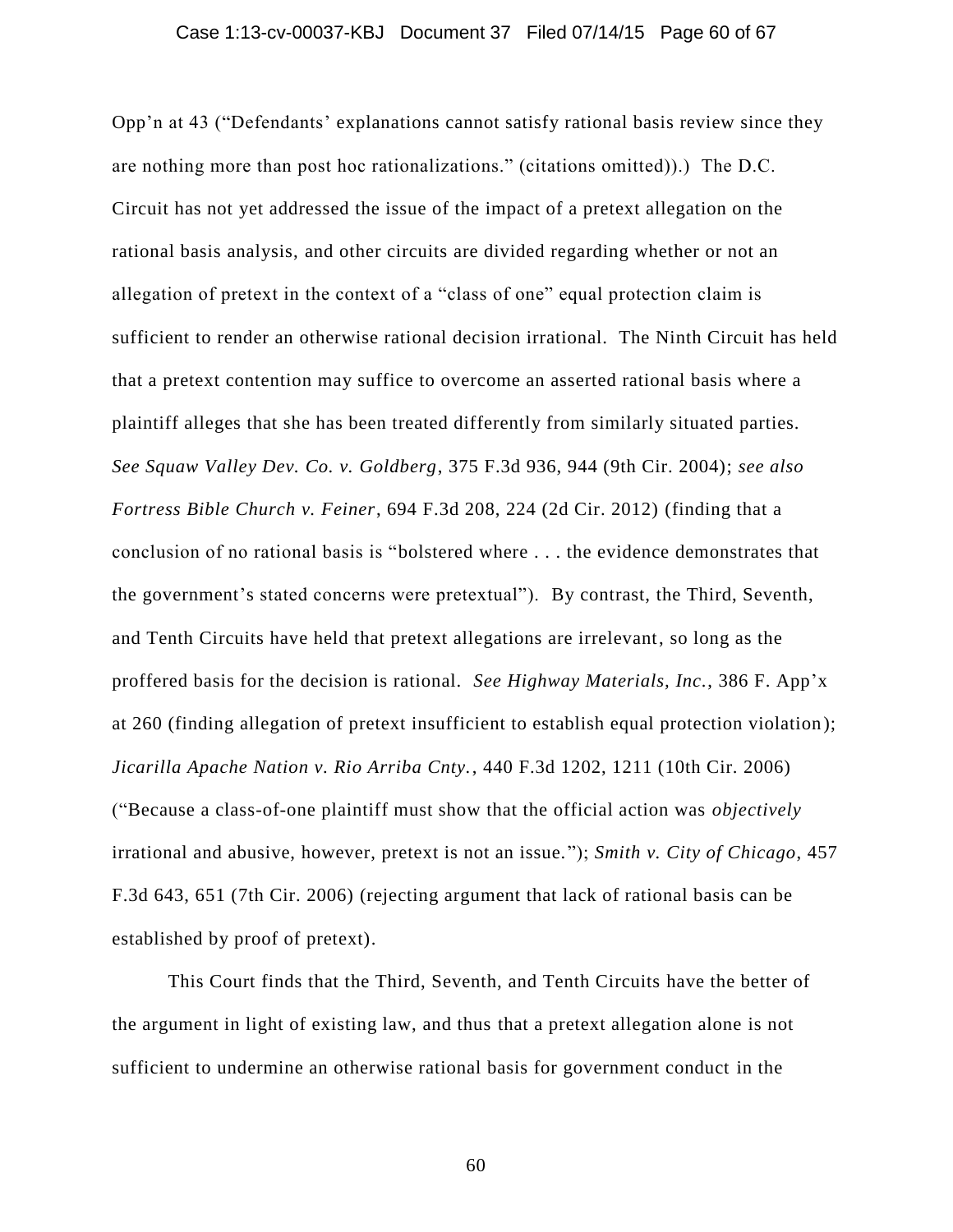#### Case 1:13-cv-00037-KBJ Document 37 Filed 07/14/15 Page 61 of 67

context of a "class of one" equal protection claim. The Court's conclusion in this regard is based primarily on the fact that there is no indication that the Supreme Court intended a "class of one" equal protection claim to be a departure from more typical equal protection claims, and in fact, it appears to be merely another "application" of "the principle that the Equal Protection Clause is concerned with arbitrary government classification[.]" *Engquist v. Oregon Dep't of Agr.*, 553 U.S. 591, 602 (2008). In traditional equal protection contexts, the subjective motivations of the government actor are not considered. *See FCC v. Beach Commc'ns, Inc.*, 508 U.S. 307, 315 (1993) ("[B]ecause we never require a legislature to articulate its reasons for enacting a statute, it is entirely irrelevant for constitutional purposes whether the conceived reason for the challenged distinction actually motivated the legislature."); *Women Involved in Farm Econ. v. U.S. Dep't of Agric.*, 876 F.2d 994, 1005 (D.C. Cir. 1989) ("Ordinarily, there is no necessity in rational-basis scrutiny for a separate inquiry into the legislature's *actual* motivation, for the legislature's subjective motivation does not undermine a classification's validity provided legitimate motivations are conceivable." (emphasis in original)). And refusing to credit allegations that the government's actual motivation was something other than the articulated basis when conducting rational basis review of "class of one" claims is also consistent with the principle that even unstated bases for government distinctions—and/or bases that the government did not actually rely upon satisfy the Equal Protection Clause if they are rational. *See Waters v. Rumsfeld*, 320 F.3d 265, 269 (D.C. Cir. 2003); *Mitchell v. Yates*, 402 F. Supp. 2d 222, 232 (D.D.C.  $2005$ ).<sup>20</sup>

<sup>&</sup>lt;sup>20</sup> Where the government otherwise asserts a rational basis for its conduct, it appears that the only circumstances in which pretext assertions are routinely deemed relevant are when a plaintiff alleges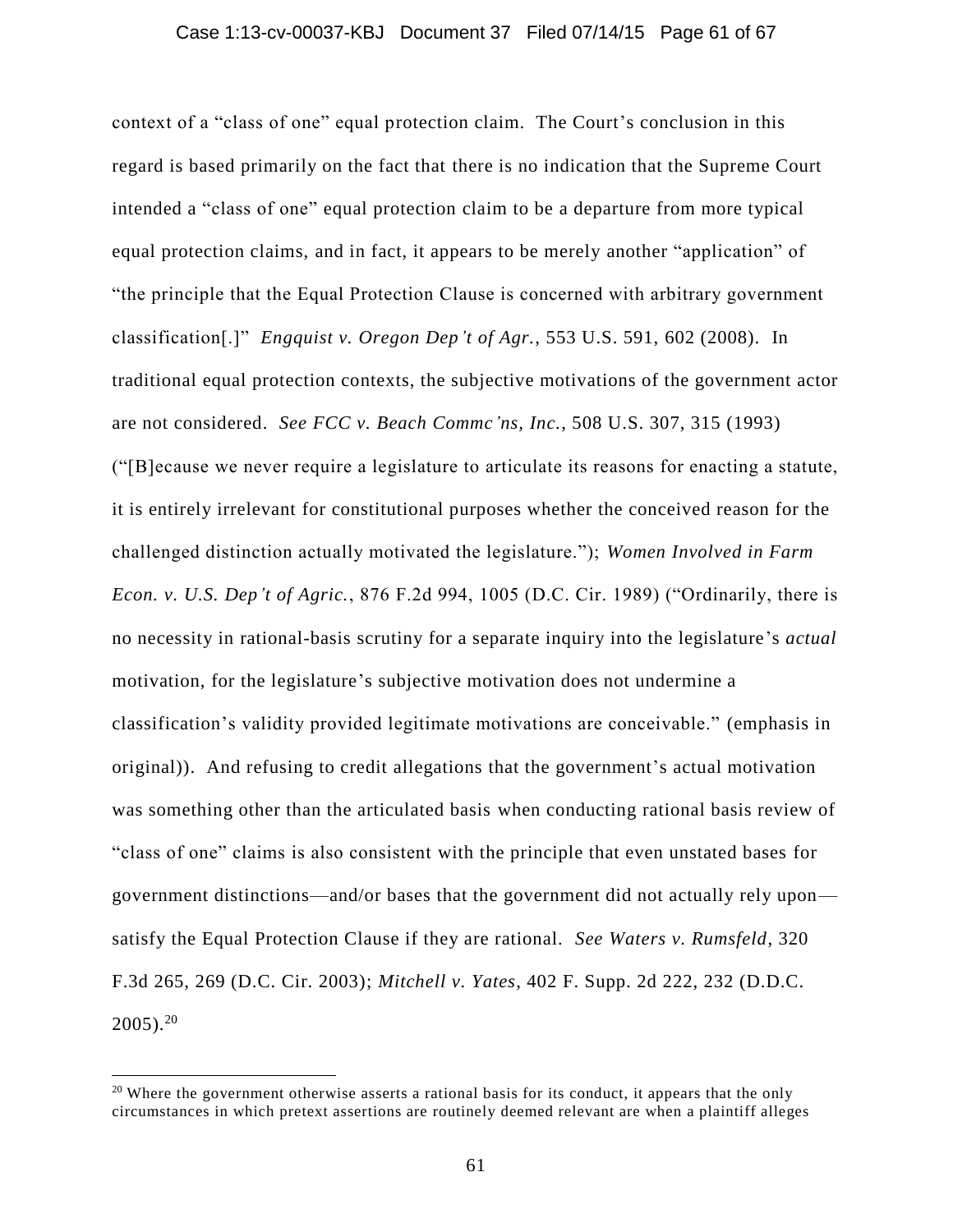#### Case 1:13-cv-00037-KBJ Document 37 Filed 07/14/15 Page 62 of 67

Applying these principles here, this Court concludes that Plaintiffs' pretext contention does not negate the otherwise rational basis that exists for the denial of Limnia's ATVM application. That is, even if Plaintiffs are correct that the real impetus behind the DOE's decision to reject Limnia's ATVM loan application was the Defendants' desire to "preserve ATVM Loan Program funds for government-favored companies and/or to protect those companies from competition" (Am. Compl. ¶ 69), this motivation does not implicate a suspect classification or demonstrate intentional discriminatory animus towards ATVM applicants that lacked political connections, and therefore it does not overcome the rationality of the explanation the government has provided for the purpose of the Court's equal protection analysis.<sup>21</sup>

Accordingly, the complaint in this case does not contain sufficient allegations to make plausible Plaintiffs' contention that, with respect to the DOE's administration of the ATVM Loan Program, Limnia was similarly situated to another party who was treated differently, and that there was no rational basis for this differential treatment. *See 3883 Connecticut LLC*, 336 F.3d at 1075. Thus, Limnia's equal protection claim against the Official Capacity Defendants (Claim 3) must be dismissed.

that the true reason for the government action triggers heightened scrutiny , *see, e.g.*, *Hernandez v. New York*, 500 U.S. 352, 363 (1991) (accepting evidence that peremptory challenges were actually race based); *Pers. Adm'r of Mass. v. Feeney*, 442 U.S. 256, 275 (1979) (addressing and rejecting a claim that a statute giving hiring preference to veterans was "a pretext for gender discrimination"), or when there is evidence that discriminatory animus infected a particular government action, *see, e.g.*, *City of Cleburne v. Cleburne Living Ctr.*, 473 U.S. 432, 450 (1985) (rejecting city's justification for imposing stricter permit requirements for housing for those with intellectually disabilities because the requirement was based upon "irrational prejudice"). No such allegations have been made in the instant case.

<sup>21</sup> *See supra* n.20.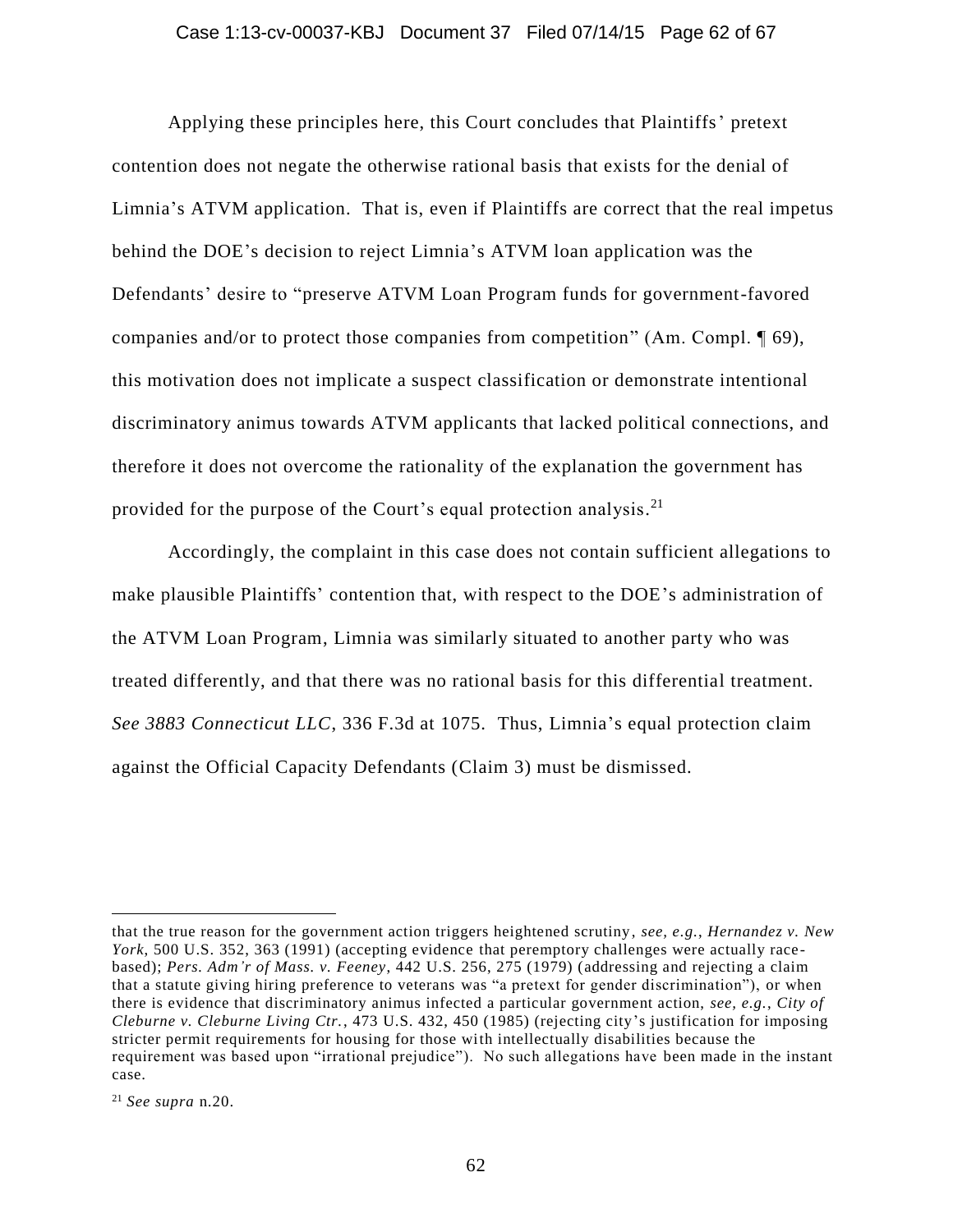# 3. Plaintiffs Have Stated A Claim Under The APA With Respect To The DOE's Denial Of Limnia's ATVM And LG Program Applications

Finally, this Court concludes that the two remaining claims—the APA claims against the Official Capacity Defendants arising out of the DOE's denial of Limnia's ATVM loan application (Claim 6) and LG Program application (Claim 7)—can proceed because Plaintiffs' complaint adequately alleges the sort of arbitrary and capricious agency action that potentially justifies judicial review under the APA. The APA authorizes judicial review of final agency action that is "arbitrary, capricious, an abuse of discretion, or otherwise not in accordance with law[.]" 5 U.S.C. §§ 704, 706. To state a claim for arbitrary and capricious agency action under the APA, a plaintiff must allege that an agency "has relied on factors which Congress has not intended it to consider, entirely failed to consider an important aspect of the problem, offered an explanation for its decision that runs counter to the evidence before the agency, or is so implausible that it could not be ascribed to a difference in view or the product of agency expertise." *Motor Vehicle Mfrs. Ass'n of U.S., Inc. v. State Farm Mut. Auto. Ins. Co.*, 463 U.S. 29, 43 (1983). An agency also acts arbitrarily and capriciously if it fails to "treat similar cases in a similar manner unless it can provide a legitimate reason for failing to do so." *Indep. Petroleum Ass'n of Am. v. Babbitt*, 92 F.3d 1248, 1258 (D.C. Cir. 1996).

Here, Plaintiffs claim that the DOE did not evaluate Limnia's ATVM loan application "in good faith and in accordance with [the] DOE's regulations, policies and promises." (Am. Compl. ¶ 114.) Instead, according to Plaintiffs, Limnia's application was sidelined in favor of those submitted by competitor companies with political connections. (*See id.* ¶ 115.) Moreover, Plaintiffs allege that when the DOE articulated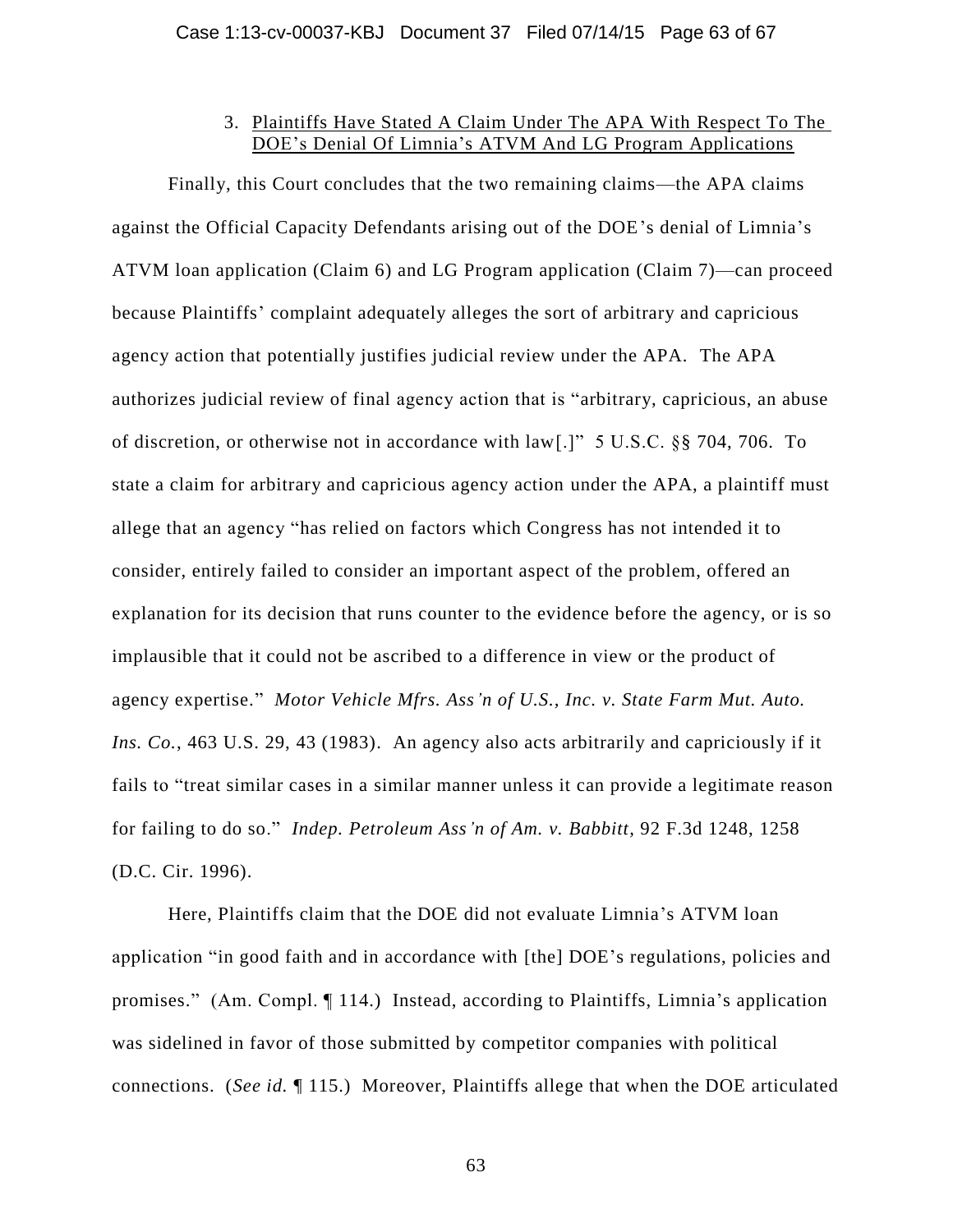#### Case 1:13-cv-00037-KBJ Document 37 Filed 07/14/15 Page 64 of 67

its reasons for rejecting Limnia's ATVM loan application, the agency's explanation was a "mere pretext to preserve ATVM Loan Program funds for government-favored companies and/or to protect those companies from competition." (Am. Compl. 169.) Taken as true, these allegations are sufficient to support Plaintiffs' contention that the DOE's decision with respect to Limnia's ATVM application was arbitrary and capricious because the DOE relied on impermissible considerations that ran counter to the evidence before it and the applicable regulations, and because Limnia was treated differently from other applicants without any legitimate justification.

The Official Capacity Defendants do not directly challenge the conclusion that the complaint sufficiently alleges arbitrary and capricious action on the part of the agency; rather, they contend that the complaint nevertheless fails to state and APA claim because that there has been no final agency action with respect to Limnia's ATVM loan application. (*See* Off. Defs.' Mem. at 29–30.) This Court has already addressed—and rejected—this argument in the context of the Official Capacity Defendants' objections to ripeness. *See supra* Part III.A.1. Therefore, the final agency action requirement imposes no impediment to the Court's conclusion that Plaintiffs' complaint states a claim under the APA regarding the DOE's treatment of Limnia's application for the ATVM Loan Program, and thus that Claim 6 can proceed.

A similar analysis pertains to Plaintiffs' APA claims regarding Limnia's LG Program application. Plaintiffs allege that the DOE twice reneged on promises made to Limnia related to the submission of its LG Program application—first, by promising to waive an application fee and then demanding payment of that fee, and second by promising to give Limnia information about how to rectify this deficiency but then not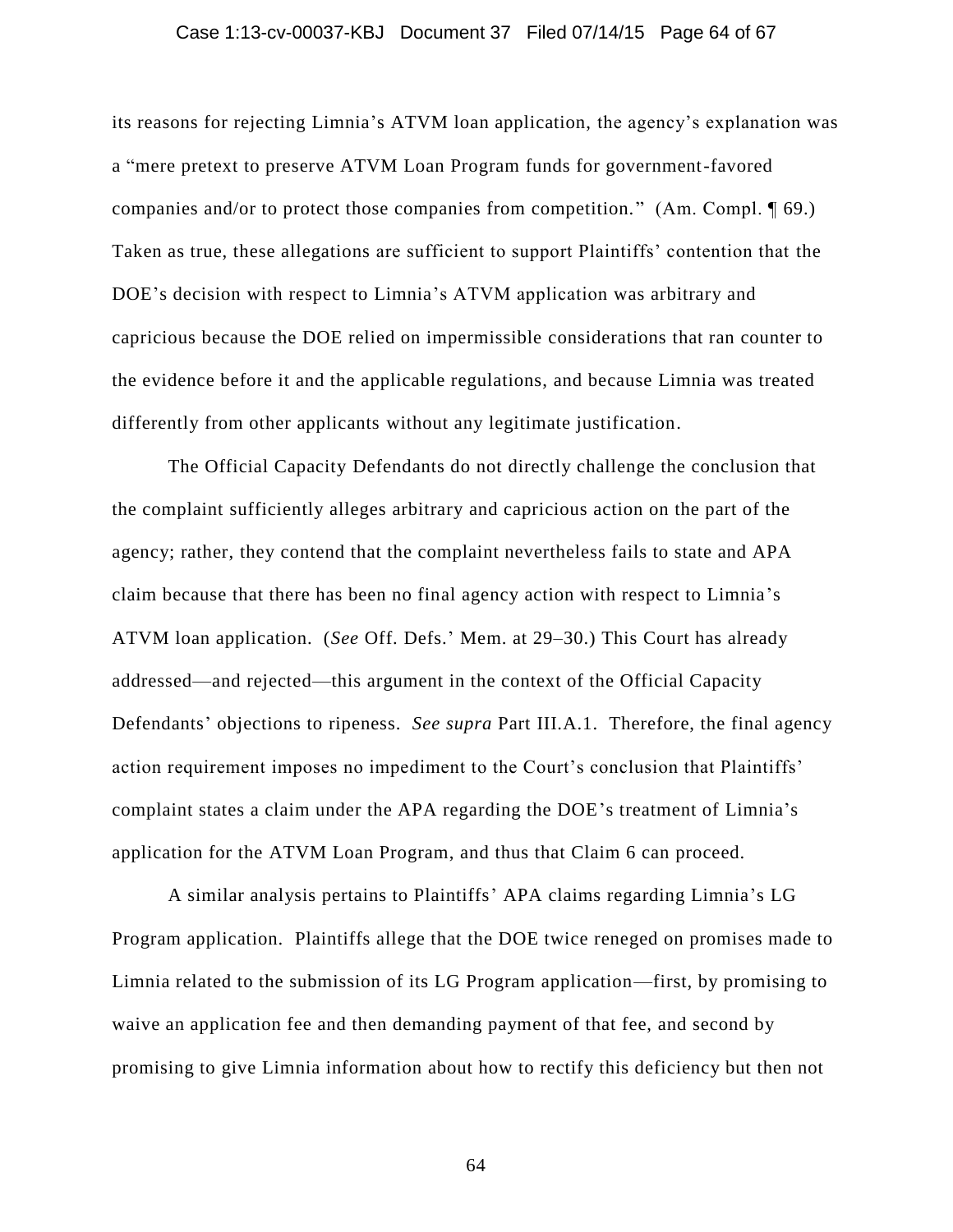#### Case 1:13-cv-00037-KBJ Document 37 Filed 07/14/15 Page 65 of 67

providing that information—and that these failed promises resulted in the rejection of Limnia's LG Program application. (*See* Am. Compl. ¶ 118(j).) Although Plaintiffs refer in passing to political favoritism in the context of the LG Program (*see, e.g.*, Am. Compl. ¶¶ 116, 119), the real focus appears to be on the alleged inconsistency of the LG Program application process (*see* Pls.' Off. Opp'n at 36). Plaintiffs' fact-based contention that the LG Program was run in an ad hoc manner is sufficient to state a claim under the APA for arbitrary and capricious agency action. *See Indep. Petroleum Ass'n of Am.*, 92 F.3d at 1258.

The Official Capacity Defendants rail against the conclusion that the complaint adequately alleges a violation of the APA because, in Defendants' view, the allegations in the complaint make clear that the DOE denied Limnia's LG Program application for a legitimate reason: Limnia had failed to pay the required application fee. (*See* Pls.' Off. Opp'n at 33–35.) Defendants argue that, even if Secretary Chu made an oral statement waiving the LG Program's application fee, DOE's regulations make clear that the DOE is not bound by oral representations in connection with applications for LG Program backing (*see id.* at 34); *see also* 10 C.F.R. § 609.10(b), and therefore the DOE's decision to enforce that fee provision cannot be arbitrary and capricious, regardless of any oral statements that were made. But this argument homes in on only *one* aspect of Limnia's multifaceted APA claim—the assertion that the DOE acted arbitrarily in requiring an application fee when it previously indicated that such a fee would be waived (*see* Am. Compl. ¶¶ 76–78)—and thus construes Plaintiffs' claim too narrowly. In addition to the allegations regarding Secretary Chu's statements waiving the LG Program application fee and the DOE's subsequent refusal to honor that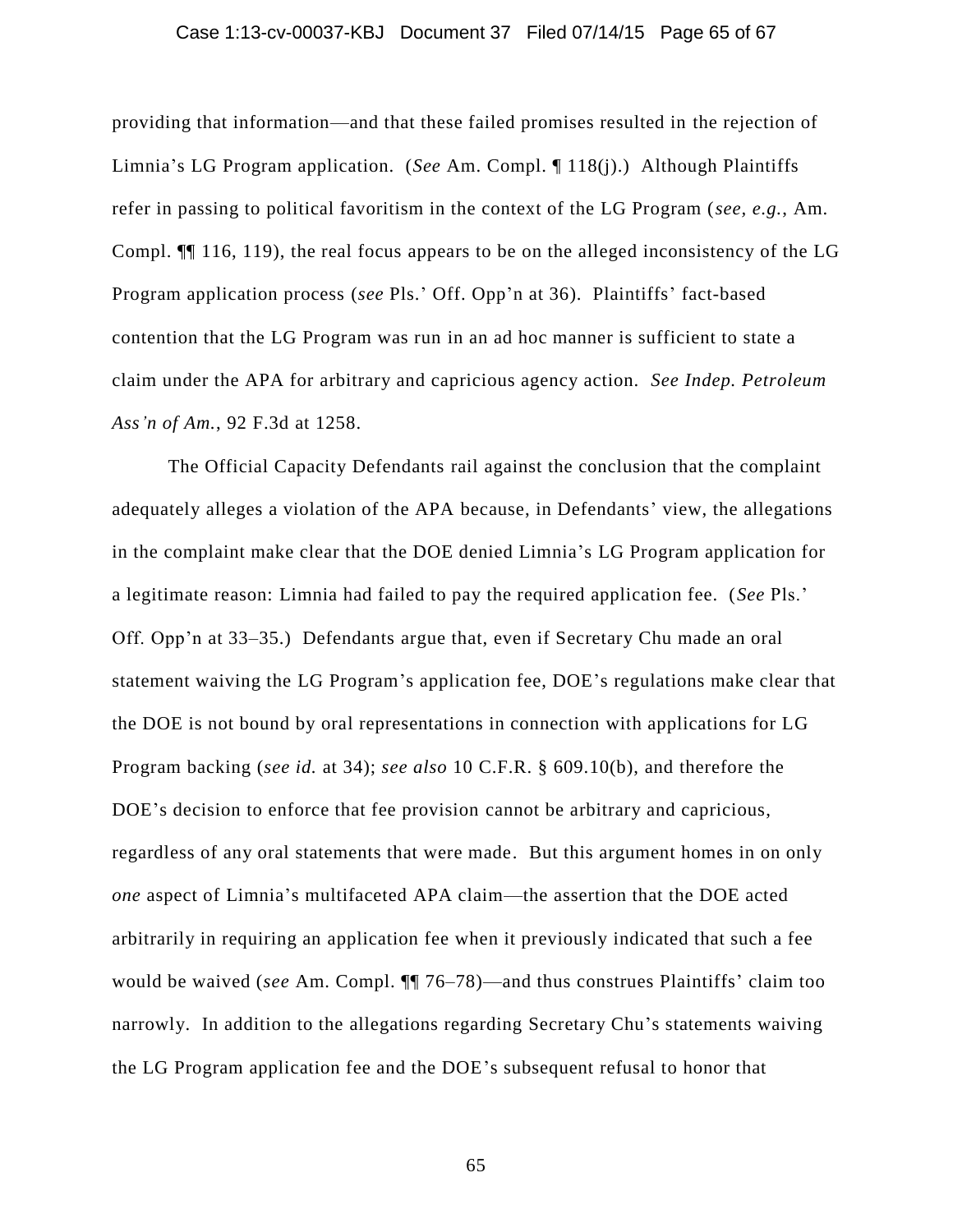#### Case 1:13-cv-00037-KBJ Document 37 Filed 07/14/15 Page 66 of 67

promise, Plaintiffs also allege that the DOE only notified Limnia that their application was deficient on the day the application was due, rendering it impossible to rectify any deficiencies by the deadline. (*Id.* ¶¶ 78–79.) Then, the day after the deadline, a DOE representative allegedly told Limnia that it may still be possible to pay the application fee and have its application considered notwithstanding the passage of the deadline , and that agency agent allegedly promised to provide wire instructions. (*Id.* ¶ 80.) Limnia alleges that when it attempted to follow up on this communication, the DOE simply did not respond, and that Limnia's application was rejected shortly thereafter. (*Id.* ¶ 81.)

Thus, even if the DOE's enforcement of the fee requirement (and thus its failure to abide by Secretary Chu's promise to waive the application fee ) cannot be considered "arbitrary" in light of applicable regulations, that allegation alone does not capture the full thrust of Limnia's APA claim—the real gravamen of the Plaintiffs' allegations with respect to the DOE's administration of the LG Program is that Secretary Chu "operated [the LG] program on the fly, and the [DOE] made up the rules as it moved through the loan award process." (Pls.' Off. Opp'n at 36; *see also* Am. Compl. ¶ 111 (claiming that the GAO LG Program Report "found that DOE treated LGP applicants inconsistently, favoring some and disadvantaging others; lacked systematic mechanisms for LGP applicants to administratively appeal adverse decisions; often ignored its own underwriting standards and skipped review steps; and re-reviewed rejected applications on an ad hoc basis").) And, as noted above, allegations of this kind are sufficient to state a claim for a violation of the APA.